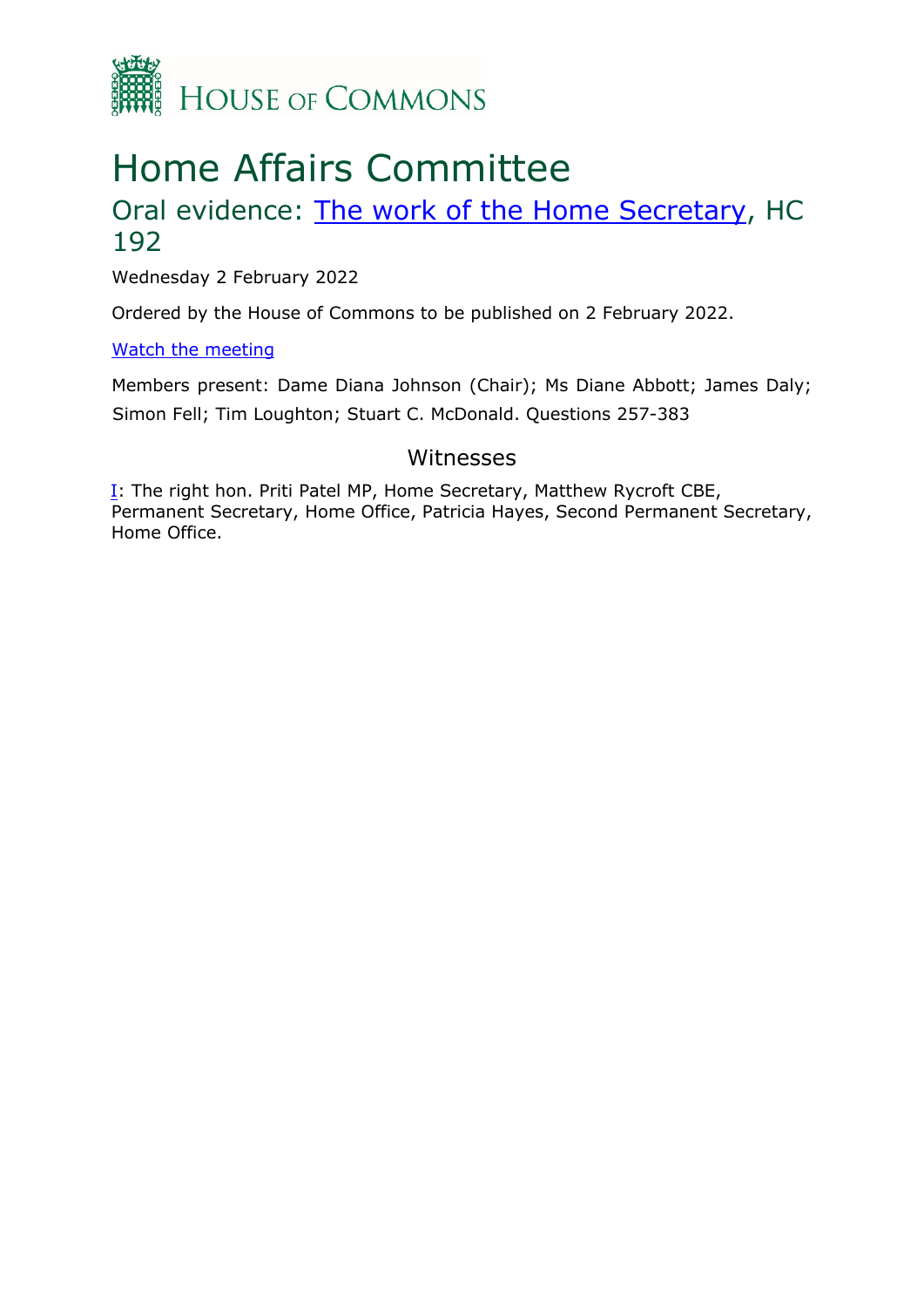

## Examination of witnesses

Witnesses: the right hon. Priti Patel MP, Matthew Rycroft and Patricia Hayes.

Q257 **Chair:** Good morning, everybody. Welcome to the Home Affairs Select Committee. Today, we are joined by the Home Secretary, the right hon. Priti Patel MP; the permanent secretary to the Home Office, Matthew Rycroft; and the second permanent secretary to the Home Office, Patricia Hayes. You are very welcome.

We have a lot of questions that we want to ask you, so I ask that your answers be as short and concise as possible, so that everybody has an opportunity to ask their questions.

I start with the Home Secretary. Yesterday, the IOPC report on the Charing Cross police station incidents was published. It set out a culture of—I quote—"toxic masculinity, misogyny", "homophobia", "bullying" and abuse in that police force. The IOPC said that it was not just "a few 'bad apples'", and that these were not isolated incidents. Home Secretary, do you think police forces are institutionally misogynistic?

**Priti Patel:** Good morning, Chair. Congratulations on your election. There are a number of things to say about the report. I have read it; you have read it; and, quite frankly, anyone else who has read it will be absolutely appalled and sickened by its content and so much that was exposed through that investigation. First of all—I say this as someone who spends a great deal of time with the police—being a police officer is an absolute privilege. What we saw through that report was a privilege that has been abused through the appalling and sickening behaviour of specific officers.

I personally think, and I have spoken about this many times, that there are problems with some aspects of the culture in the Metropolitan police. I touched on this last year, specifically, if we recall, during the very difficult, appalling and sad time post the murder of Sarah Everard. That also exposed a range of issues, and as you will know, Chair, I now have the Angiolini inquiry and the police inspectorate, HMIC, investigating aspects of policing culture as well.

There are some serious and significant matters that need not just following up but further investigation through both the inquiry and the inspectorate, primarily because we are not seeing one-off incidents—we should be clear about that. They are not isolated. We have now seen too many times too many instances in policing of the most appalling behaviours and the most appalling conduct. I also think it shows a failure of leadership in some quarters.

You have asked me about institutional misogyny in policing. There are cultural issues. What we saw in the IOPC report points towards what I will say are not just misogynistic behaviours but cultural and attitudinal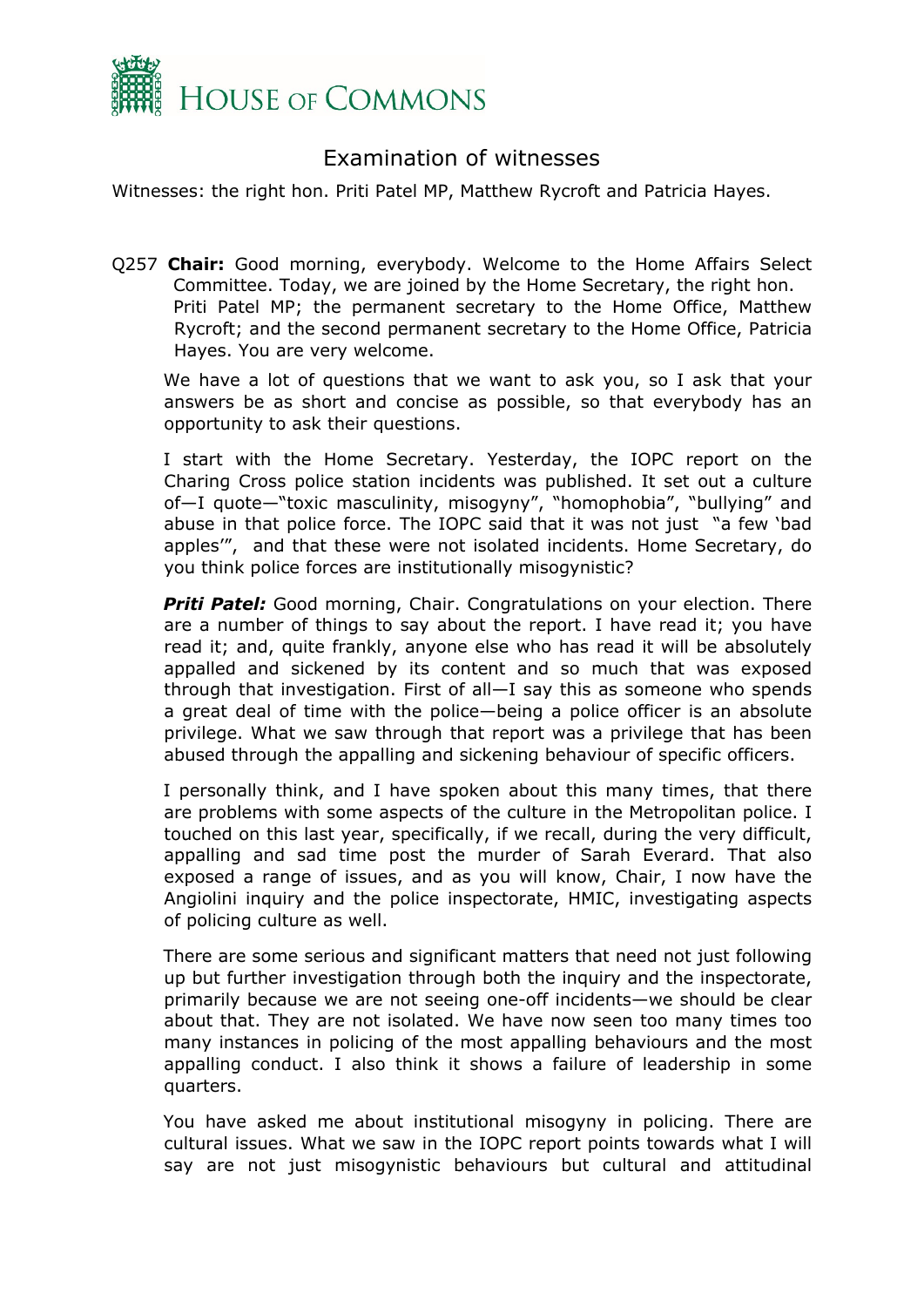

problems. You can see that through some of the messages that were published in the report yesterday. That is why, through the Angiolini inquiry, we are specifically looking at the culture of policing. We have to. We have to really pull back the layers, not just in terms of attitudes, but by asking what that culture is. What is that culture that permeates policing, and what are we going to do, collectively, to change that?

Q258 **Chair:** Do you think we need more of a Macpherson-style inquiry into misogyny in the police force?

**Priti Patel:** My instinct on this, speaking very candidly, is no. We have the Angiolini inquiry, which, as we know, is very specific. The genesis of that inquiry is, clearly, a heartbreaking tragedy. We still have some deep questions about what happened that need some big answers. I speak to HMIC frequently; it is fair to say that in the past year I have commissioned them too frequently, which is a significant indicator of some of the issues of culture, vetting and ways of working. I would like to see evidence and details from those inquiries, and the commissioned work from HMIC, first and foremost. Should we need to go further, we will. I am not ruling that out.

Q259 **Chair:** Bishop James Jones, who you will know was very involved in the Hillsborough inquiries, called yesterday for a royal commission on policing. He said it was 60 years since there had been such a commission. Policing has changed enormously in 60 years. There are all these things that the police have to deal with now, including some of the issues that you have just identified about who we want to serve in our police forces, the vetting, and the skills and experience that we want in our police officers. Do you think now is the time for a royal commission?

**Priti Patel:** Let me put some things into context around policing. The majority of our police officers do amazing work. Let's not lose sight of that. They are incredible human beings—they really are. This is a terrible and very difficult moment for everyone in policing. There will be police officers who will be upset and angered by about what they are seeing, reading and hearing.

I will come on to the point about a royal commission in a minute. Last Friday, I was in Nottingham with Nottinghamshire Constabulary—with the chief and their amazing officers. They reminded me, yet again—I hear this wherever I go; we all hear it when we speak to our officers—that one force, one inquiry, one investigation should never contaminate everyone in policing per se. All our officers are out there doing great things. This is also a time when we are recruiting many more officers. We have over 11,000 more officers on the streets of England and Wales—

**Chair:** I think we will come on to that.

**Priti Patel:** Absolutely, we will. Ensuring that their training, recruitment and vetting is fit for purpose and in tune with how policing should be, and the standards that we want and require, is absolutely there.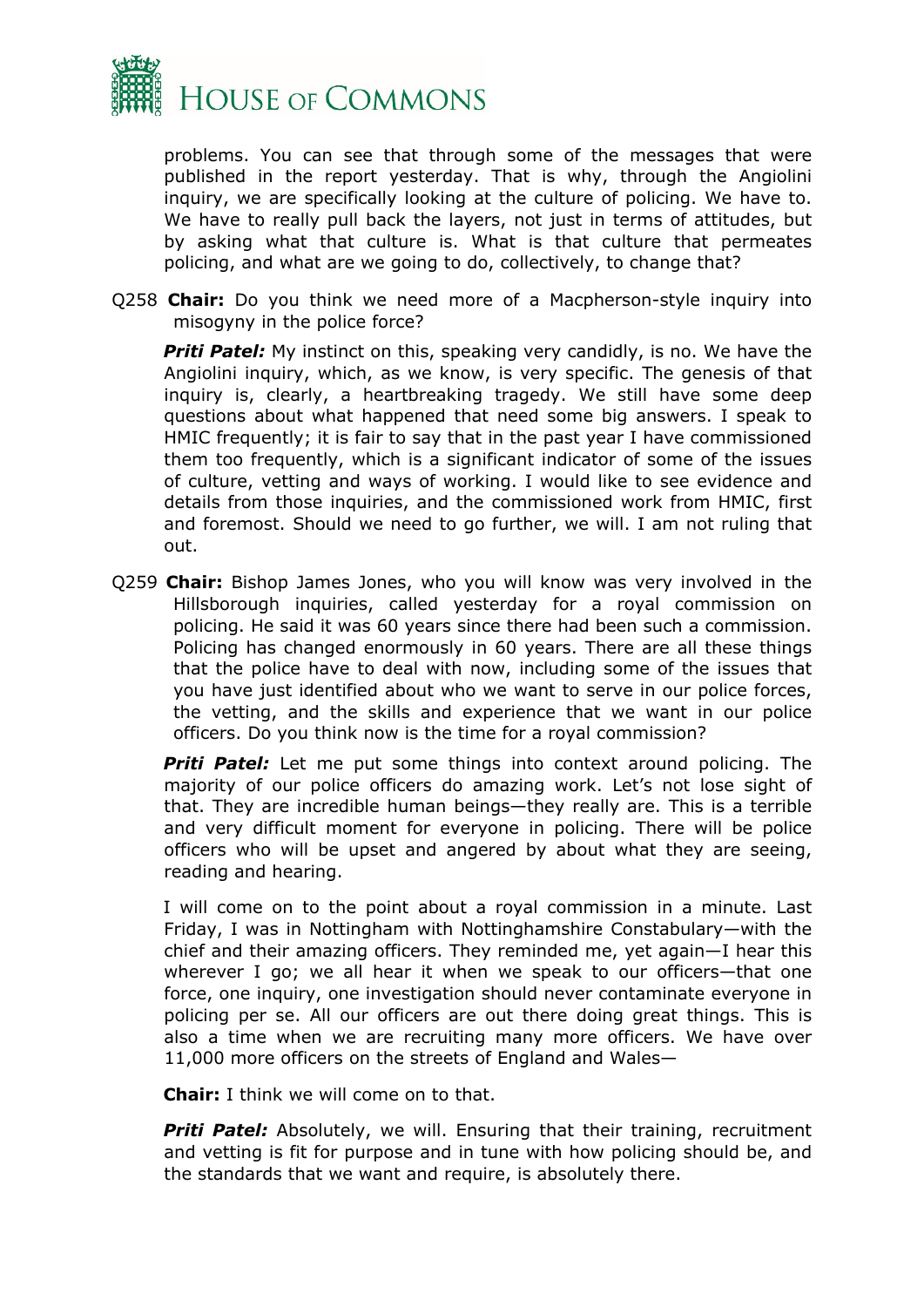

I am not going to sit here today and say we must have a royal commission. I will say, however, that I wouldn't rule anything out in terms of future royal commissions. The issue is not just policing. I would suggest going further and wider, because it is also about the criminal justice system, in terms of outcomes. Policing is just one component part, let us not forget, of the wider criminal justice system. I am sure that today we will speak about the rape review, and the interactions with the wider system—the CPS and so on. I think that is really important. Policing is obviously frontline and visible. Right now, the spotlight, rightly, is on policing. There can be no excuses for the appalling behaviours, and for what we have seen in the IOPC report. It is quite clear that there are cultural problems and issues in policing—no question about that. Through the inquiries that we have in place right now, we need to find out what on earth is going on, and post these inquiries, we have to start acting to resolve those awful issues.

Q260 **Chair:** I think we will want to ask you to come back once those inquiries have concluded, because we will want to see what that action will be.

**Priti Patel:** I would be happy to.

Q261 **Chair:** I have specific questions. The first is about spiking, which the Committee has been looking at in recent weeks. Do you agree with the NPCC lead on drugs, Deputy Chief Constable Jason Harwin, who told our spiking inquiry that there should be a specific offence of spiking?

**Priti Patel:** There is a lot on spiking. On Friday, when I was in Nottingham—

**Chair:** I am going to have to ask you to answer that question, because I have several more.

**Priti Patel:** I will answer the question, but I think I should put it in some context. If you recall, last September, when spiking became a really big issue, and we were watching the news and hearing about spiking—we have to put the context together, Chair; it is important—

**Chair:** We have taken a lot of evidence on spiking, so we are well aware of the context. I just want to know whether you agree that there should be a specific offence.

**Priti Patel:** I will come on to what I want to see done. Context matters, not just in answering your question, but in saying why I have reached the conclusion that I have. I have spent time with police and with our policing leaders. Nottingham is a good example of a police force that was contacted about spiking first of all. I spoke to Caroline Henry there, the police and crime commissioner. She commissioned the work on spiking. We asked Maggie Blyth to look at the phenomenon of spiking. It is a new, appalling trend, and we are still trying to understand the problem, its genesis and component parts. I appreciate that you have taken evidence on this.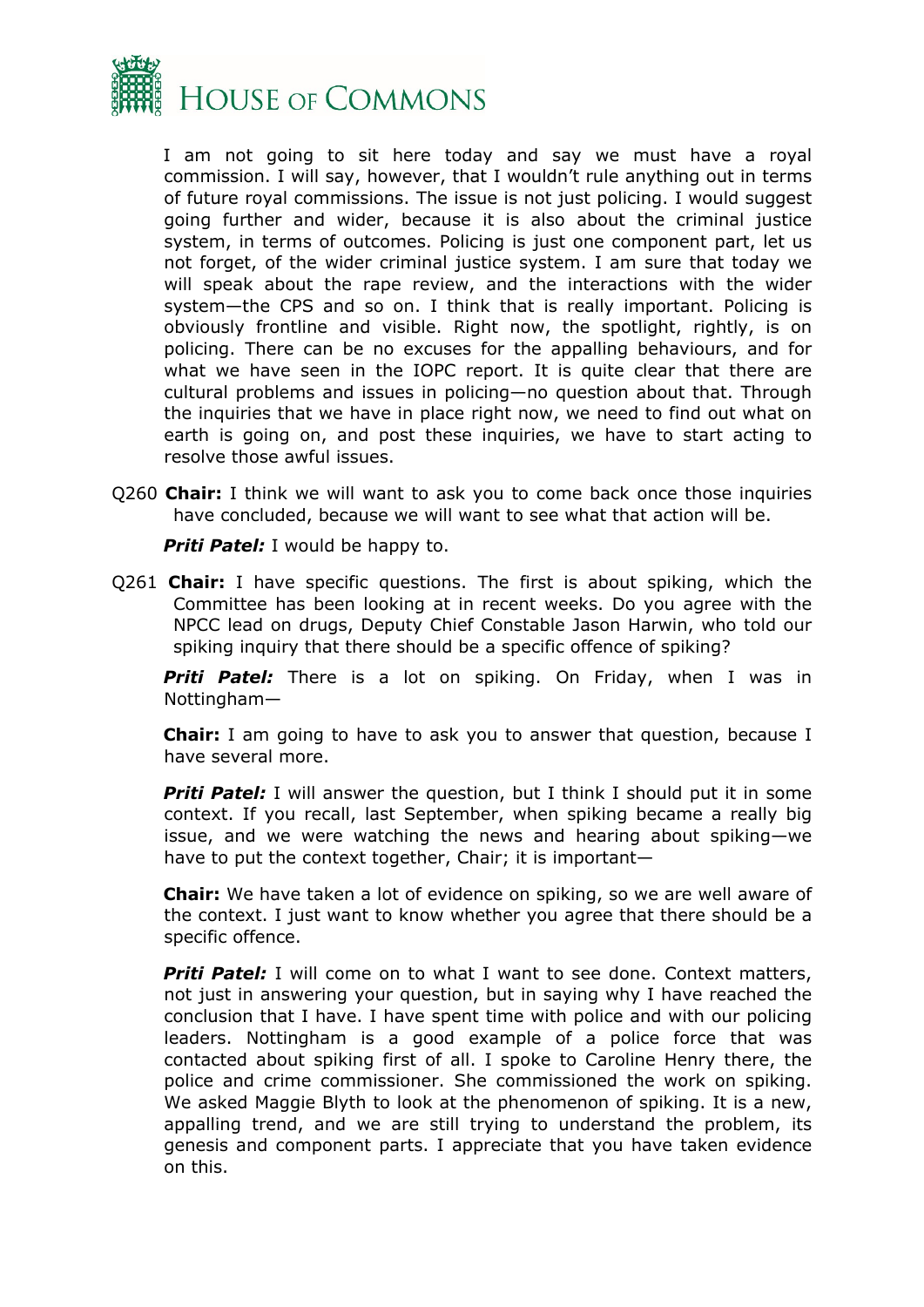

Of course, I have asked the NPCC to specifically look at this issue with

police forces. It is very early days yet; we don't have the full details or enough evidential information. I have asked my officials to look into what we know thus far with the NPCC, how we can pursue offenders, and—you will know that there is already a list of drug offences that can be appliedhow we can prepare a specific criminal offence to target spiking directly.

Q262 **Chair:** So you are looking at preparing a specific offence?

*Priti Patel:* We are looking into this, absolutely. We are working towards that, but it doesn't mean tomorrow. I will be very clear to the Committee, and to the public watching this: do not expect an announcement tomorrow that we will be creating a new offence of spiking.

**Chair:** But you are looking at it.

*Priti Patel:* We still have to understand the genesis, the details, the evidential base and the prevalence of this.

Q263 **Chair:** I think we understand what you are saying. Thank you.

I want to ask you a series of questions, and I would appreciate short answers, because I want to make sure all Committee members have a chance to ask their questions. This question is about updates on the Government strategy on tackling violence against women and girls. First of all, where is the domestic abuse strategy? It was due to be published in 2021.

**Priti Patel:** The strategy is being worked on right now.

Q264 **Chair:** When will it be published?

**Priti Patel:** First of all, we want the strategy to reflect the outcomes of the recent spending review. We have just gone into spending allocations post CSR, so our strategy must absolutely be reflective of where money will go, and must capture the ambitions of the whole of Government.

**Chair:** When do you think you will be able to publish it?

**Priti Patel:** In the next coming months. I'm not giving a date.

**Chair:** In the next couple of months?

*Priti Patel:* Yes.

Q265 **Chair:** So by the end of March, we will have the strategy?

**Priti Patel:** I don't know if it will be the end of March. You have to remember that it is not just a Home Office strategy; it goes across Government, and that is the whole point.

Q266 **Chair:** Of course, but you promised it would be done in 2021. I am just asking you about a promise that Government made.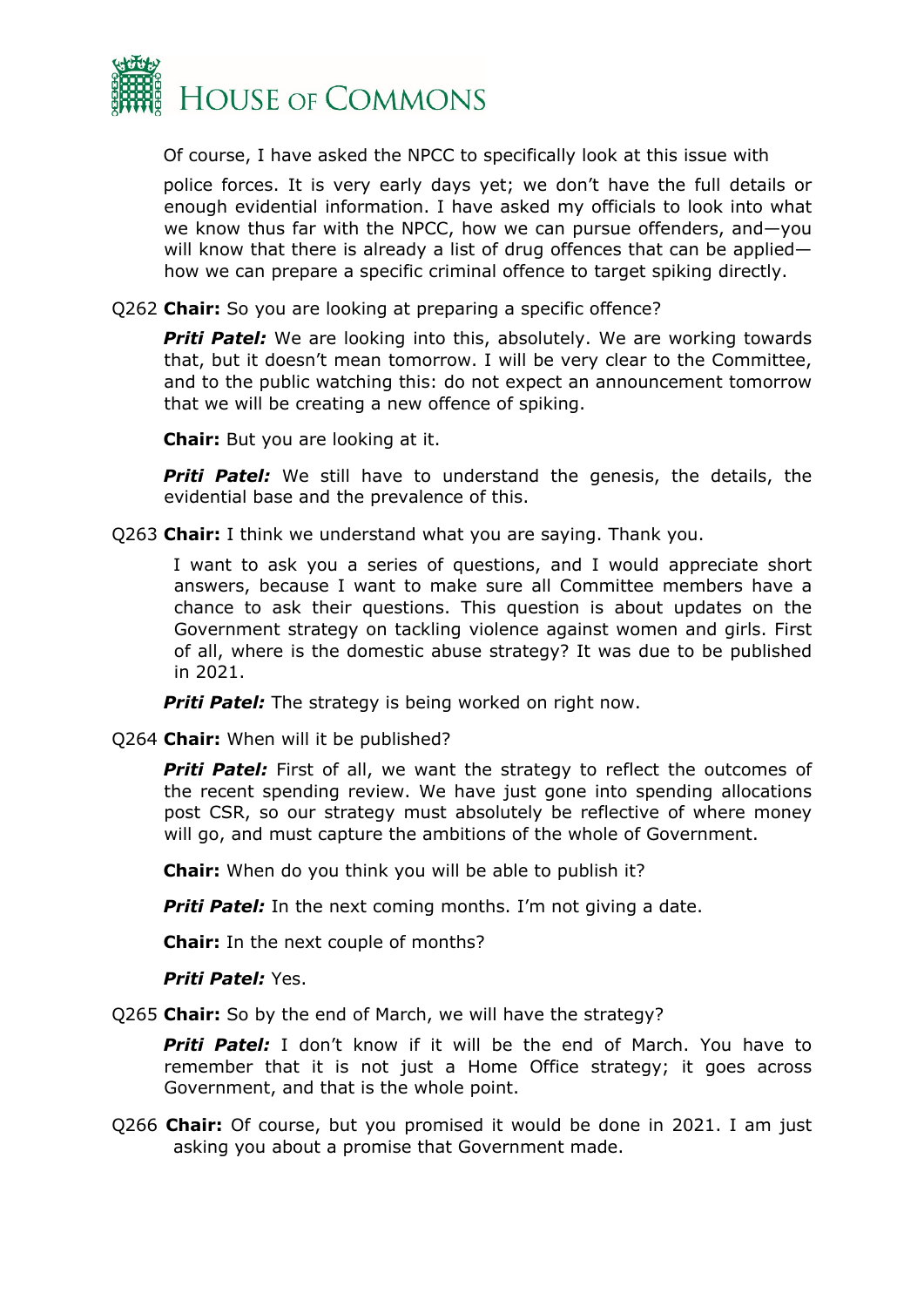

*Priti Patel:* Sure; of course. I understand that, but at the same time, you have just heard me say that we are allocating, post the SR, the funding for the programme around our domestic abuse work and strategy, which doesn't just sit with our Department; it goes across other Government Departments.

Q267 **Chair:** Okay, but it was a promise Government made. Where is the perpetrator strategy? As I understand it, section 75 of the Domestic Abuse Act says there is a duty on the Home Secretary to publish a perpetrator strategy within 12 months of Royal Assent. That is the end of April. Will that be published in time?

**Priti Patel:** I do not have a date for publication; I will be very clear about that.

Q268 **Chair:** You won't be fulfilling the duty under section 75. That is what you are saying.

*Priti Patel:* Well, I do not have a date for that; that is what I have said. It is right that we have a duty to prepare and publish that comprehensive strategy, but again, we have to bring the perpetrators to justice and pull together all the evidential parts of the Home Office work and the justice pillars. That then comes together as a piece of cross-Government work. I do not have a date for that. Of course, we can write to you and provide you with a date.

Q269 **Chair:** I am surprised, because obviously that was a duty that you put into your own Bill.

**Priti Patel:** It is a duty, but again, unsurprisingly, the work on perpetrators doesn't sit just with the Home Office; it sits across Government, with the MoJ. That is very clear. The domestic abuse strategy and the Act—the Bill, when we were discussing it in Parliament goes across Government. We are working through the pillars. There are a number of pillars on the DA strategy that go across Government. We will publish when we have all those details.

Q270 **Chair:** On to something that is within the remit of the Home Office: when will the mass communications campaign be launched?

**Priti Patel:** That work has been signed off by me, so that will be in this quarter. There is a whole programme on communications. I have gone through it, so I have seen it.

Q271 **Chair:** So by the end of March.

**Priti Patel:** It will be happening this quarter, absolutely.

Q272 **Chair:** What is the timescale for an announcement about filling the gap in the law with the new offence of public sexual harassment?

**Priti Patel:** In terms of the offence, and closing the gap? When will that be published specifically? I don't know. Tricia, do you have the details of that?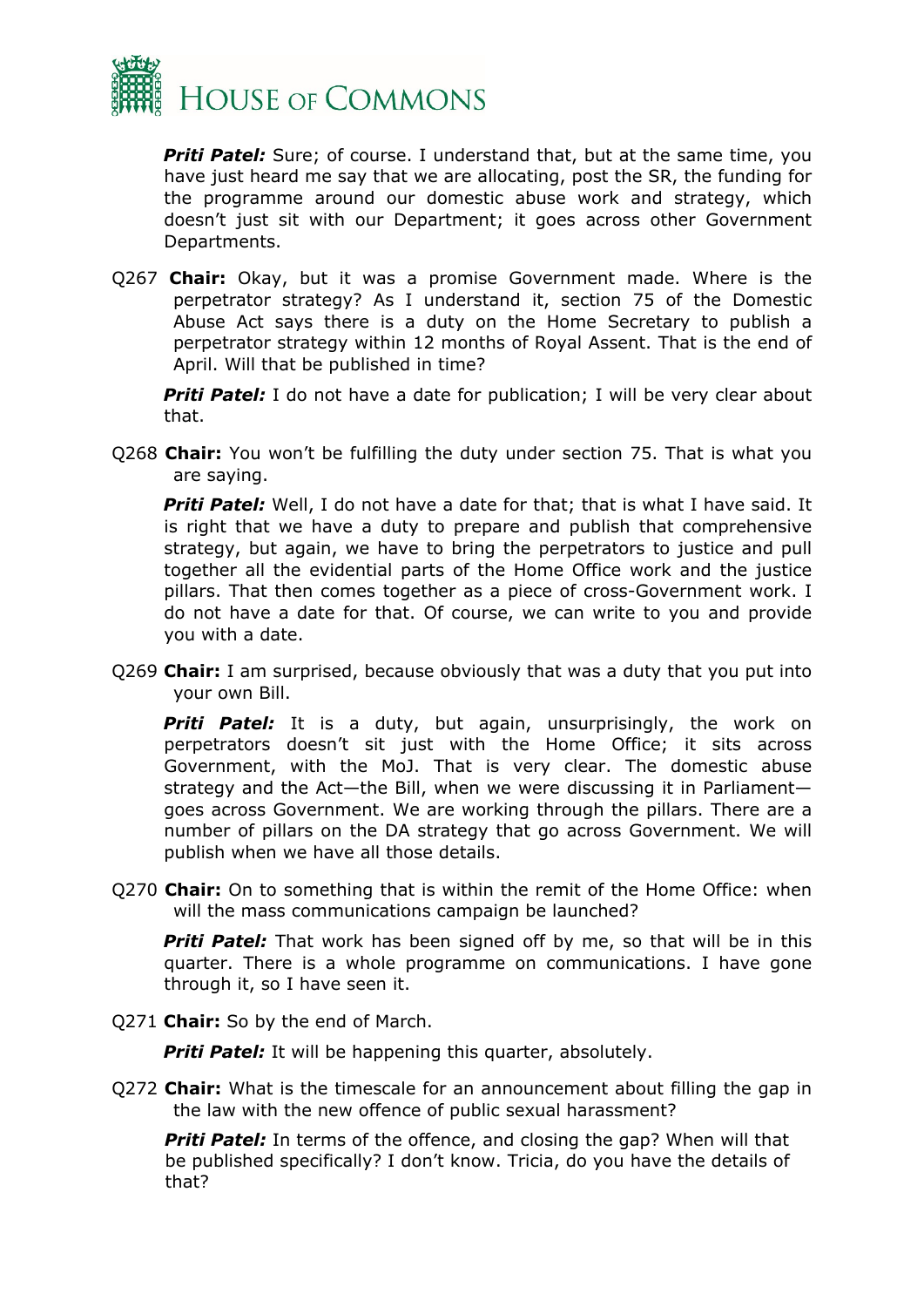

*Patricia Hayes:* I'm afraid I do not have a date.

**Priti Patel:** We can absolutely send you that and write to you with it.

Q273 **Chair:** You mentioned police vetting and the welcome uplift in police numbers. Are you confident about the current vetting procedure for police officers, and is it suitable for keeping people safe? I refer you to a report on the use of specialist online centres, which were set up in the pandemic to cover assessment, pre-employment checks and offers for people applying to work in the police. There seems to be an issue, in that there are no face-to-face interviews at all. One recruit said that the first time he spoke to somebody in person was for his uniform fitting. I just wondered whether you felt that that was effective vetting after what happened with the Sarah Everard case, for example.

**Priti Patel:** The answer is no. It is not effective vetting at all.

Q274 **Chair:** Police forces such as West Midlands, Wiltshire, Avon and Somerset, and Hampshire are still using that way of recruiting. Is that appropriate?

**Priti Patel:** No, it's not. It clearly isn't. Of course, there is work taking place with HMI on vetting.

Q275 **Chair:** Are you worried about officers who are being recruited at the moment under those schemes?

**Priti Patel:** There are a couple of things. First and foremost, on the police uplift programme and new recruits, we are very clear about standards, requirements and vetting. The Department is very clear about the thresholds and the standards that should be in place. Every single force is operationally independent, but even so, they have clear requirements for public safety, safeguarding and standards. There are proper processes that should be followed; there is no question about that. Not only that, but HMIC has constantly pointed to vetting, consistency and raising the bar. If nothing else, the lessons of the last 12 months should send a very strong signal and message to every single police force around the country about safeguards and standards, and making sure that they get the foundations right around vetting.

Q276 **Chair:** My final question is about tackling non-contact sexual offending before it is allowed to escalate. The reason I ask you about that is that, in the case of Sarah Everard, we know that the perpetrator had exposed himself—there is that idea of low-level sexual offending. In my constituency, I had the case of Libby Squire, who was raped and murdered. The perpetrator had been prowling the streets for 18 months prior to Libby's rape and murder, and had been exposing himself, masturbating and taking part in acts of voyeurism. Obviously, there is an issue about how you deal with that low-level, non-contact sexual offending. Do you think there needs to be another look at what more can be done to stop that behaviour escalating?

*Priti Patel:* Absolutely.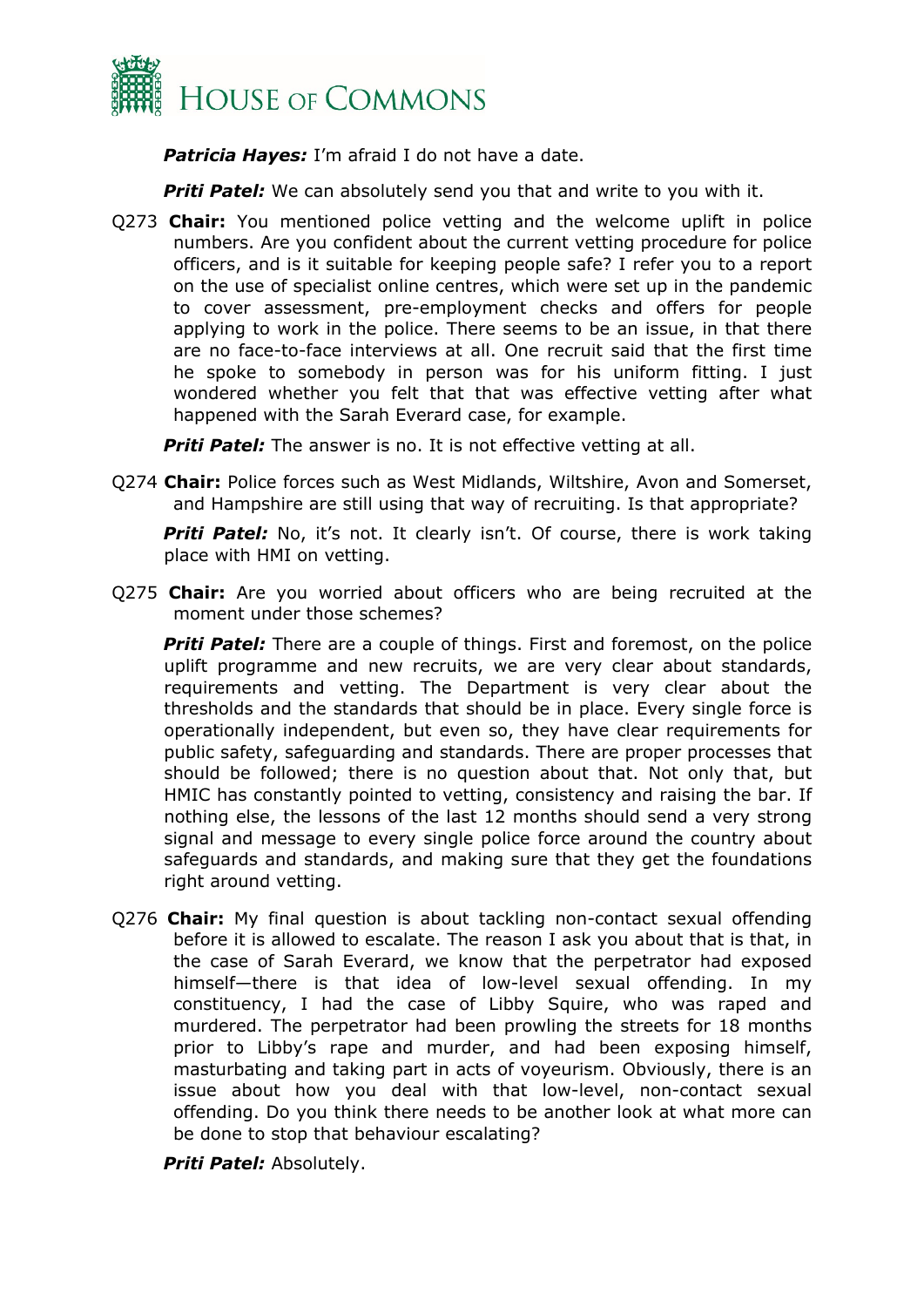

#### Q277 **Chair:** And what is that? What can we do?

*Priti Patel:* First of all, again, looking at this in the wider context, we have just touched on perpetrators and perpetrators' behaviours. Obviously, much of what we have spoken about and the work that is taking place is still within the DA remit, but it is also linked to the violence against women and girls approach/strategy. These behaviours are just appalling, and the level of escalation needs serious attention. At the outset, when these behaviours are identified, they should not be dismissed. On a human level, I struggle with anybody who finds that that should be just dismissed and not looked at, because there will be a range of issues around the individual—mental health; criminality; all sorts of things.

You asked what more can and should be done. Again, across pillars of society—I am not going to say Government, but health, social services, policing—we need more work to be done on drawing those strands together. Otherwise, individuals will effectively just be ping-ponged around the systems or parts of the state, not being given the help or support whatever it may be—that they need to stop behaviours that escalate.

Q278 **Chair:** Is the Home Office leading on that?

**Priti Patel:** That is part of the wider work, yes, but it is across Government—on perpetrators, escalations, and looking at the root causes of people's behaviours. From a Home Office perspective, we are very much there on the intervention or the criminality side of things, and the policing side, but there is much more that needs to happen in terms of join-up and interventions before this even gets to policing levels and, sadly, the criminality aspect.

**Chair:** Thank you.

Q279 **James Daly:** Good morning, Home Secretary. Approximately 90% of the rape allegations that are made to forces in England and Wales are not referred to the Crown Prosecution Service; essentially, the police discontinue those matters. Why do you think that is the case?

**Priti Patel:** A lot of work has taken place around the rape review. The whole rape review approach and strategy was pretty harrowing. There are a number of reasons—I think we should be very honest about this—why cases are not being pursued. Some are with policing, in terms of forensics, digital downloads and all the things that are, I'm afraid, familiar territory all the reasons that we know about. That said, the Government are not shrugging their shoulders and saying, "This isn't good enough, but we're not going to do anything about this."

From a policing perspective, first and foremost, we have new initiatives. We have the pilot of Op Soteria, where clearly there is a lot of direct engagement with the police taking place, in terms of providing more support on digital downloads, but also, importantly, more support for the victims, giving them the confidence to come forward and protecting them throughout all the evidential processes. But of course—I say this very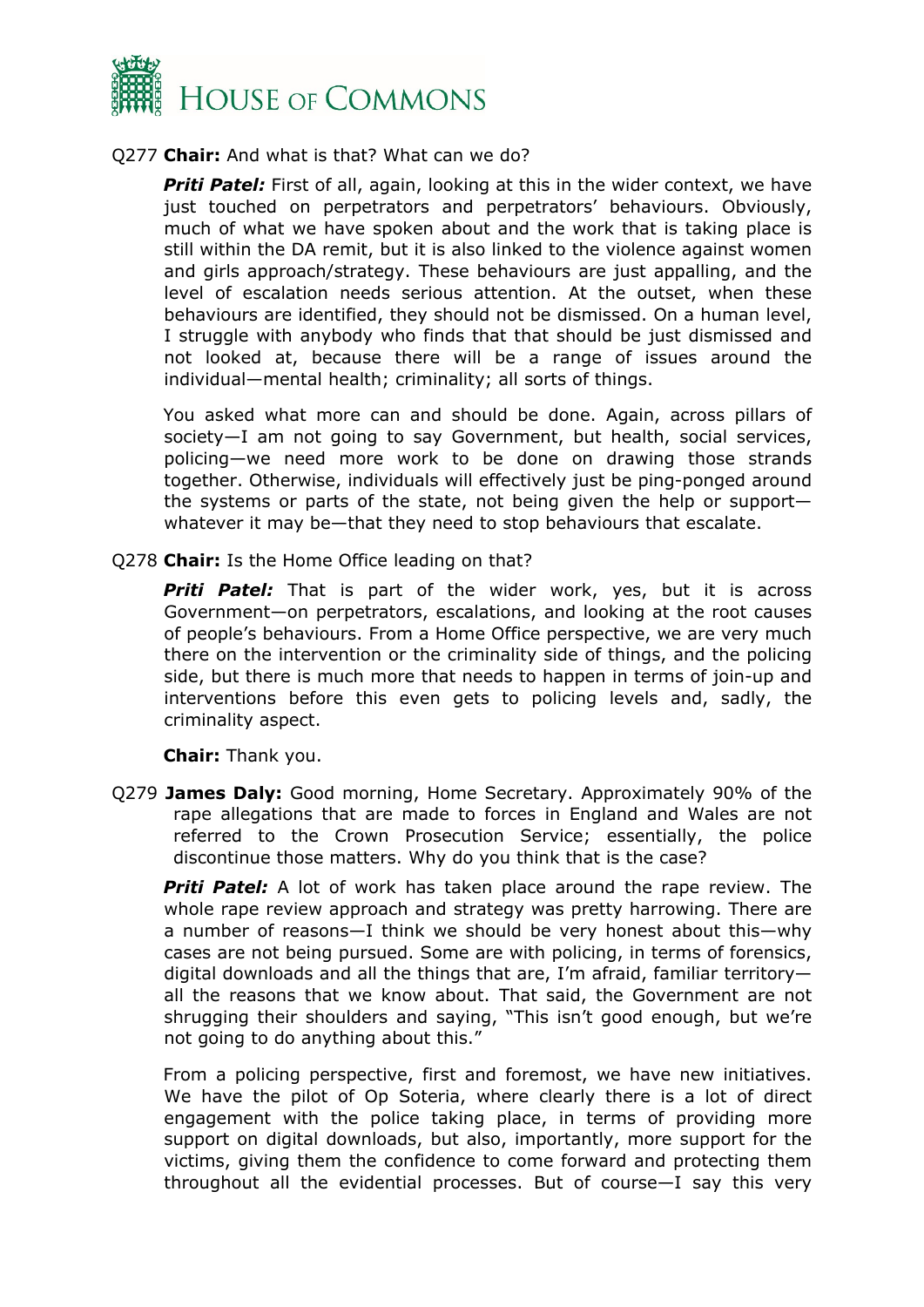

strongly—this is about the end-to-end approach: how police gather evidence; how cases are put together and then go to the CPS; the support, end-to-end, through the criminal justice system; and giving victims the confidence to go through every single stage of following up with prosecutions.

Q280 **James Daly:** I agree with that, Home Secretary, but I want to come back to the point. Approximately 90% of rape allegations are not going to the Crown Prosecution Service. The police are taking no further action; they are not even referring the allegations on for advice. That is 90% of potential victims of the most horrific offending who are not even getting a chance to have the matter referred to the Crown Prosecution Service.

**Priti Patel:** We are trying to change that.

Q281 **James Daly:** When you speak to the police, what do they tell you about why that is?

**Priti Patel:** I cannot really speak about the historical aspects of policing. The rape review is absolutely trying to tackle and change this. That is the point. It is about bringing all aspects of the criminal justice system together. It is pretty obvious that what has happened has not been good enough. You go force by force. I will speak about Nottingham again; I saw incredible work there, in terms of what they do on an evidential basis collection and forensics. I saw how they handle rape cases when I was there on Friday. You have asked why.

Q282 **James Daly:** It is about the leadership of the police, then, isn't it?

**Priti Patel:** I'm not going to say that, no. There has been inconsistency historically, force by force, in policing; there is no doubt about that. You will know that from GMP. When it comes to data collection and the reporting of crime, GMP has had a terrible time in the past. That is a failure of leadership—there can be no doubt about that—in Greater Manchester, but force by force, it is not consistent. Through the work on the action plan, the end-to-end rape review, the scorecards, the progress reports and the work we are now doing, we want to change all that. It is absolutely appalling, and there should be no excuses. Speaking as the Home Secretary, working through these challenges with the Ministry of Justice, we have to do better. We have to change policing attitudes. We have to give them more tools and the ability to push these cases on to investigation, support them through the training, and give them the resources that they need.

**James Daly:** Police leaders must be held accountable. I will use an example from a different offence—a very serious offence that affects many people in our country. The police failed to solve 1 million burglaries over the five years up until 2021. That is frightening, astonishing and appalling. I will not ask you what you feel about that, because I think I know what your answer would be.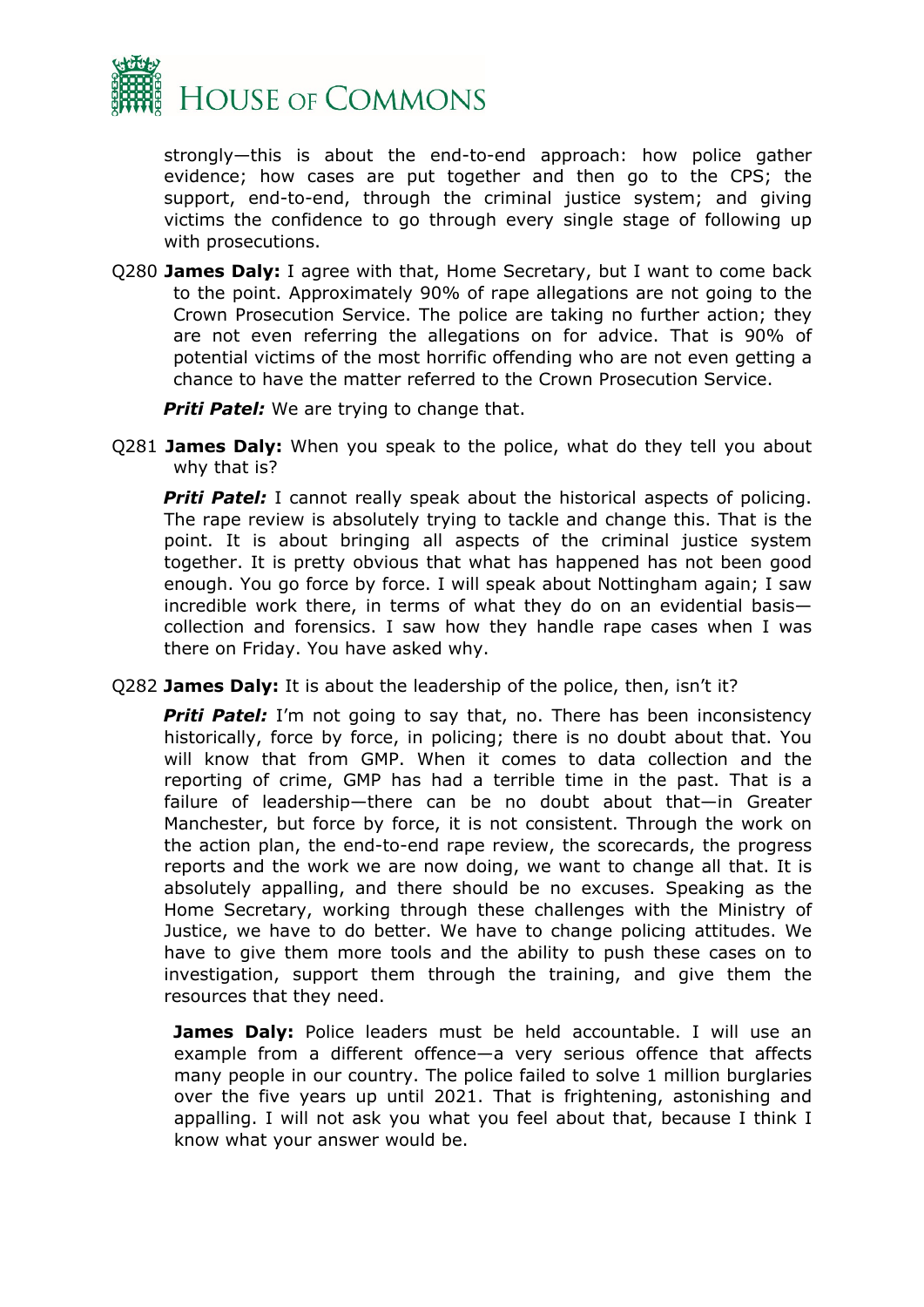

We did not need a strategy, or discussion of how to address this problem, because if we go forward 12 months, we see there has been, to quote *The Telegraph,* a "Dramatic fall in burglaries after police sent to scene of every break-in". It does not take 50 civil servants sitting in a room to come up with a strategy of sending police officers to burglaries. In the three forces mentioned—thankfully one of them is Greater Manchester; the others are Bedfordshire and Northamptonshire—that pledged to send an officer to every burglary, we have seen significant falls in burglaries in the past 12 months. My point is that we can have all the strategies in the world, and we can name everything differently, but if people actually go and investigate offences correctly and properly, we have positive outcomes for victims.

**Priti Patel:** I would agree with that. I am not going to dispute a word that you have said. We have the beating crime plan, for a start. That is a Government strategy and plan to beat crime. All colleagues here understand the structures in policing: police and crime commissioners, the Home Sec, the money coming from central Government, and how it is allocated across police forces. You are right: absolutely, Mr. Daly, it should not take a strategy and a plan to tell the police officers to go directly to every single reported burglary, but through the beating crime plan we are holding the police to account.

Q283 **James Daly:** But it is reported here that only three forces in this country are sending police officers to every single burglary.

**Priti Patel:** Yes. Of course, we want every single force to do that, and that is the purpose of our work.

Q284 **James Daly:** But my point is, who is accountable for that? Somebody will have to explain to me why police and crime commissioners exist, because they do not seem to be accountable to anybody for anything.

*Priti Patel:* Well, there is that, yes.

**James Daly:** Chief constables seem to be answerable to police and crime commissioners. Then you are up here at the end of the line.

**Priti Patel:** Absolutely. I am accountable for all of them, despite their operational independence and the money and resources that we give them.

Q285 **James Daly:** I think policing is a lot less complicated than a lot of people make out. Go out and arrest people—that tends to be the way to get things done. You don't need to talk about it; go out and do it when a member of the public phones up. Is that an outrageous comment for an MP to make?

**Priti Patel:** No, it is absolutely right. It really is. The police are accountable to the communities in which they serve—they are accountable to the public. I say this to all colleagues, speaking as a Member of Parliament, and not just Home Secretary. You all know that when you hold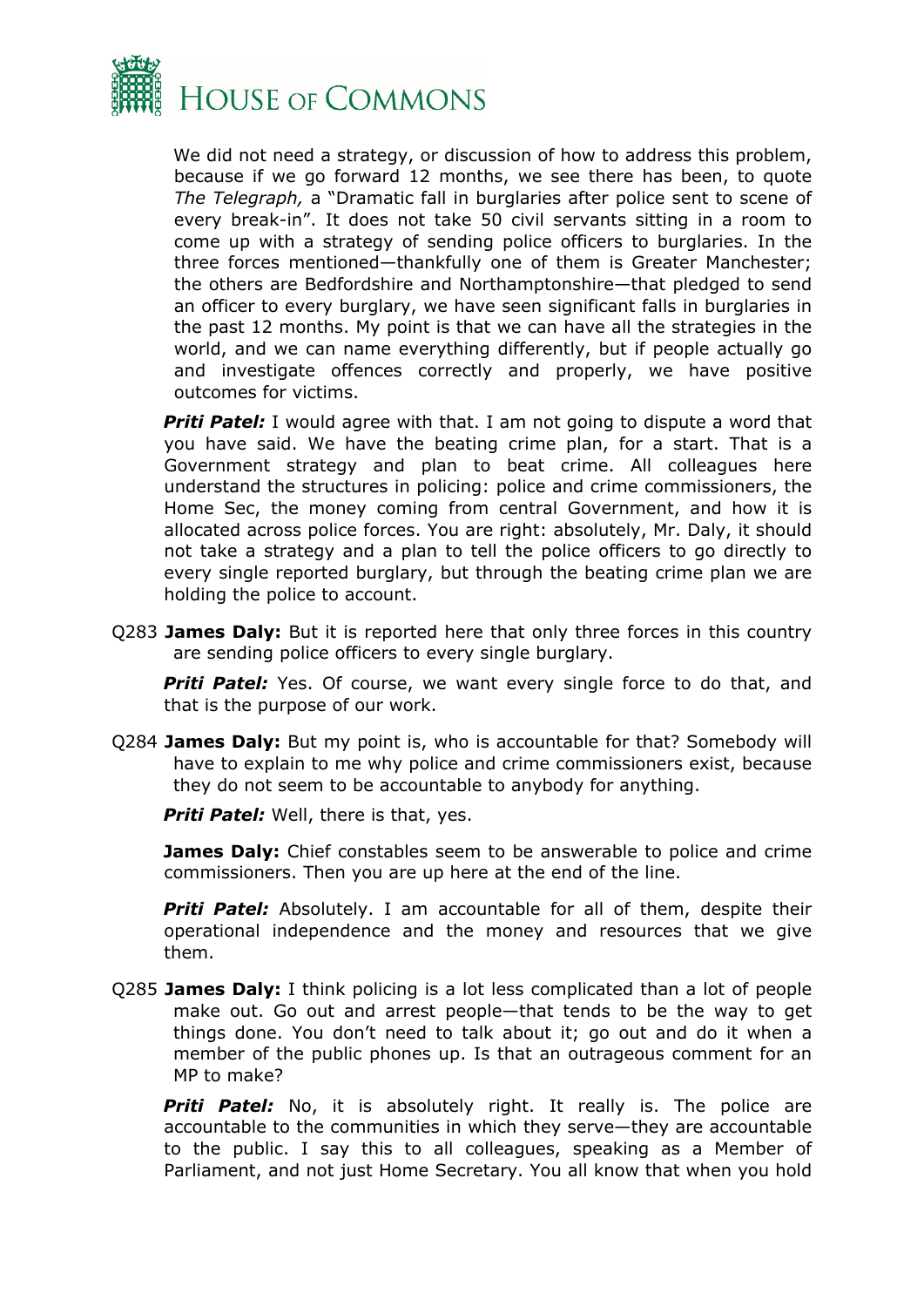

policing meetings in your constituency with members of the public, they are angry. They are angry that when they report their tools being nicked from their van, officers did not come out to look at the van and follow up on the crime. It is a fact of life that with the resources, training and everything else going into policing right now—record sums—you are right: we should not really need a strategy. But we have a strategy as a Government, because we are adamant that we should be reducing crime. Aspects of crime are going down—not all aspects, I should add—but even so, it is a statement of the obvious, in my view, that forces should just get out there and follow up on every single crime. Guess what happens if you do that, with the resources. You get the type of results that the three forces that you have spoken about have.

Q286 **James Daly:** Absolutely. The last question is on a subject that I talk about a lot, because I think it is fundamental. As I see it, having been involved in the criminal justice system for a long time, the problem is not the court system; it is getting the cases into court and how they are investigated prior to charge. I could spend hours discussing the charging standard with you, Home Secretary, but we will leave that discussion for another day.

*Priti Patel:* Yes; I would spend hours on it, too.

Q287 **James Daly:** Tell me what you think of release under investigation as a concept.

**Priti Patel:** How long have you got? Release under investigation obviously covers a lot of ground and has been accompanied by a lot of controversy. Release under investigation also means that we have to do a lot of work to protect victims. The level of vulnerability around victims, particularly in certain cases where there is release under investigation—

Q288 **James Daly:** Including rape.

*Priti Patel:* I think rape is the most prevalent one, actually. It is very hard—very difficult. It really is. Release under investigation should not in my view be used lightly or generally, because, obviously, police officers are not acting fast, in real time, to gather important evidence that could not just safeguard the victim but lead to faster evidential prosecution and to getting cases into the criminal justice system.

Q289 **James Daly:** Unless release under investigation is changed, we will continue to have problems. Mr Rycroft or Ms Hayes, can you give the Committee an idea of the number of people currently released under investigation in this country?

*Matthew Rycroft:* I haven't got that in front of me, but we can write to the Committee Chair with that advice. There is a sense in which we need to think about the whole system across Government, as the Home

Secretary says. This is not just about policing. This is about joining up with prosecution, the courts, and the prison system. We need to think about it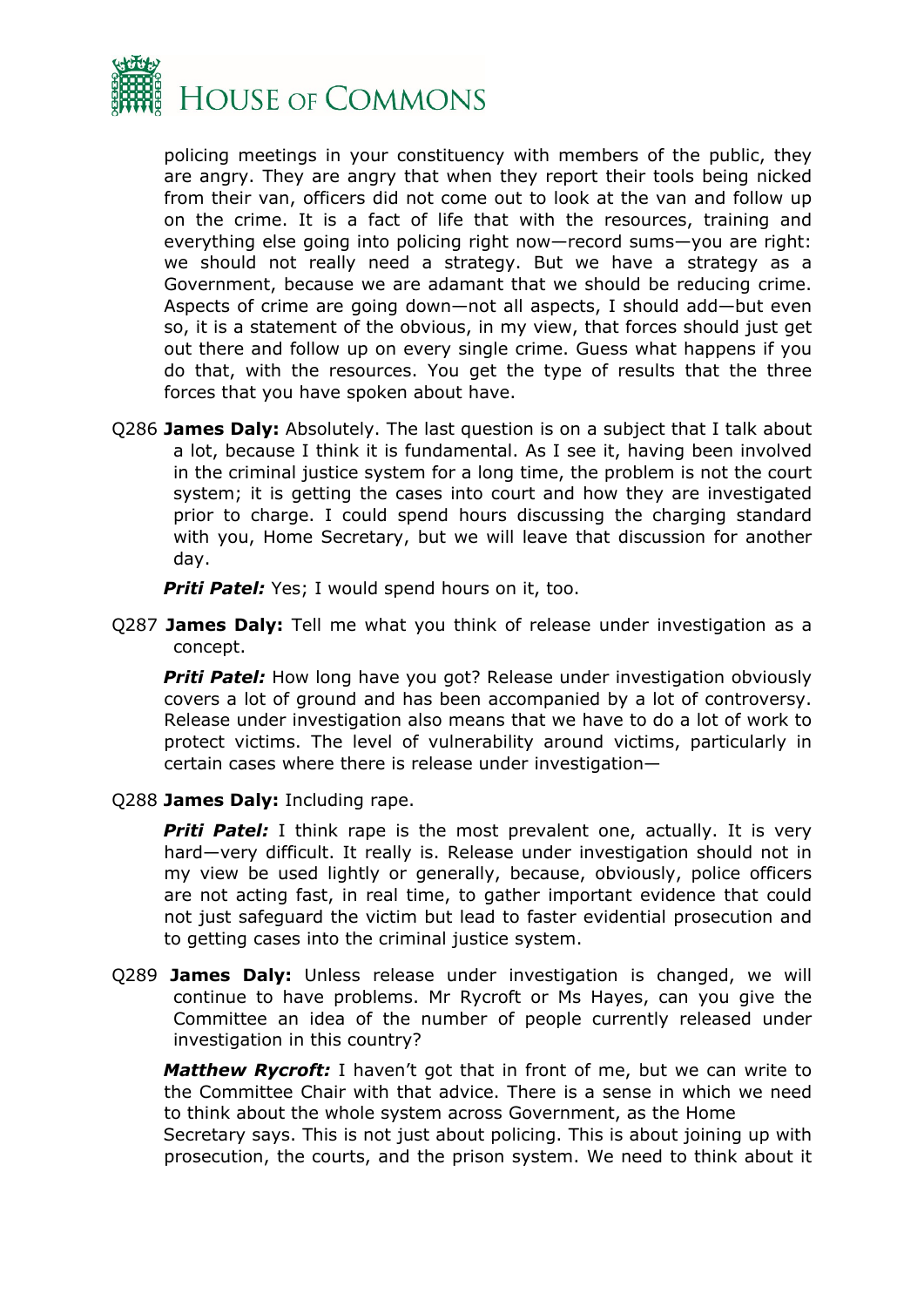

system-wide, and make sure that we are progressing the timeliness at every single stage.

Q290 **James Daly:** I will rephrase the question. If an alleged perpetrator is released on bail, how long, on average, are they waiting for something to happen?

*Matthew Rycroft:* I will have to write to you with that information. I am very happy to do so. It will obviously depend on different crime types. It will probably also depend on different parts of the country. To expand on the Home Secretary's earlier point, by using the power of transparency, shining the spotlight on individual police forces and policing in general in an accountability framework that reports to the Home Secretary, we will improve the performance of individual forces. That is precisely what we are doing through the scorecards and so on.

Q291 **James Daly:** I have two final questions. I apologise for being grumpy, but I am absolutely astounded that you do not know the figures. It is fundamental. I can tell you now that if you walk down Bury high street and somebody punches you in the face and there are witnesses, the person is likely to be released under investigation, not charged, and then lost in the system for months and months. It is frightening when you consider that this affects not just what could be called low-level offending, but serious offending. It comes back to the point that I have been asking questions about. The Home Secretary is here to talk about strategy, but there has to be accountability from your Department for holding police officers to account. You can come up with all the strategies in the world, but unless that police officer on the street is actually going out and arresting people in a timely and efficient manner, it does not matter what your policy is. How is your Department ensuring that chief constables, police and crime commissioners or whoever are doing what you want them to do? Nobody wants the figures that we have for rape and the figures that we have for burglary.

*Matthew Rycroft:* I totally agree with you about accountability and how the system needs to work together. That is precisely what we do. In addition to the Criminal Justice Taskforce and our other governance structures, which look across the whole system, we have the National Policing Board, chaired by the policing Minister. That body holds the police, force by force, to account on their overall performance.

#### Q292 **James Daly:** It is not working, though, is it?

*Matthew Rycroft:* We are using that mechanism to drive improvements precisely in the areas that you and other Committee members describe.

*Priti Patel:* This is a conversation about process, bureaucracy and structures in Government. At the end of the day, the public want to know that officers are investigating crime, and that criminals are being treated in a very serious way; and they absolutely want outcomes. We have tons of process. We are quite good at process; we just wrap ourselves up in it.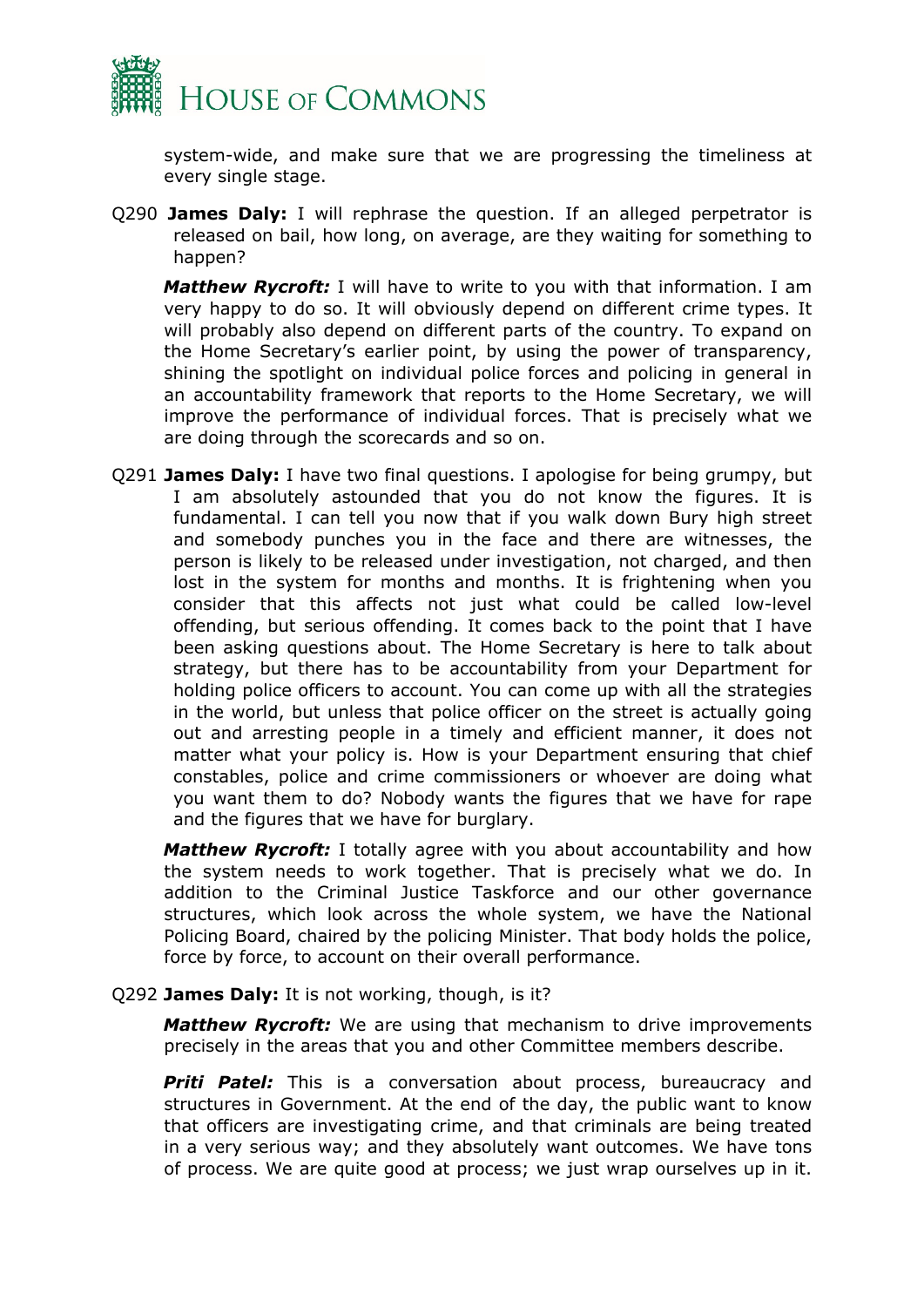

Your line of questioning is important because this comes back to the fundamental aspect of public confidence in policing.

We want the public to be confident about policing. We want them to have trust in policing. Look at the conversations we have had this morning already: we have covered vetting, the IOPC—all the stuff that undermines public confidence. Accountability for delivery clearly has to be with the local public. To your point, Mr Daly, chief constables and police and crime commissioners—particularly PCCs—should hold the chief and officers to account on all the core crime types.

We set the framework and the targets in the beating crime plan—I am deliberately coming back to that. We have set targets on serious crime reduction. Any harm is outrageous, but we hold the police to account through the Strategic Policing and Crime Board and everything else. I do not want the Committee to be left with the impression that we are not chasing them and holding them to account.

Q293 **James Daly:** I understand that. My final point is that the police are not the social services. They are there to investigate offending.

*Priti Patel:* I agree.

**James Daly:** They are not there as a bureaucratic organisation to fill out endless paperwork. There needs to be a reaffirmation to the leadership of the police that the public want the police to go out and arrest people and put them before the courts. That is what undermines confidence, not whether all the other things we are talking about are there. I know that you understand that, and I will hand over at that point.

Q294 **Chair:** You referred to the rape review. Which Minister is responsible for driving it through? Where does the buck stop?

**Priti Patel:** In the Home Office, it is our Safeguarding Minister.

Q295 **Chair:** So your junior Minister?

**Priti Patel:** No, no. We do not just have one Minister, because obviously the policing Minister cuts across both Departments. He is also an MoJ Minister. The Safeguarding Minister and Kit Malthouse, our policing Minister, work together on the rape review and delivery of the metrics. We do not look at the rape review from just a Home Office perspective. It cuts across the Attorney General's Office and the MoJ. If you see the action plan with the rape review—the scorecards, the policing side—

Q296 **Chair:** We understand that. We just want to know who is ultimately responsible for the rape review and your plan to get back to 2016 levels.

**Priti Patel:** It sits with Kit, because he cuts across both Departments.

Q297 **Ms Abbott:** I would like to thank you, Home Secretary, for giving up your time to speak to the Committee. You may be aware that President Macron has been quoted today on the channel crossings issue. He said, in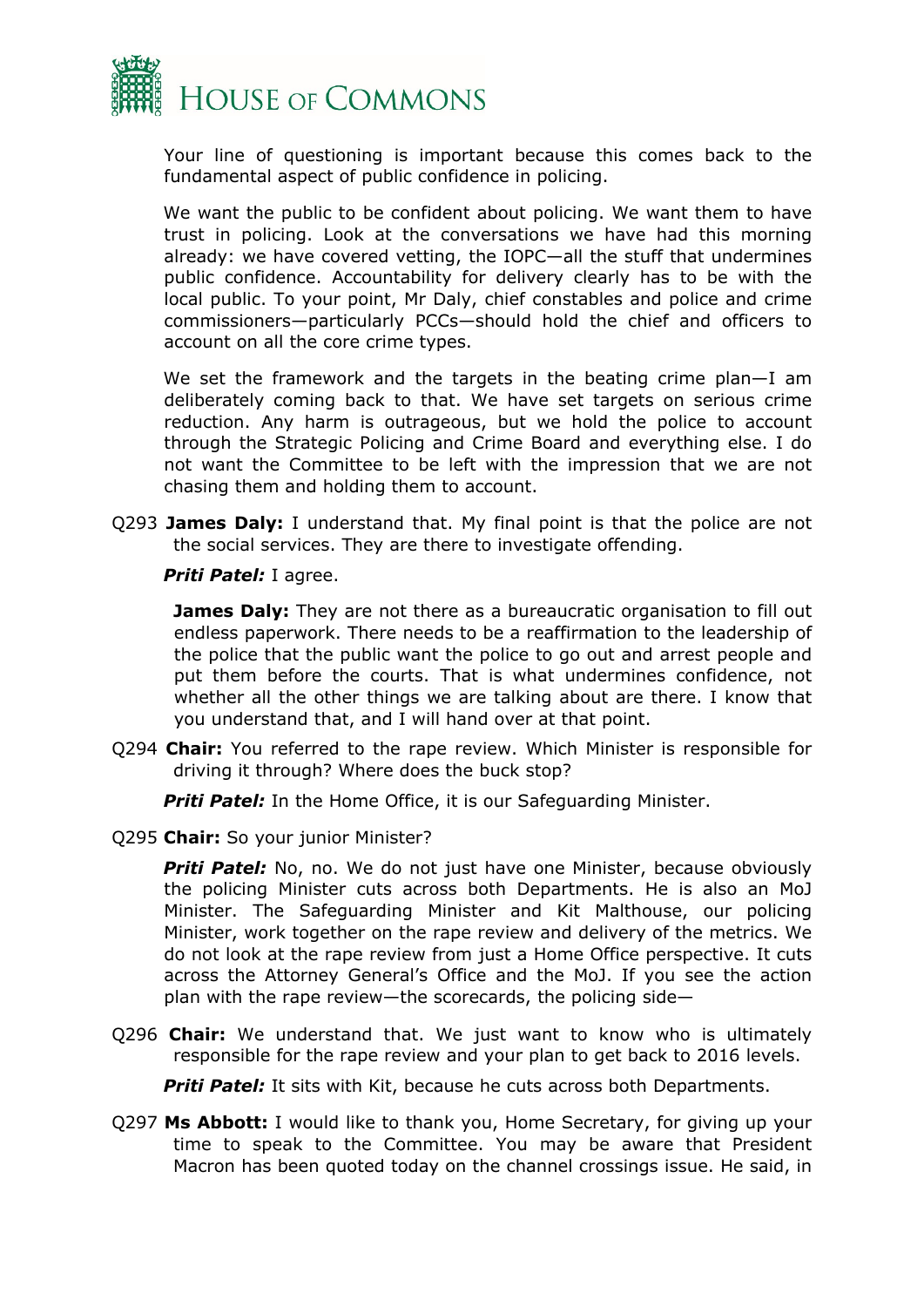

an interview with a French newspaper, that the UK economy relies on low-paid, illegal immigrant labour, and that "the British continue to have a system from the 1980s which manages economic migration through hypocrisy. There is no legal immigration route. The British must articulate their needs in terms of the economy and re-open a path to legal asylum requests. We are going to step up the pressure." Do you have a response to that?

**Priti Patel:** My first response is that we speak to our French counterparts all the time about illegal migration and channel crossings, which are clearly a very significant problem, and at the same time, alongside our wider work, the French Government are fully briefed on the work that the British Government are doing, including the Nationality and Borders Bill, and the investments that we have made in in France in terms of protection, working with their surveillance teams, intelligence cells and policing.

Macron's comments are absolutely wrong; let me be clear about that. Alongside that, I should also say that the entire French Government, and both the Interior Minister and President Macron, are fully aware, through the very good work that our ambassador in Paris and her team do, of our co-operation with France on combatting the dangerous and unnecessary crossings, dealing with illegal migration, and working with like-minded partners across Europe. Those comments are just wrong.

Q298 **Ms Abbott:** I want to ask you a few questions on the role that the Navy will play in relation to migrant crossings. How do you envisage that role?

**Priti Patel:** First, it is a hybrid role involving both the Ministry of Defence and the Home Office. A lot of work has taken place in just under two years to look at patrols in the channel and how those could be conducted, but also—importantly—at having a deterrent effect in the channel. The permanent secretary, Matthew, may wish to speak about the joint work, because we do have joint work under way right now with the MoD—not just the Navy—and Border Force. Those details are being worked up right now. A lot of work and planning is taking place, because we have to look at all sorts of aspects of how we operationalise in the channel, in terms of having a clear deterrent impact and message.

Q299 **Ms Abbott:** You will be aware that the Minister for the Armed Forces responded to an urgent question about this on 18 January. He said: "Details of how Defence will deliver and maintain the primacy of crosschannel counter-migration operations are currently being worked through." Are you saying that that working-through process has not been completed yet?

*Priti Patel:* It is still taking place.

Q300 **Ms Abbott:** Do you envisage these naval vessels being involved in interception?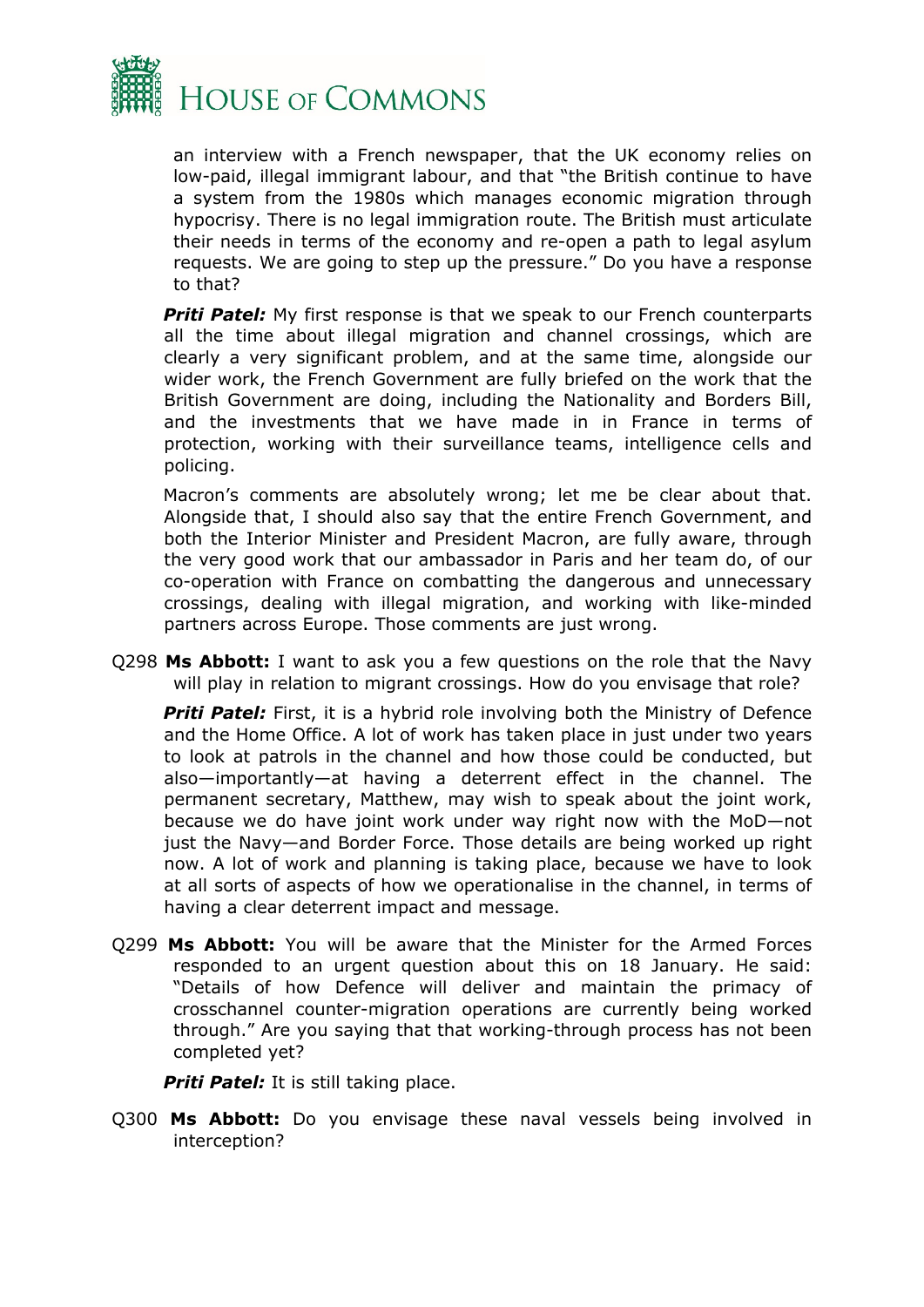

**Priti Patel:** That work is taking place. I am not going to comment on operational planning.

Q301 **Ms Abbott:** Well, the Armed Forces Minister said in the House in terms that "the Royal Navy will not be directly involved in the interception of ships". Are you saying he is wrong?

**Priti Patel:** That work is not complete, so it is inappropriate for me to comment on operation planning, in terms of what MoD—not just the Navy—and Border Force will be doing and how they will be operationalising. As both our permanent secretaries know—they are working with MoD officials and military planners—the work is operational and sensitive. Frankly, it is not for me to comment on the tactics and approach that they will be using.

Q302 **Ms Abbott:** The Defence Minister could comment, so why are you saying you cannot comment now?

**Priti Patel:** Primarily because that work is not complete, as I have already said.

Q303 **Ms Abbott:** This was on 18 January. On 26 January, the Defence Committee took evidence from Vice-Admiral Sir Charles Montgomery KBE and Commander Tom Sharpe OBE. The vice-admiral said that in terms of departmental and Government responsibilities, he was "a little bit confused", and that it was unclear where strategic and operational responsibility lay. Do you know where strategic and operational—

*Priti Patel:* First of all, I have already said—in fact, I think I said this in the House a few weeks ago during oral questions—that the Prime Minister has effectively asked for the MoD and the Home Office, rightly, to come together to look at how both Departments can play a critical role in defending our borders from all manner of different threats in relation to small boat crossings and migrant crossings. That work is under way. It is being developed. As I have already said, I am not going to give operational details. It is right that both our teams, at an operational level, work through all of that. There is a great deal of work taking place right now across both Departments. My permanent secretary and the permanent secretary in the MoD are also involved in planning and the coordination of that work.

Q304 **Ms Abbott:** The armed forces Minister was happy to speak about these things. Among other things, he said—I am quoting what he said on the Floor of the House—"Neither the Royal Navy nor the Royal Marines will be engaged in pushback". Is he wrong?

*Priti Patel:* As I have already said—I will say it again—there is work taking place right now between the two Departments. That is planning and co-ordination in terms of how the two teams will work together. That work has not been finalised; it is still under way. The Minister absolutely gave a view. He gave a view, but—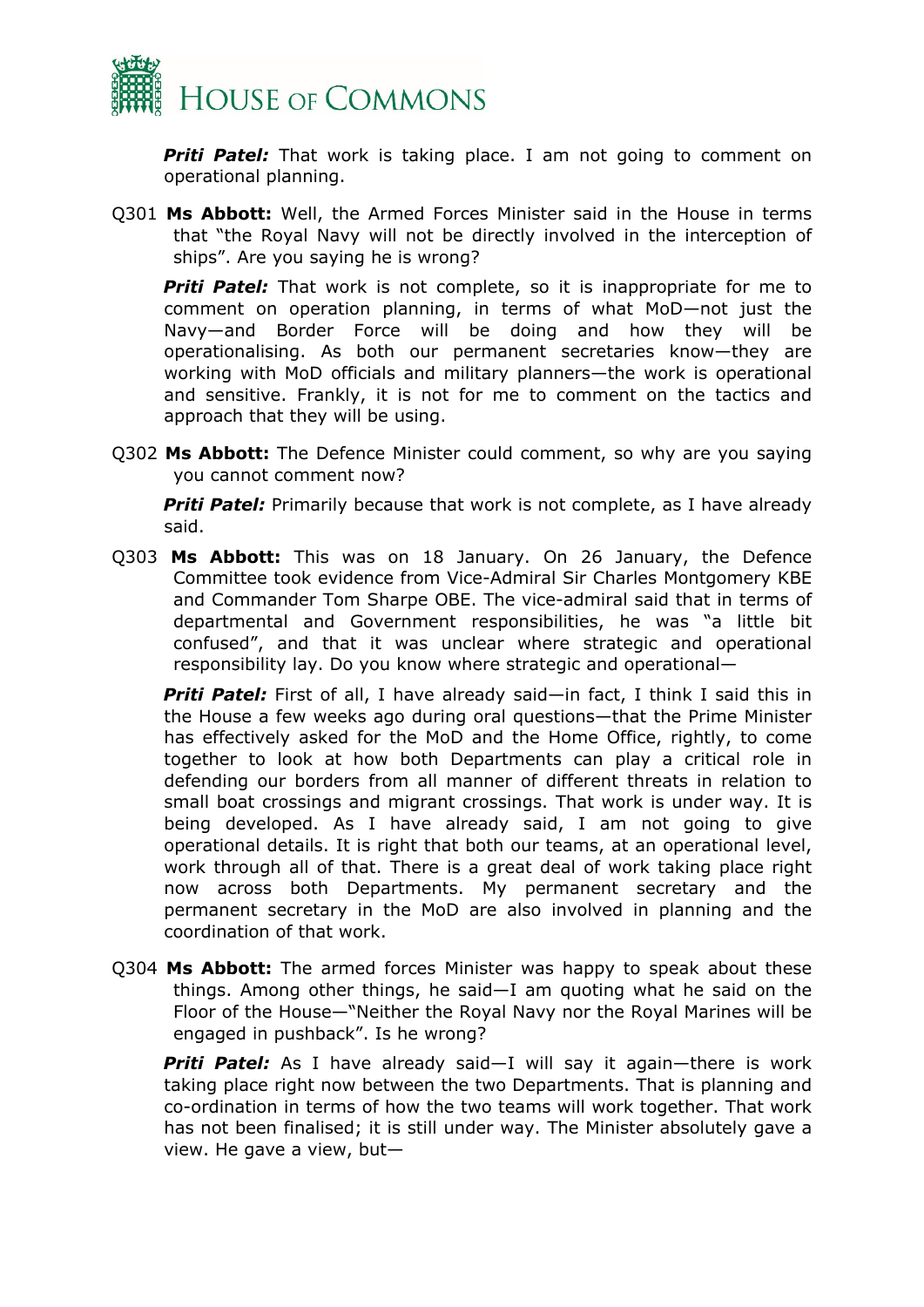

Q305 **Ms Abbott:** It is not a view; those are facts.

*Priti Patel:* They are not facts. They cannot be facts, because the work that operational work—is still under way. While I appreciate that he was responding to questions in Parliament, whether that was in Committee or in response to an urgent question, this is work in progress. It is wrong to say anything specific with regards to work operationally that is still being planned. That work has not completed yet.

Q306 **Ms Abbott:** It is surprising to have a Secretary of State say one thing and a Minister say another. As I said a few—

**Priti Patel:** Neither of us is actually doing the operational planning. It is really for the specialists to be working on that.

Q307 **Ms Abbott:** As I said a few minutes ago, Vice-Admiral Sir Charles Montgomery KBE said that he was "confused" about where strategic responsibility and operational responsibility lay. Are you able to clear up the confusion?

*Priti Patel:* There is no confusion, because our two teams—I think the British public will be reassured by this, actually. They would rightly want to know that two Government Departments are coming together to recognise that there is a major problem with illegal migration in the channel and that we are working together to resolve this and find operational means of defending our borders from all manner of different threats in the right and proper way. It is right that both our teams are given the time and space to undertake that work, look at operational primacy, look at the roles of the two Departments, look at where responsibilities lie, look at the planning expertise, look at the co-ordination and delivery of assets, and work through proper plans. I do not think that is too much to ask of two Government Departments when it comes to trying to protect our borders.

Q308 **Ms Abbott:** I am sorry that you cannot clear up the vice-admiral's confusion, but when the confusion has been cleared up, would you be able to publish the details of strategic responsibility and operational responsibility so that Parliament can review and scrutinise them?

**Priti Patel:** First of all, it is actually for the two Departments. In the same way that we would not publish strategic operating plans for the Royal Navy, I cannot see us doing that for operations in the channel. That would go against the grain of trying to protect our borders and having deterrence at sea. Quite frankly, it is right that we work through all the delivery of assets, planning and co-ordination. These are two very senior specialist teams with the type of expertise that we simply do not have as Members of Parliament. They are operational teams and professional teams, and they need to be allowed to get on, do the plans and work through the tactics and strategies that they are going to be deploying.

**Ms Abbott:** I do not want to prolong this line of questioning, Chair, but it is extraordinary that the armed forces can be clear on this matter, Home Secretary, but you cannot. To move on—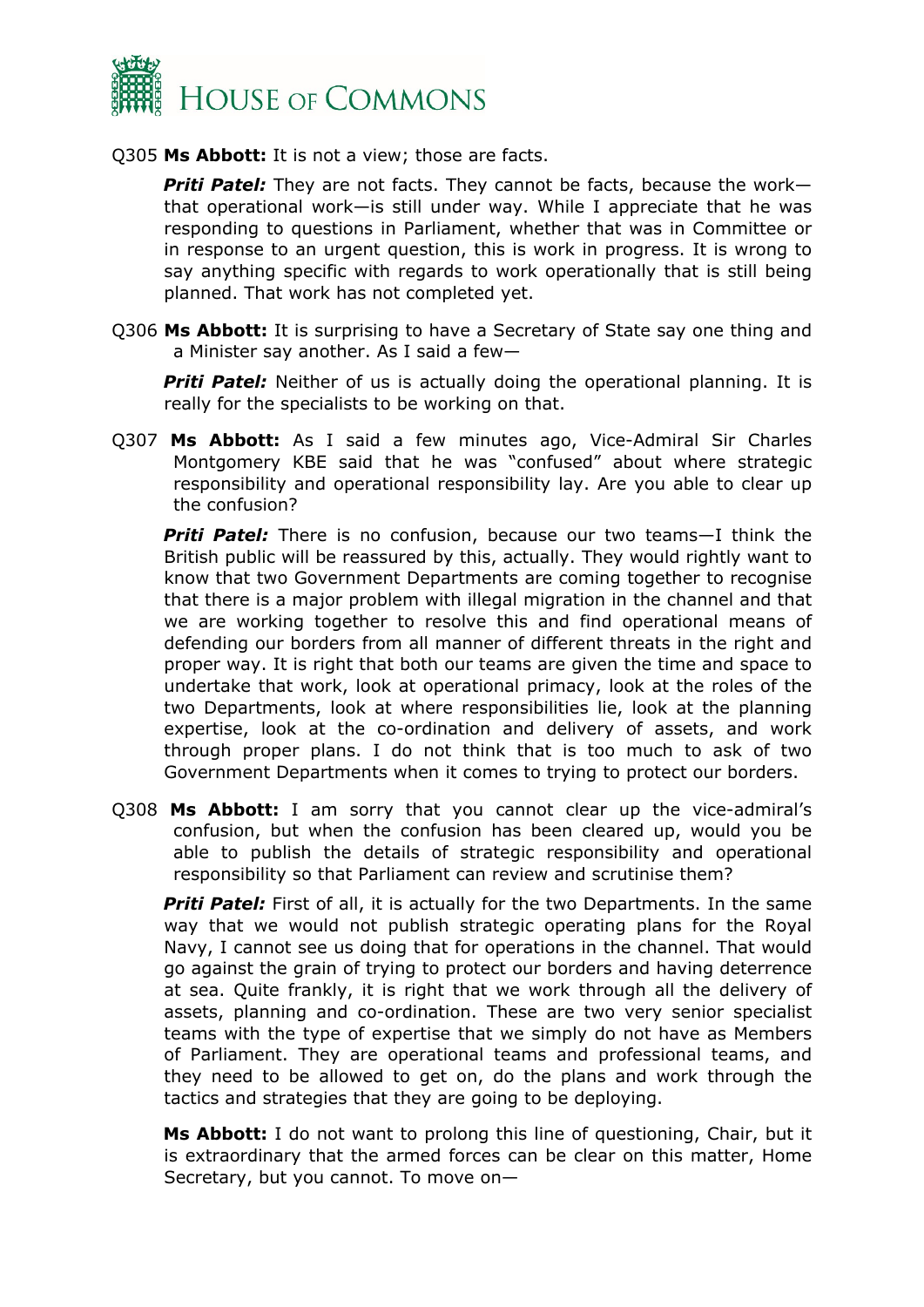

Q309 **Chair:** Before you do, Diane, can I be clear, because of what has been said? Home Secretary, are you saying that the armed forces Minister was wrong in what he said? Has he misled Parliament?

**Priti Patel:** No, he has not misled Parliament. He was responding to an urgent question before the two teams had come together to do the operational planning.

Q310 **Chair:** So he was wrong in what he said, because it had not been decided?

**Priti Patel:** At that stage, in terms of the timing, he absolutely had not misled anybody. The timings of the UQ meant that he came to Parliament to respond at a time when the commissions had literally just been stood up. As with all operations, it takes time to work through the details. On that basis, neither of us—I say this because it is officials, and it is right that it should be the officials, the experts, whether they are from maritime, safety, Border Force, and also from the MoD—

Q311 **Chair:** I think we have got that, but I just want to be clear what you are saying about what your colleague, a Government Minister, said. Was what he said to the House correct?

**Priti Patel:** I have to say, first of all, that you are providing selective quotes, and if you want to go through the entirety of what he said, he also made it quite clear in the UQ that much of this work was being developed and was under way. He did not mislead anyone because that is effectively what has been happening. That work is under way. It is not complete at all.

Q312 **Ms Abbott:** So he did not mislead the House in saying that "the Royal Navy will not be directly involved in the interception of ships"?

**Priti Patel:** He also went on to say, "Details of how Defence will deliver and maintain the primacy of cross-channel counter-migration operations are currently being worked through." That is the point. You can selectively quote him, but there are other quotes where he made it very clear to Parliament that this is work in progress and that work is under way.

Q313 **Ms Abbott:** I was actually in the Chamber for that UQ, and I have to tell you, Home Secretary, that my colleagues were not overwhelmed by the vagueness about things being worked through. What he did—

**Priti Patel:** Because he cannot be specific. It is operational work that is taking place. You would not expect a Minister to come to Parliament and disclose, effectively, military primacy at sea and what operational plans would be.

Q314 **Ms Abbott:** Let me move on. Commander Sharpe, giving evidence to the Defence Committee, accepted that if the military gets this operation wrong, there is a real danger of their presence encouraging as opposed to deterring people when it comes to making the journey across the channel to England. Do you agree with that?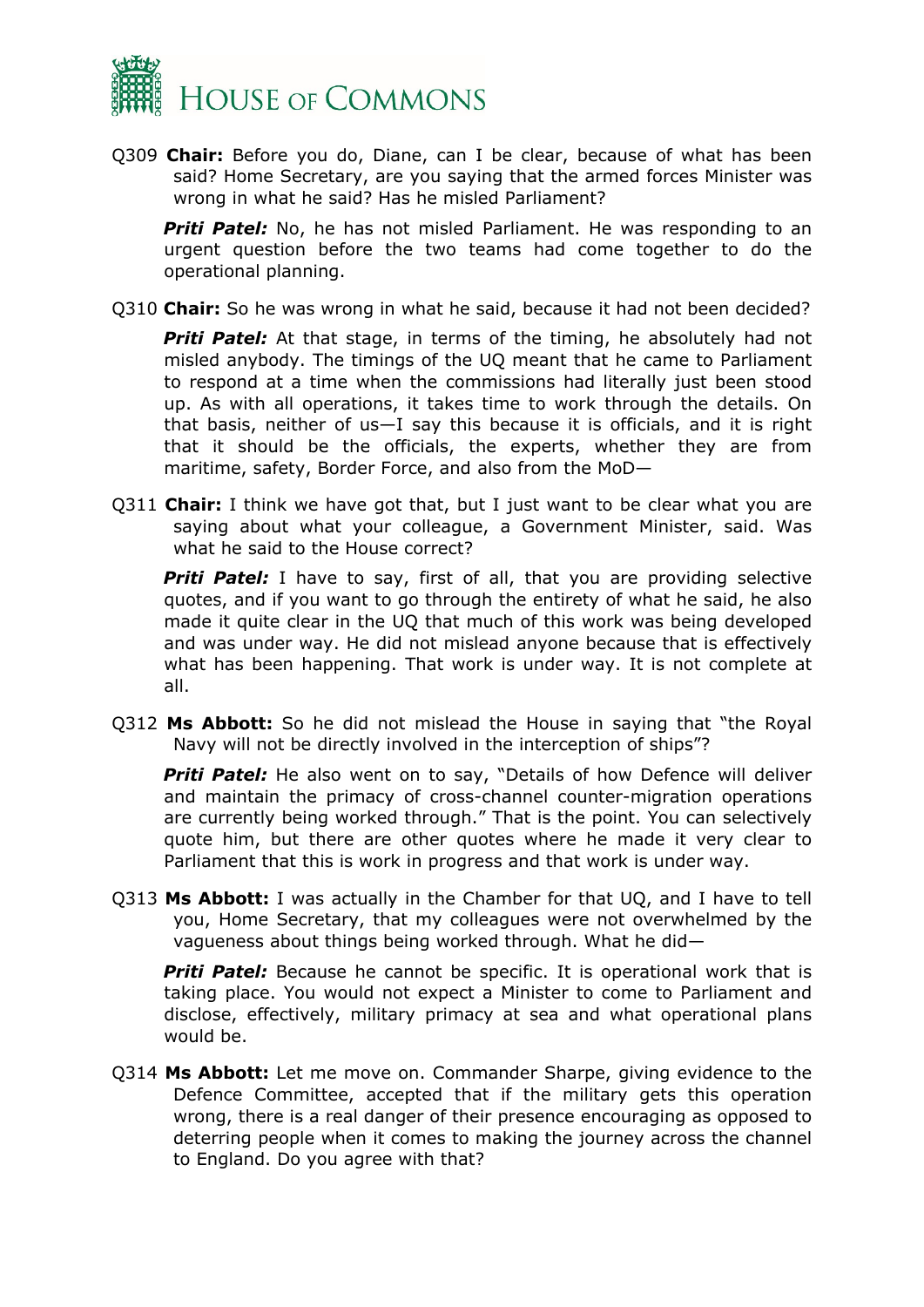

**Priti Patel:** First of all, I don't. I absolutely do not. I have confidence in the expertise of our teams who are working through operational details. It is incredibly irresponsible to have any speculation around this area. None of us sitting in this room are expert planners in how to operationalise at sea. It is right that the Government come together, as the Prime Minister has pulled together two Departments to look at this strategically. It is not the responsibility of one Department; it is a whole-of-Government effort. It is therefore right that we bring in the specialists, the expertise and people who understand the dynamics at sea to do the operational planning and work. Quite frankly, that is exactly what the British public want to see.

Q315 **Ms Abbott:** Thank you, Home Secretary. Are you saying that Commander Sharpe, not to mention your fellow Minister James Heappey, was being irresponsible?

**Priti Patel:** Nobody is being irresponsible. The comment is that anyone who is making speculation about action should clearly recognise the work that is under way, particularly with the Ministry of Defence, which has the expertise and should be left to get on and do that work rather than speculating on outcomes that are completely not decided.

**Chair:** This has to be your last question, Diane.

Q316 **Ms Abbott:** Yes, of course, Chair. Home Secretary, you will be aware that in 2019, HMS Mersey and HMS Enterprise were deployed in the channel. They did not intercept any small boats while on patrol for several weeks. Why do you think it is going to be different this time?

**Priti Patel:** It is very much for the operational teams to work through that. Again, I am not going to give a running commentary on operations and tactics that are still being developed. Matthew and the team have been leading this work with the MoD, and it is right that we leave it in the hands of the experts to run through not just primacy, but the operational work that is required. The Prime Minister could not have been clearer that by pulling together two Departments, this work is about defending our borders as well as making sure that we can save lives.

*Matthew Rycroft:* Can I briefly add a couple of points to what the Home Secretary has said?

**Chair:** You can, and then I will go to Tim Loughton.

*Matthew Rycroft:* First of all, yes, the overarching intent of the Government's strategy is deterrence. We want to deter people from making what is a dangerous journey, in order to save lives. That is a shared humanitarian responsibility that France and the UK have, given that there is a shared border; we share the channel. The changes to the operational or strategic responsibilities in the channel have not taken effect yet. There is no change, as we currently stand on 2 February. There will be a change in the future, because the Prime Minister has decided, and the Home Secretary and armed forces Minister have set out previously, what the sorts of changes would be. As the Home Secretary has said, that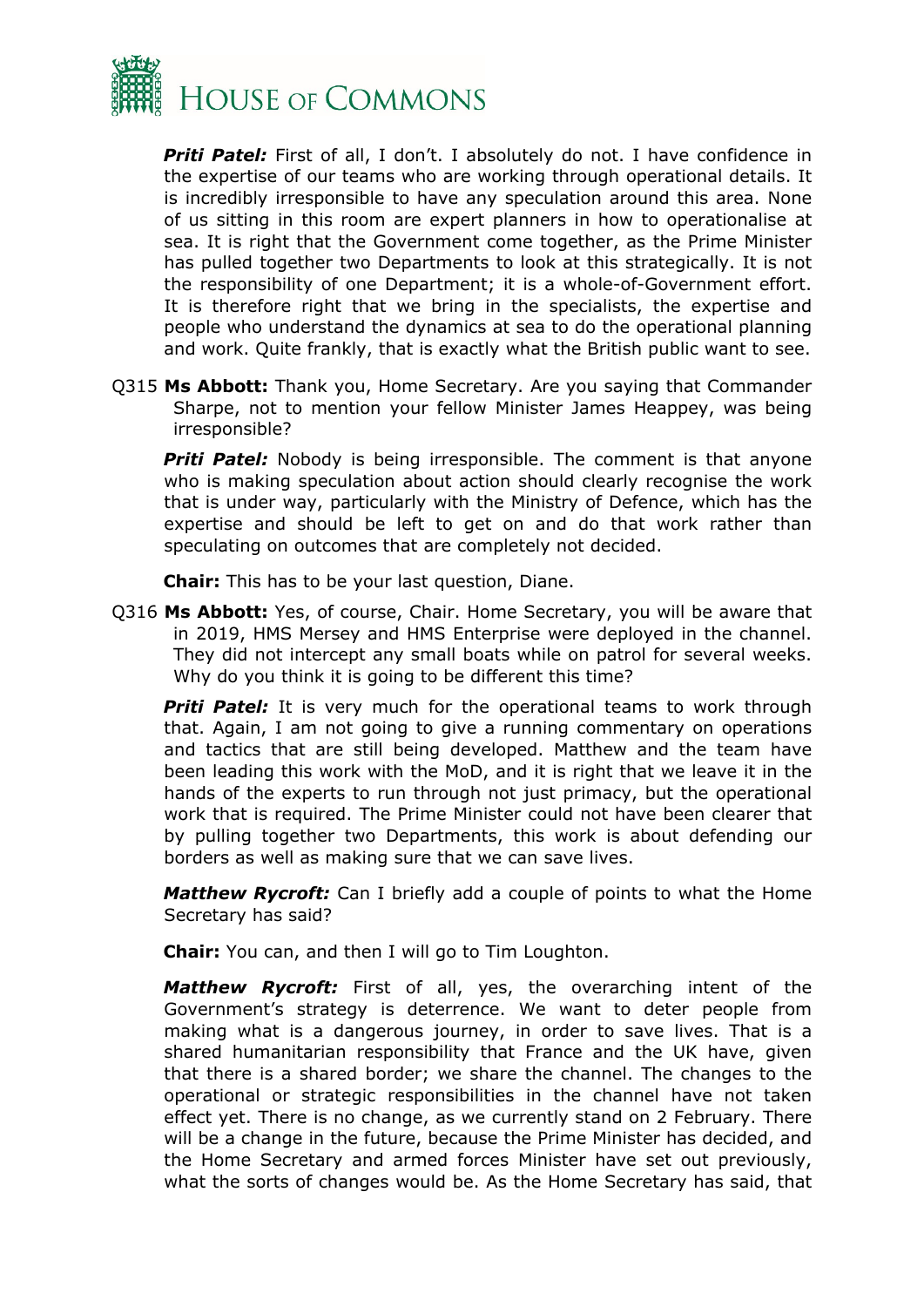

operational detail is not complete. When it is, the announcements will be made in the appropriate way.

Q317 **Tim Loughton:** Good morning, Home Secretary. You will be relieved to know I am not confused. First of all, I want to apologise for not being here at the beginning. The reason was that I was helping to host a group of French parliamentarians who are here at the moment, and who will be meeting the Home Affairs Committee this afternoon. When I met them this morning, I showed them the headline that is in *The Times*—I didn't even have to read the French press for it—and I have to say that they were rather embarrassed by it, to say the least.

I want to come back to that issue in a minute, but can I just tag you on a couple of other technical things? When you came in front of this Committee on 24 February last year, I asked you about the issue of the test of English for international communication—TOEIC—and that scandal where many hundreds of overseas students had been kicked off courses, lost their fees and lost the ability to study or work in the UK. You said, and I quote from the record, "perhaps when I next come back to the Committee—I would be very happy to talk about what we will do as a

Department on this". From what I can see, legal action is ongoing, nothing has been done by the Home Secretary and these poor people are still in limbo. Have I missed something?

**Priti Patel:** No, we are absolutely dealing with the legal actions that are taking place, which has really complicated the system, because we are not able to deal with cases while we have got ongoing legal action. If memory serves me correctly—Tricia or Matthew might correct me on this—it was a matter of remote testing that was subject to the legal action. It is because of that outstanding litigation that we can't actually take further steps. I think that is the latest position on this.

**Patricia Hayes:** That is correct, Home Secretary. If I could just build on that briefly, I think we share your frustration that we are not able to make more progress on this. We are waiting for that critical determination of the litigation case that is in the upper tribunal.

There are two pieces of modestly good news. The first is that we are expecting that very soon, and the second is that we have not been sitting on our hands while we have been waiting for that case to conclude. We have been doing a lot of planning internally to make sure that when we do get that determination, we are ready to announce a way forward almost immediately afterwards. It would have been better if the litigation had concluded sooner, but we have not let it delay our action planning.

Q318 **Tim Loughton:** That is encouraging to hear. When I raised it with you, Home Secretary, you were very helpful and offered to take it away and report back to the Committee. We have not had any report back, and it is almost a year. I think that rather than just waiting for Godot, if you were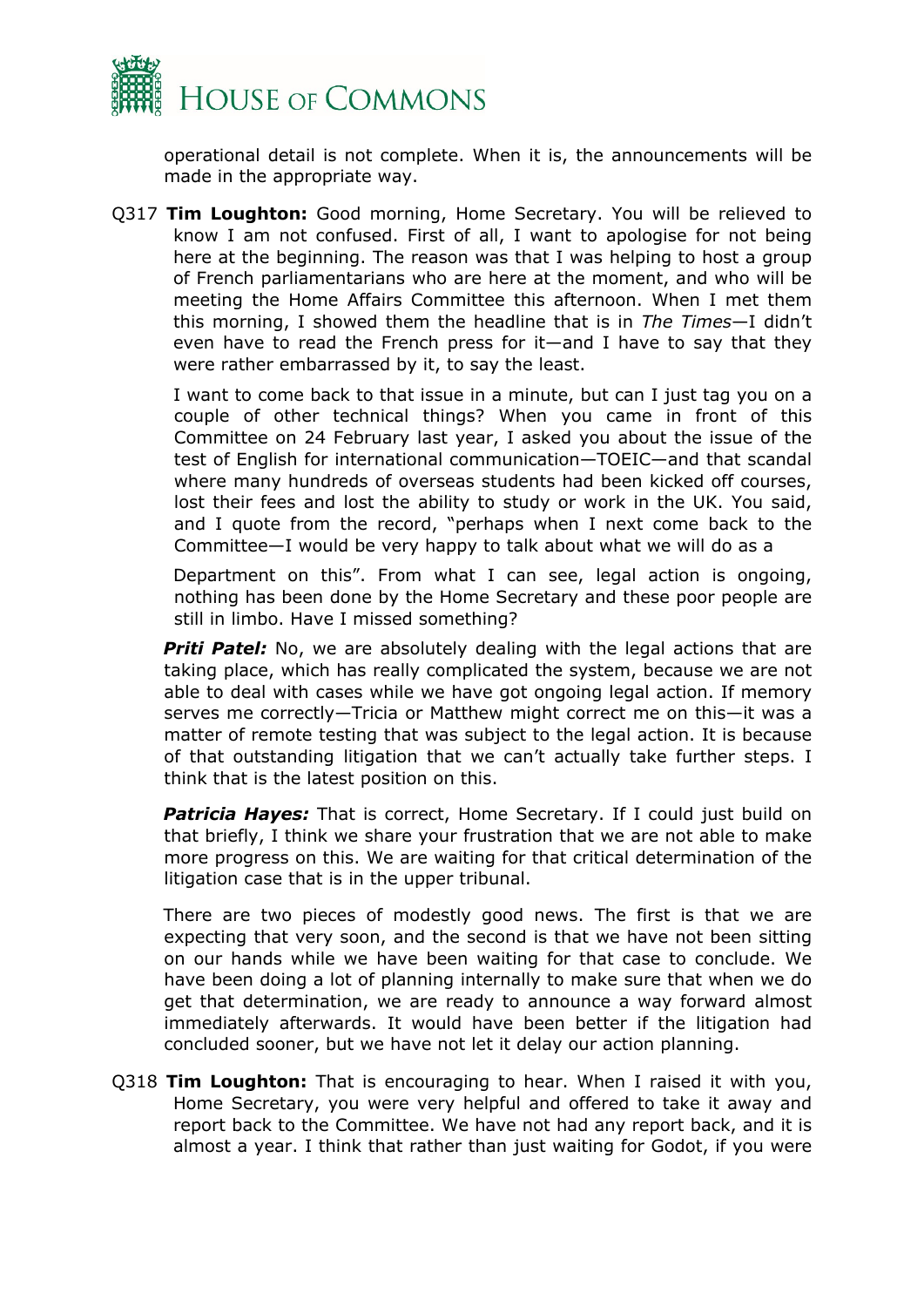

to give us an account of exactly what has happened and what planning you can reveal is in place—

*Priti Patel:* I will definitely do that.

**Tim Loughton:** That would help to give some lifeline to those people, whose lives are absolutely in limbo—if that is possible, please.

**Priti Patel:** It is a terrible situation, as we know, historically, with the cases, so I think on that basis we can talk about the work that we are doing.

Q319 **Tim Loughton:** Thank you for that. For the second thing, I will switch to Afghanistan. I have dealt with, as we all did, various cases of people with constituency connections escaping from Kabul. I have several constituents, or people linked with the constituency, who are in hotels, including one who was with young children at a not very good hotel, with appalling food and terrible conditions. He complained and was subsequently told to shut up and was moved to an even worse hotel, on the basis that he was a troublemaker. Various people in my constituency know him well, and he is anything but a troublemaker. I spoke to him in the queue for the Baron hotel in Kabul. He went through the most terrible time: his daughter was injured and had to leave the queue to go to the hospital. They have been through a terrible time and have now, effectively, been bullied by whichever firm or officials have been dealing with that accommodation. Can I come back to you with that case, because it is particularly alarming?

**Priti Patel:** Can you please send me some details on this?

Q320 **Tim Loughton:** The bigger point here is this. Where are we with the numbers of families who are still in these temporary hotels, whose lives are in limbo, whose kids are relying on some local schooling, and who then—as happened in that family's case—get moved to a completely different part of the country and so their lives are completely disrupted? When are we going to see some progress on this?

**Priti Patel:** It's an awful situation—it really is. I am very honest, open and candid about the situation that we are in. First of all, we did the right thing, under harrowing circumstances, to bring people over to the United Kingdom. But we do not have the infrastructure—I am very up front and honest about that—in terms of housing accommodation, and there is a lot of work taking place with local authorities. Please drop me all the details, first of all, on your case. We are struggling—we are absolutely struggling with local authorities finding housing accommodation. Also, we want to ensure that we can move people into work and employment; we want them to rebuild their lives here. This comes back to your process point; I'm sorry to say this. There is a cross-Government taskforce. We have a Minister for Afghan Resettlement who leads on this, but we are desperately still trying to pull together the different component parts of the old MHCLG and all of that—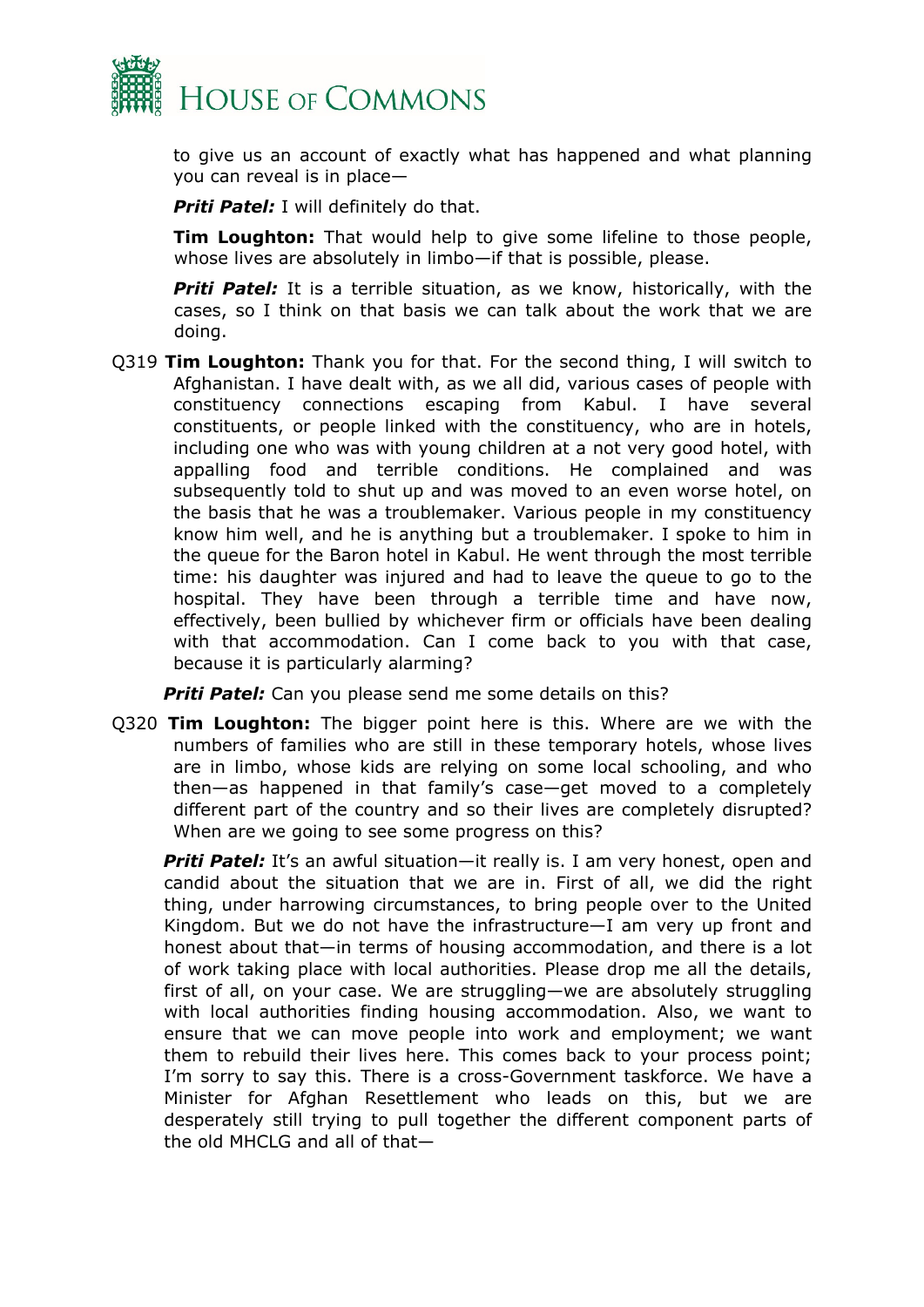

Q321 **Tim Loughton:** I don't think anyone underestimates the challenge. It was a huge challenge, and it was a huge feat to get as many people out as we did, although, again, I have had complaints from people who worked within your Department, and others, about the way it was handled and the way a number of life support contractors were not given the same priority as embassy security guards or Chevening scholars. These were people who worked, directly or indirectly, for the British Government and allied agencies, whose lives were just as much threatened and who were not given any safe passage. Do you acknowledge that there are still quite a lot of people like that—under cover, in hiding, in Afghanistan—to whom we probably still do owe a duty of care?

*Priti Patel:* Well, there are—there are people. We know there are people, and we have been working particularly with the Foreign Office. This is very much now—a lot of this is working with the Foreign Office. There are still some—certain categories that it is not for me to speak about publicly where there is a lot of work taking place to find other means and routes to get them out of Afghanistan, working with third countries and neighbouring countries. There is a lot of work taking place there.

Look, the operation was harrowing—it was absolutely harrowing. It is still harrowing to think about the experiences that people went through, and also our teams across Government. Our Departments were working night and day, and rightly so. We dropped absolutely everything to support the MoD. As colleagues will know, we sent Border Force teams to Kabul to help process, speed things up and help with identification. It was a very, very distressing time.

On our challenge right now—I am, again, very up front about this—if councils want to work with us to find accommodation, housing or even jobs, we want to give people that new pathway to rebuild their lives. That is absolutely central to our work.

Q322 **Tim Loughton:** Can I just ask one thing, and then I want to come back to channel crossings? I remember your predecessors being in front of this Committee when we were dealing with Syrian refugees. Many of us were saying, "Can we mobilise a sort of taskforce of volunteers and others who want to and are practically able to help?" Many people weren't. They were saying, "I've got a spare room; I can take a family," but it's not as easy as that. But we were able to mobilise lots of local organisations faith groups or whatever—that were able to provide not just accommodation but the support networks as well, rather than having to rely on hotels. I have not seen the same sort of urgency and call to arms, because a lot of people—

*Priti Patel:* There is work taking place on this.

**Tim Loughton:** I have constituents who say, "Actually, we could take on more people even if the council hasn't got the accommodation available. We know those challenges. We think we can provide some accommodation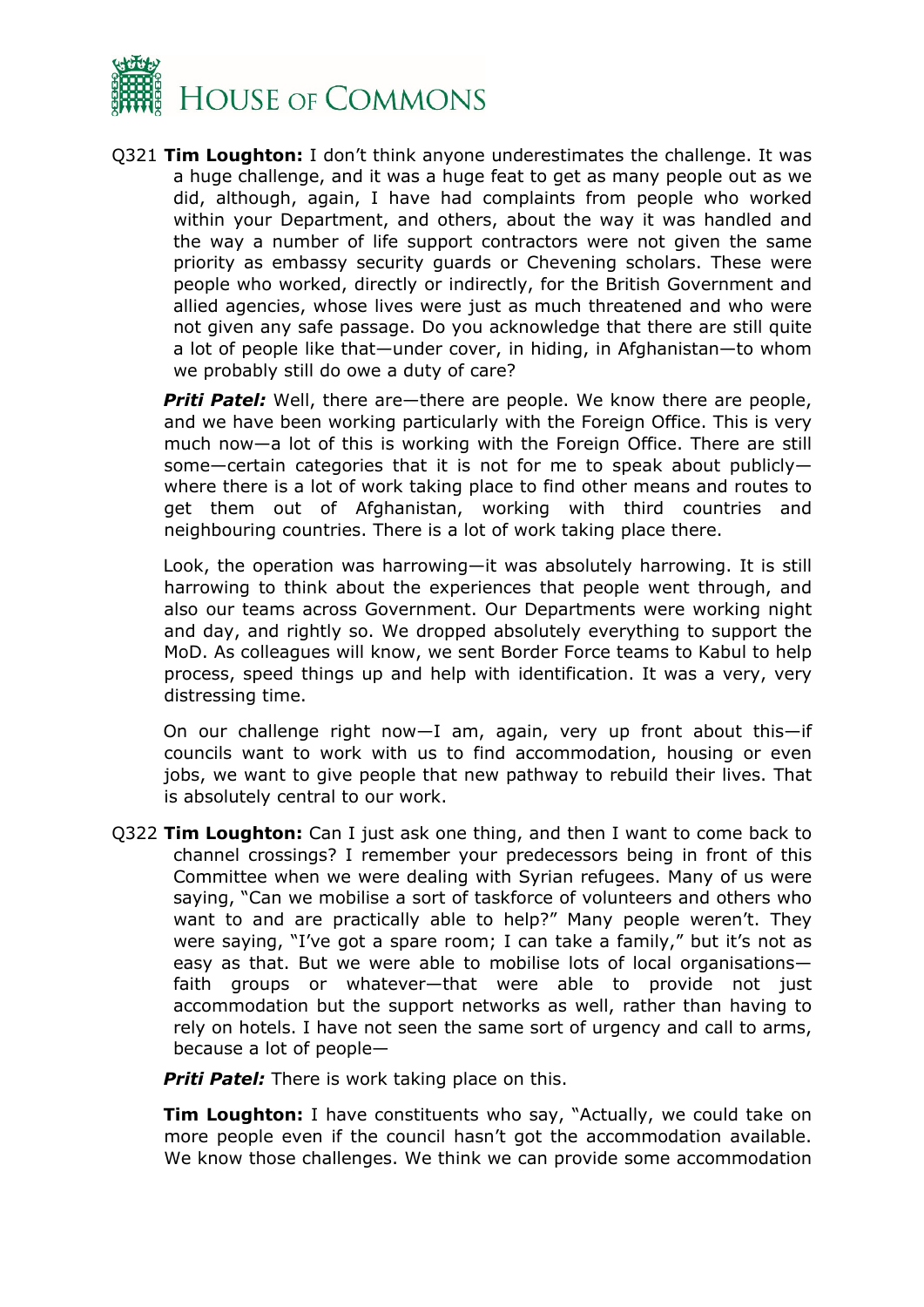

and, importantly, the support network to go with it." I am not seeing that happening urgently enough.

*Priti Patel:* We should never underestimate the third sector—

**Tim Loughton:** Absolutely.

*Priti Patel:* Because there is work taking place on this. Tricia can speak about that mobilisation and the work across Government on this. There is a lot of good work—let me just give you that assurance—but of course, the numbers we are speaking about are significant, with the numbers of children, school places and things of that nature. Tricia can speak about some of that work.

**Patricia Hayes:** The Home Secretary is absolutely right; this is a huge whole-of-government issue. I thought it would maybe be helpful to start by bringing the Committee up to date on some of the latest numbers, just so we know what we are talking about. So far, we have found homes for 4,000 of the people we brought back from Afghanistan; we still have 12,000 sitting in bridging accommodation, though.

When the permanent secretary and I last came to the Committee, Committee members shared with us some examples of individual councils that had struggled to connect with the cross-government team on offers of accommodation, just as you are describing. Since then, we have improved our systems and processes: we have put in place a dedicated portal that can be used by people who want to offer accommodation that is a way of connecting accommodation suppliers, councils and us. We also have a very—

Q323 **Tim Loughton:** How many people have used it?

*Patricia Hayes:* I do not have that information about who is using it, but it is up and running, and it is a core part of our operations now.

Q324 **Tim Loughton:** Is it really being used?

*Priti Patel:* Yes, it is.

**Patricia Hayes:** It is a core part of our operations now. It is a much more efficient way of exchanging information.

*Priti Patel:* It helps to match people.

Q325 **Tim Loughton:** It would just be useful to get an idea of the numbers, because I suspect that, actually—

**Priti Patel:** We can show that to you as well.

**Tim Loughton:** I suspect it has not resulted in many being taken outside of just the direct council accommodation.

*Patricia Hayes:* I think we have directly addressed the communications problem that was addressed the last time we were at the Committee. It is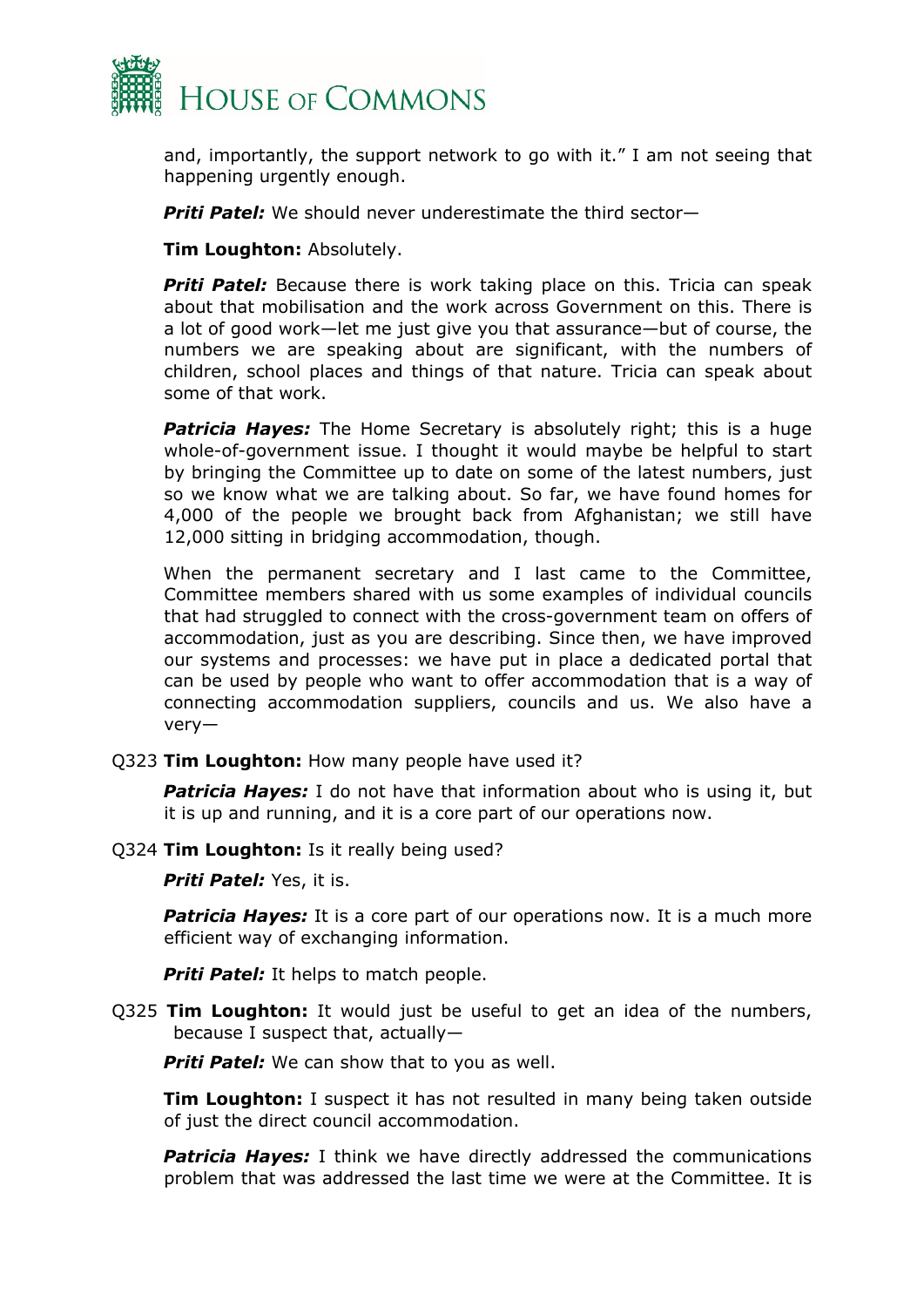

important to rehearse the financial offer that is available to councils that take people on: we have money for education, healthcare, and English language. We have a three-year funding envelope per individual of £20,520, and we have a special £20 million flex fund. We are incredibly grateful to the 300 councils that have already stepped forward to help us, but we could always do with more, so it is a good opportunity to have a call to arms to councils around the country to engage with the new communication and engagement tools we have created and to make places available.

Q326 **Tim Loughton:** I understand. The trouble is that there are still 12,000 people in hotels, which is completely inadequate when you have a family to look after.

Can I come back, without trying your patience, Chair, to the channel crossings? Last year, as you know, the figure was over 28,000, treble the year before, despite the fact that the French are intercepting—though not doing anything with—treble the number before they get into the water. The trouble is, they do not process them. Nothing is working, is it?

**Priti Patel:** Last year, there were over 51,000 crossings attempted by migrants, of which 28,000 arrived and 23,000 were prevented. In terms of prevention, there is a lot of activity taking place, so it is not right to say that nothing is working. There is a lot of work taking place.

Q327 **Tim Loughton:** You know, Home Secretary, what has happened. When a group of migrants is intercepted by the gendarmerie, typically at 1 o'clock in the morning, they then have their boat confiscated; they are routinely then allowed to go free, and only if there is specific evidence attached to the person who is suspected of being the organising people smuggler will even that person be arrested. The increase in interceptions could be the same group coming back to do it again the very same night, so they are actually intercepting the same people because the French are not arresting them. They are not, as they should be and we are paying for, taking them to their processing centres to see what their status is, and then dealing with them, which remains the nub of the problem, doesn't it?

**Priti Patel:** That is not the full picture, because there are arrests taking place, and their prosecution and arresting system is very different from the British system as well.

**Tim Loughton:** I.e., they don't.

**Priti Patel:** No, not at all. If you look at the work that takes place on surveillance, there is more surveillance taking place. The French Government have even changed their laws on the use of drones.

#### **Tim Loughton:** Just.

**Priti Patel:** As we all know, parliamentary processes take time.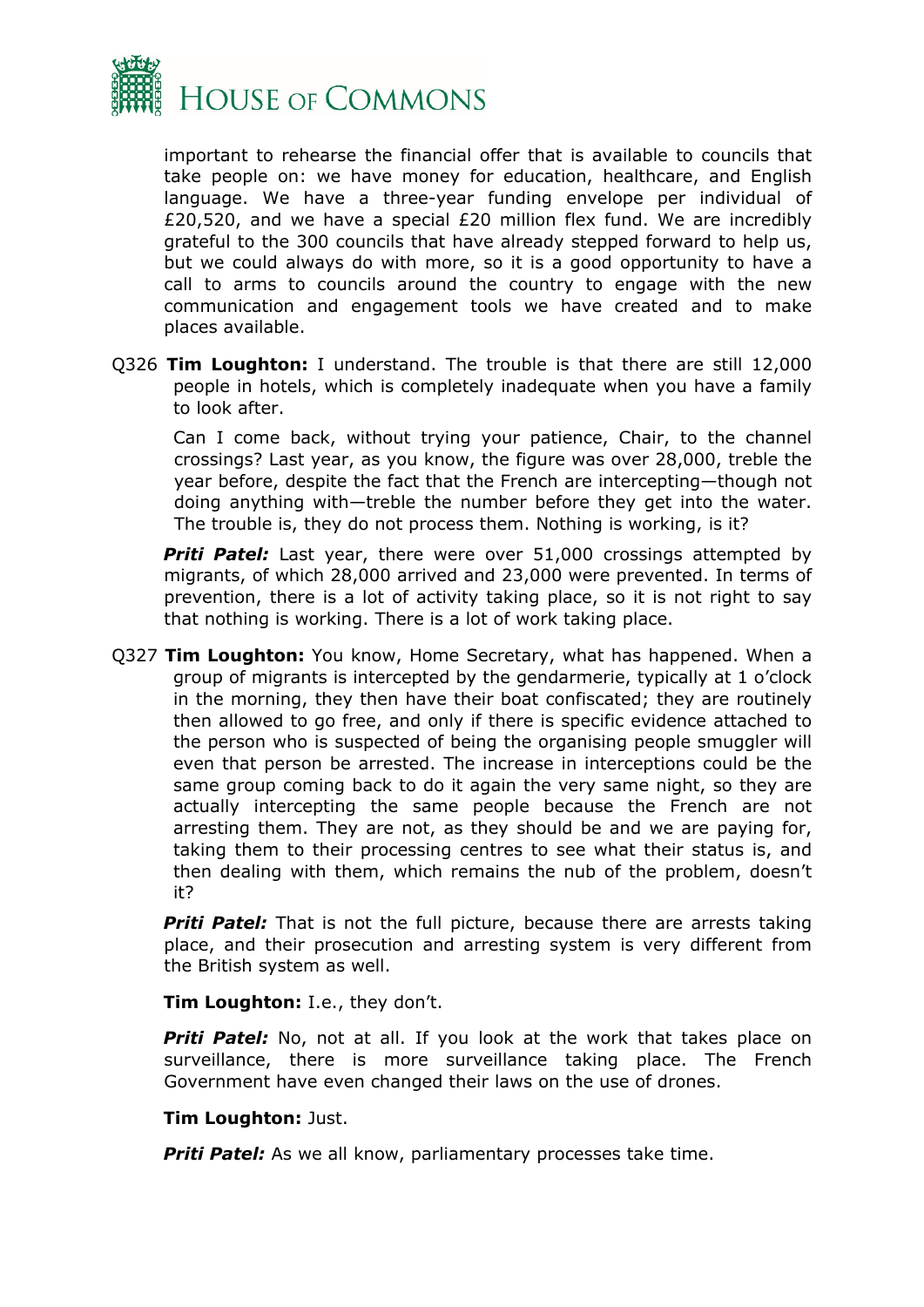

**Tim Loughton:** It is the courts.

**Priti Patel:** But even so, they have changed their processes and their laws. They are now using them much more to intercept, and there is cooperation taking place through our joint intelligence centre as well. We cannot speak about the number of prosecutions: the French system is much more complicated, and it is very difficult—all our systems are difficult and complicated—but criminal groups are being arrested and prosecuted, and we are certainly seeing more arrests and prosecutions. We will continue to work with France on that.

Q328 **Tim Loughton:** But, Home Secretary, the numbers who have successfully made that crossing despite everything you say—which is undoubtedly true—have trebled, and that is the basis on which we are judged as to whether our immigration policy is working or not.

I recently met MPs from Calais; as I say, I have been with MPs today. They make, I think, a legitimate case about the absence of safe and legal routes, although as we have seen in Macron's statement, I think they are placing undue reliance on that. We discussed with them a proposal, which is being fleshed out by the Republican party ahead of the election. We will not get a result ahead of the election because Macron thinks it is good sport to be able to resurrect the battle of Agincourt, and it is a vote winner, so he will not come up with anything remotely practical and sensible.

What the Republicans are looking at is: if they agreed to arrest these people trying to get into the water and took them to the processing reception centres, which we pay for, where they can be looked after much better and where they can have their status and claims analysed; if we were to allow them to apply for asylum in the UK from those reception centres, which we do not at the moment; and if they would guarantee that those who were rejected by us would then not be allowed to go free to turn up on a beach again in Calais, but would be dealt with and returned to where they came from, is that a goer? That is a practical way, potentially, if they guarantee to intercept them and take them back to French territory, because that is what would stop people getting to those beaches.

*Priti Patel:* The answer is no.

#### Q329 **Tim Loughton:** Why not?

**Priti Patel:** It would not stop people making dangerous crossings. Park the channel route for now. People are making dangerous crossings not just over the channel, but even getting from Africa over the Mediterranean and then across Europe. They are still working with the smuggling gangs not just to make the channel crossing, but to come upstream into France as well. That proposal effectively makes France a big magnet for more migrants to come. I don't know how the French public would feel about that, processing centres or not; they have enough problems with camps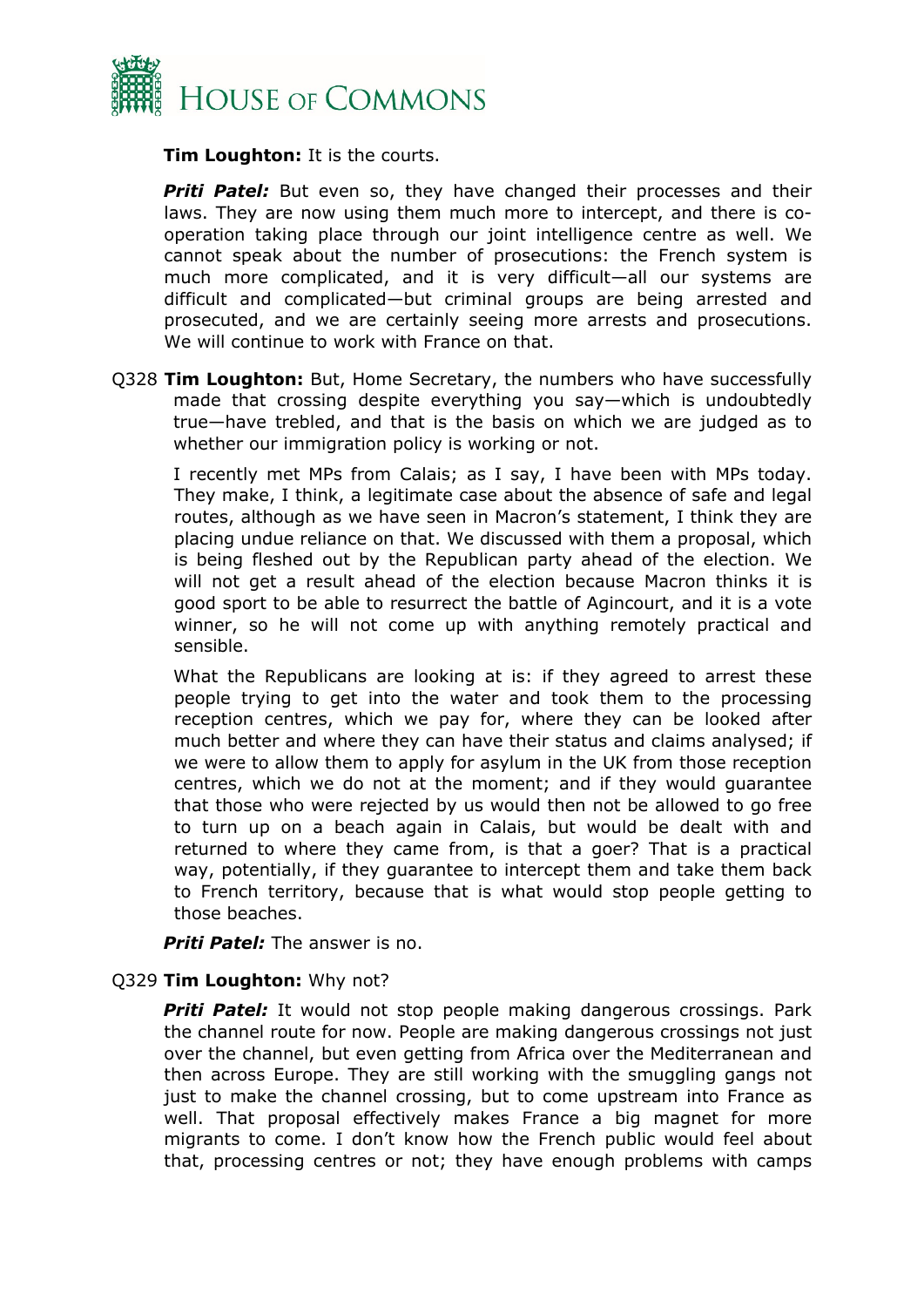

and criminality and all sorts of issues taking place, so that is not a viable option.

Q330 **Tim Loughton:** But isn't this the magnet at the moment? People are coming into France and going specifically to the north coast of France and around Calais, with all the problems that they now have and the terrible conditions there, and if they get into the water, the chances are they will make it to the UK. If, as part of a deal—it needs to be an EU-wide deal as well; we have to do it by co-operating—the French agreed to intercept those boats and take the occupants back to France, so that it became known you are paying your £5,000 to a people smuggler in order to make a round-trip back to where you started, that would stop that trade. The quid pro quo is that they could then put their applications in, because most of them have not had their applications turned down, anyway, but the French do not arrest them and they deal with them.

*Priti Patel:* But there is no guarantee—

Q331 **Tim Loughton:** If we could come up with a deal like that, there would be no reason for them to go to northern France.

**Priti Patel:** No, but at the same time there is no quarantee that their applications would fail. There is no guarantee that they would be removed to another country, because that also means that France would need returns agreements with a range of other countries—

Q332 **Tim Loughton:** That is part of the deal. That is what we need to look at.

**Priti Patel:** We have our own returns agreements with other countries, and we are expanding that. Let's not forget the majority of the nationalities right now are Iraqi and Iranian. These are difficult countries to agree returns agreements with. France cannot unilaterally have those returns agreements. They will be working with the Commission. So it is not as binary as saying, "Let's process them in France and let the French have returns deals and agreements." There is a lot of work that would be required in that.

Q333 **Tim Loughton:** A lot of work will be required. This is a complex problem, but at the moment it is getting worse, not better.

**Priti Patel:** Well, there are a couple of things. First and foremost, it is because of the work led by this Government—it is a Commission-led competency, as we know; the Commission has not been moving on this. However, we have good discussions with Commissioner Johansson. Also, look at the unilateral action that some other EU member states have taken. France in particular could do more. Currently—we have to be honest about this—their borders are open. Even stepping up Frontex to do much more in terms of patrolling borders and stopping criminality coming into France would be a positive measure. Belgium are doing that, by the way, and we have good co-operation with Belgium not just on the law enforcement side, but in tackling the gangs. There are good lessons across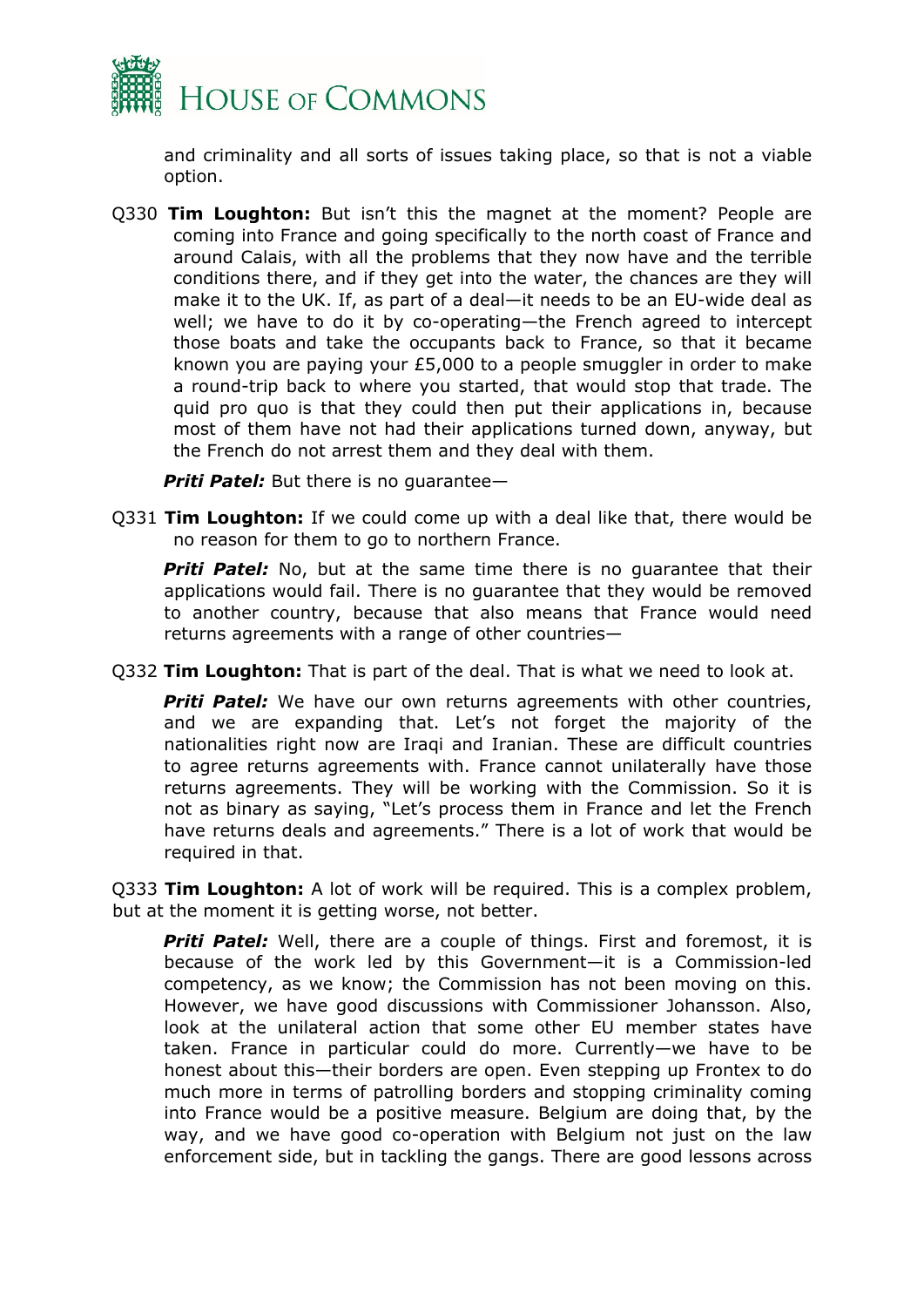

other EU member states that France could actually learn from, and we are persuading them and pursuing that.

Q334 **Tim Loughton:** But they are not, and 28,000 people came across the channel last year. By all accounts, it is going to be worse this year. So, two final questions.

**Priti Patel:** We have to use every single aspect of the system.

**Tim Loughton:** We do. And I have suggested one practical thing that the French are prepared to look at, or certainly one party who potentially could come into power this year. Two final quick questions. Of those 28,000 people who came across, how many have left the country? Secondly, what safe and legal route would have been available to them coming across? If the answer is, "Well actually, not anything really," when will there be one? You have promised something for some time.

**Priti Patel:** First of all, I do not have the numbers of people who have been removed—they are tiny, for a range of reasons, as we know: pandemic, asylum processing and inability to remove people to certain countries. But that does not mean that we are not doing any work on these individuals in terms of removals.

You have asked about safe and legal routes. The majority of these particular individuals who are still coming over are single men. We will be very frank about this: we have people coming over from Syria and from Afghanistan. We have the work of the Afghanistan resettlement scheme, which is a safe and legal route that has been stood up. As you know, Mr Loughton, a lot of work is taking place with the Nationality and Borders Bill in terms of channel removals et cetera. It is those combined elements that would help to put a stop to the pull factors that have people coming over here.

Q335 **Tim Loughton:** If you are not Syrian or Afghani, what safe and legal routes are available now?

**Priti Patel:** Economic migrants do not need safe and legal routes because they should be claiming asylum in many of the other countries that they are travelling through, rather than doing the asylum shopping that we see taking place.

Q336 **Tim Loughton:** If you are not any of those, what safe and legal routes are available now?

**Priti Patel:** The majority of them are people who are not claiming asylum or fleeing persecution.

Q337 **Tim Loughton:** I agree, but what is available to those who are?

*Priti Patel:* Well, it is the ability to return them to their country of origin. But the ultimate point is that they should be claiming asylum in other countries and not coming here.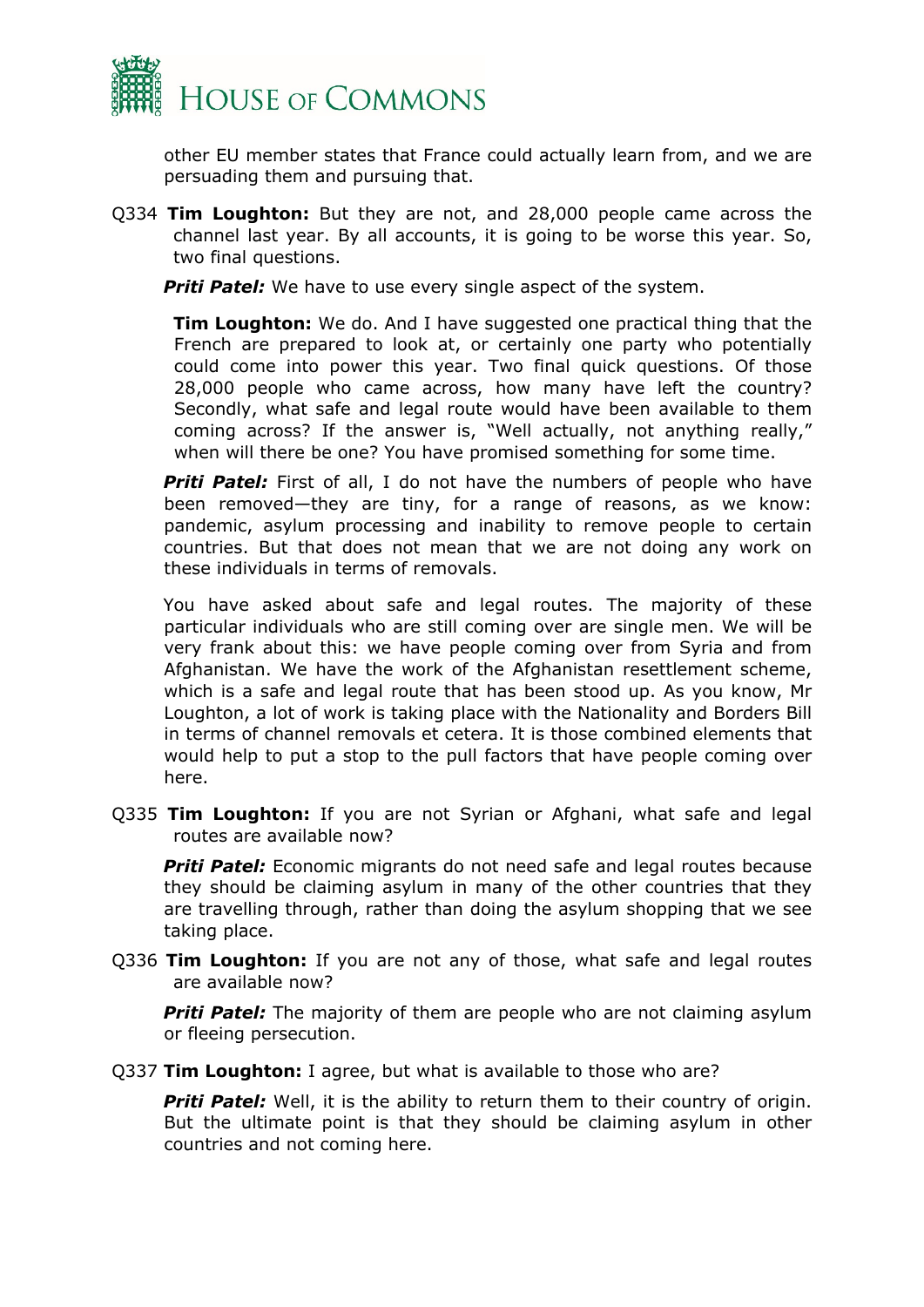

Q338 **Tim Loughton:** I completely agree, but what safe and legal route is available if you are not Afghani or Syrian, not covered by one of those specialist schemes and you are genuinely fleeing from danger and would be likely to be granted asylum status?

**Priti Patel:** That is a different thing. You will know that through the Nationality and Borders Bill we are specifically creating safe and legal routes for people of other nationalities who are fleeing persecution. We currently do not have those routes in place but we are going to be standing those up, working with the likes of the UNHCR. We have been very specific about that through the Nationality and Borders Bill. But currently, the problem we have with illegal migration—we should be very clear about this—is that the majority of people are not fleeing persecution. They are asylum shopping, and that is why they should be claiming asylum in other countries.

Q339 **Tim Loughton:** In which case, there is no problem with doing a deal with the French in which those people will be turned down and they would be the responsibility of the French.

*Priti Patel:* We do not know that they would be turned down.

Q340 **Tim Loughton:** Well, it is down to us, isn't it?

*Priti Patel:* It will still act as a pull factor—people going into France—

Q341 **Tim Loughton:** No, no—if they do not fit our criteria, we turn them down and then it is back to the French to deal with.

**Priti Patel:** They should also be claiming asylum in other countries because they are making very long journeys through other countries where they could claim asylum.

Q342 **Chair:** We are going around in circles on that one. Can I ask you to send us the figures for the removals that Mr Loughton is referring to, so that we are aware? I think it was five the last time we asked that question; it would be interesting to know how that has increased.

*Priti Patel:* Yes, we can give that in writing.

Q343 **Stuart C. McDonald:** Thank you, Home Secretary, permanent secretary and deputy permanent secretary. Where in the Nationality and Borders Bill is there any mention of safe legal routes?

**Priti Patel:** It is actually in the new plan for immigration and the work we are doing in the new plan for immigration.

Q344 **Stuart C. McDonald:** But not in the Nationality and Borders Bill.

**Priti Patel:** The new plan for immigration, as I have mentioned many times.

Q345 **Stuart C. McDonald:** It is just that you mentioned there that it was in the Nationality and Borders Bill.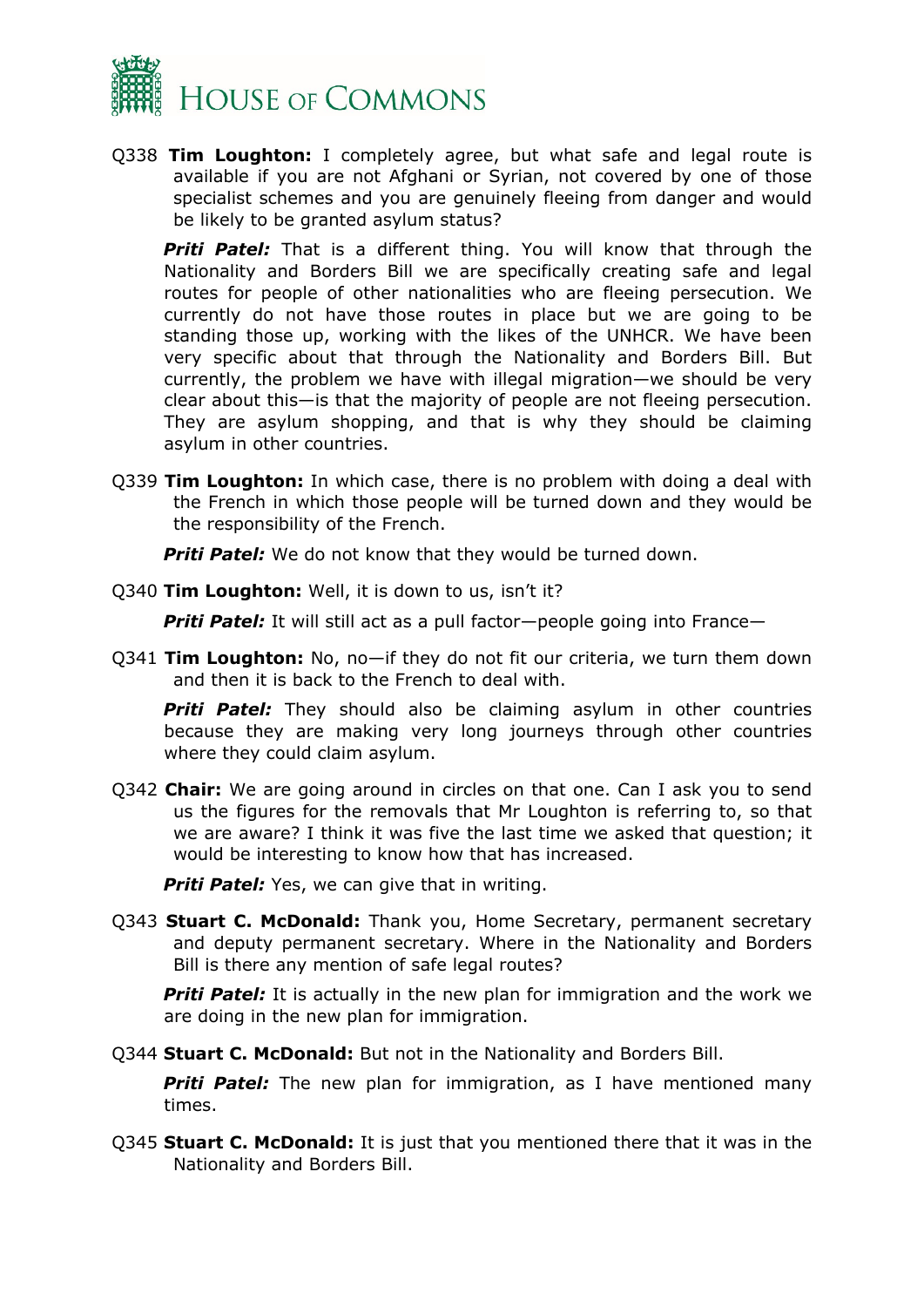

*Priti Patel:* The two are linked. The Nationality and Borders Bill and the new plan for immigration—that is the Government strategy in terms of reforming: illegal migration, the changes that we are bringing in, stopping the pull factors and also about our returns and removals.

**Stuart C. McDonald:** It is not in the Nationality and Borders Bill—fine.

**Priti Patel:** It is in the new plan for immigration and the Nationality and Borders Bill is part of the new plan for immigration.

Q346 **Stuart C. McDonald:** Matthew Rycroft, in December the Court of Appeal made it clear that it is not illegal to set sail across the channel with a view to being intercepted in the channel or to arriving at a port to claim asylum. Is that correct?

*Matthew Rycroft:* That is correct under current law, yes, but the Nationality and Borders Bill deals with that issue as well.

Q347 **Stuart C. McDonald:** Home Secretary, you just about roared the word "illegal" there. The vast majority of these crossings are not illegal, according to the Court of Appeal.

#### *Priti Patel:* Pardon?

**Stuart C. McDonald:** The vast majority of these crossings are not illegal, despite the fact that you just about roared it there at the top of your voice and you use that word all the time. Most of these crossings are not illegal, according to the Court of Appeal.

**Priti Patel:** They are dangerous crossings, clearly.

Q348 **Stuart C. McDonald:** Yes, but they are not illegal—that is the question I am asking you.

**Priti Patel:** Actually, to be quite frank—let us be very clear about what we are speaking about—as a Government our policy is absolutely to work to stop dangerous crossings but also tackle the issue of illegal migration.

Q349 **Stuart C. McDonald:** I am asking you about your description of them as illegal.

**Priti Patel:** Illegal migration and illegal entry to the United Kingdom are linked.

Q350 **Stuart C. McDonald:** You accept that the Court of Appeal says that the vast majority of these crossings are not illegal?

*Priti Patel:* Well, look, that's fine—

**Stuart C. McDonald:** It is an important point because you keep saying it.

**Priti Patel:** The work of this Government is absolutely to deter illegal entry to our country and illegal migration.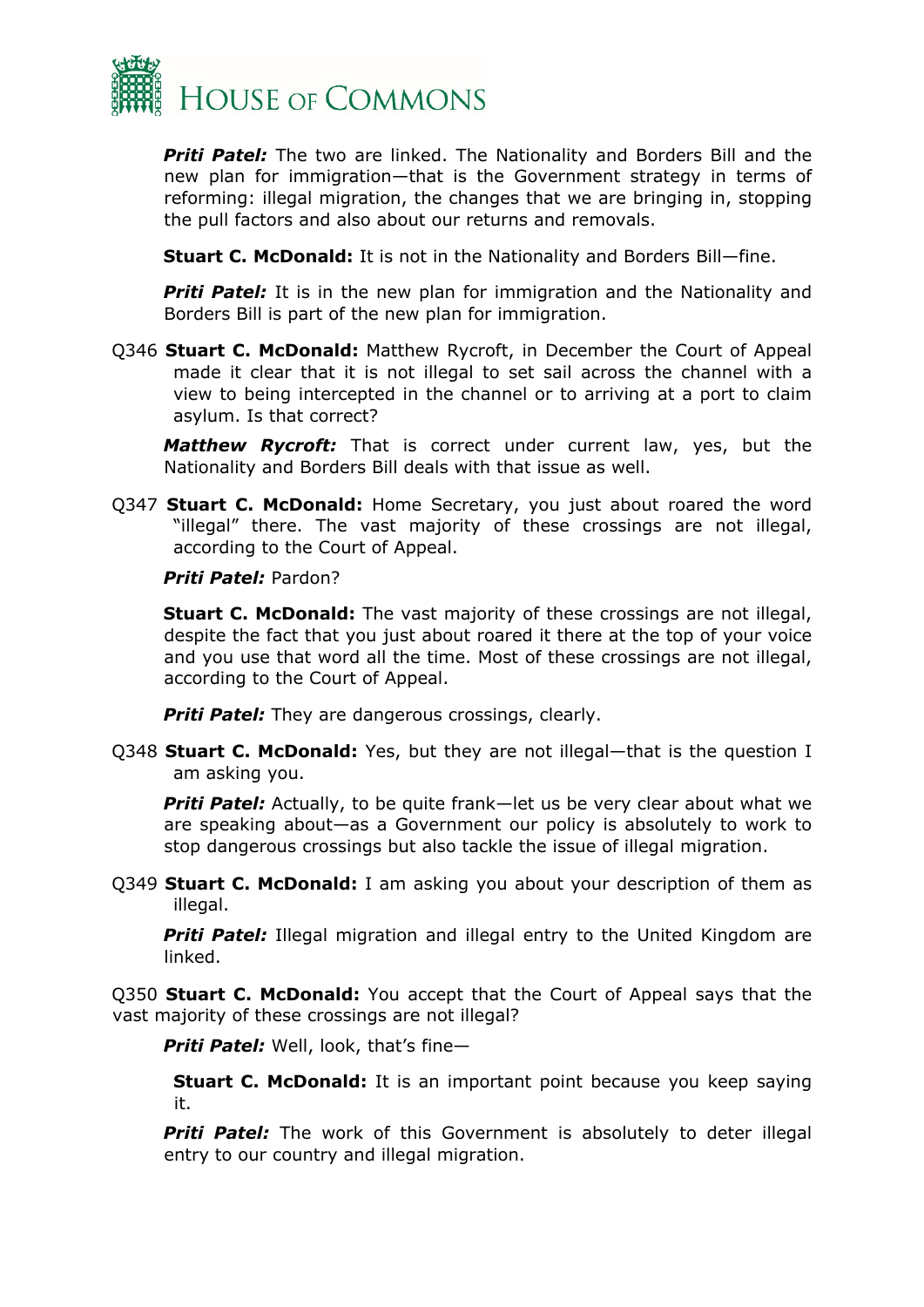

#### Q351 **Stuart C. McDonald:** Yes, but you are deterring things that are not currently illegal.

Patricia Hayes, just to follow up on a point in Tim Loughton's questions, you spoke about moving folk on from hotels. When Victoria Atkins was here, I asked her about this and I was assured that it was in hand, but I still have local authorities approaching me saying that they offer accommodation, but they then have to wait months before the Home Office takes them up on it. Why is that still happening?

**Patricia Hayes:** That is not what we think is happening. If individual local authorities are having that experience, definitely send them in our direction. We have set up the new communication mechanisms so that we can work with local authorities and accommodation providers as quickly as possible. Sometimes we are facing issues when the kind of accommodation that is being offered may not fit what is needed for a particular family in a particular place.

Q352 **Stuart C. McDonald:** Are you monitoring the length of time that it takes to turn these things round?

**Patricia Hayes:** I do not think we are collecting data on every single time a local authority is in touch with us about accommodation.

**Stuart C. McDonald:** Okay. I will find specific examples and forward them.

*Patricia Hayes:* Do. That would be good.

Q353 **Stuart C. McDonald:** Thank you. When you were last here, Mr Rycroft, I asked you about the economic impact assessment and you said, "The Home Secretary said it would be published shortly". Minister Pursglove also told us in November that it would be published in due course; he said the same in a couple of written PQs. Where is the economic impact assessment for the Nationality and Borders Bill?

*Matthew Rycroft:* What I said before continues to be true.

Q354 **Stuart C. McDonald:** Home Secretary, when will we get to see the economic impact assessment for the Nationality and Borders Bill? Is it not fairly fundamental in scrutinising the legislation that we get see how much the Home Office reckons it will cost?

**Priti Patel:** The legislation has been well scrutinised. If you look at what's going on in the House of Lords, I think it was the second day of Committee yesterday.

Q355 **Stuart C. McDonald:** Yes, but we have been unable to persuade people that the idea of deterrence through criminalisation, differentiation and so on is the right way to go—

**Priti Patel:** That's not what I hear on the doorstep. I hear that the British public want the Government to take all the necessary action to prevent dangerous crossings.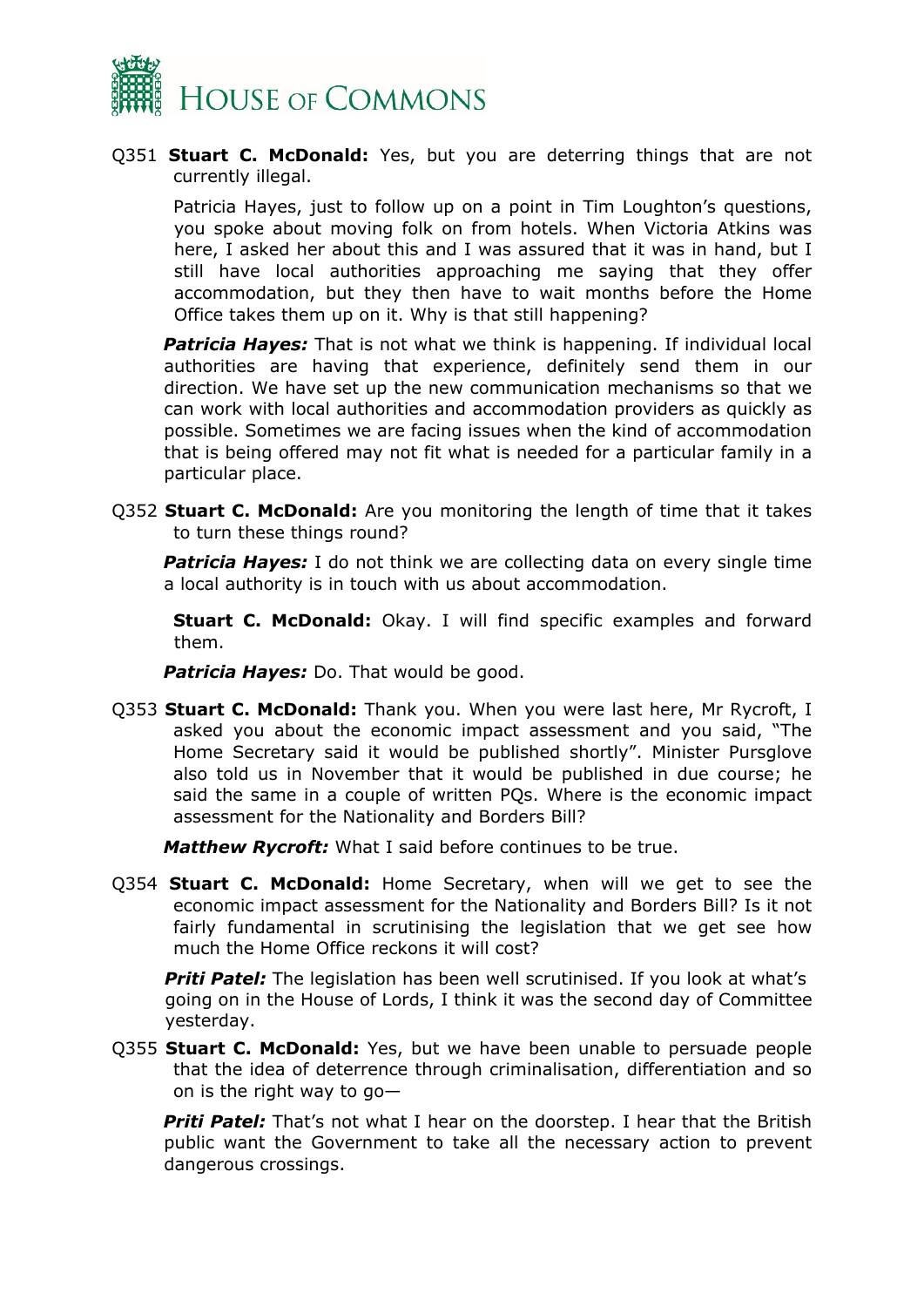

Q356 **Stuart C. McDonald:** That is not what I hear at all. Putting that argument to one side for today—we have had it at length—how are we supposed to scrutinise the Bill if you do not publish the assessment? Surely just as a mark of respect to Parliament, you will publish that document before it leaves the Lords.

**Priti Patel:** The Bill has had plenty of scrutiny. It continues to be scrutinised. Quite frankly, we are already working on making sure—

**Stuart C. McDonald:** You are not denying there is—

**Chair:** Can I just stop both of you? We cannot hear if you both talk at the same time. Stuart, if you want to ask your question and then the Home Secretary answers. Do not speak over each other, please.

*Priti Patel:* Apologies, Chair.

Q357 **Stuart C. McDonald:** My apologies, Chair. So there is an economic impact assessment, but you are saying to the Committee that you will not publish it.

*Priti Patel:* I am saying that the Bill has had scrutiny. The costs of the asylum system are published and well known. The costs of everything we do in the immigration space and the impacts of immigration, legal and illegal, are all published. There are plenty of Government sources where this information is in the public domain. We will happily collate some of that for you if you would like that to help you make further decisions on the Nationality and Borders Bill. But the fact of the matter is that every aspect of the Bill, the process of scrutiny and also the new plan for immigration, which also has sources and references, show that our asylum system is collapsing under the weight of the various strains, abuses, sheer numbers coming to our country. Both the Bill and the new plan for immigration, where there are published sources and data sources, demonstrate the work that we are doing to change the entire system.

Q358 **Stuart C. McDonald:** In short, that's a no. You are not going to publish an economic impact assessment.

**Priti Patel:** I have been clear from the outset about the work around nationality and borders—what is published and what is not published. If you would like further information, if you want to send me some questions, we will happily answer them.

Q359 **Stuart C. McDonald:** Your permanent secretary said it would be published shortly. It is clear to me that it has not been published for a political reason.

*Priti Patel:* There is nothing political about it.

Q360 **Stuart C. McDonald:** David Davis estimated in his speech on Report that the cost of offshoring would be £17 billion or £32 billion. Does the Home Office have a figure?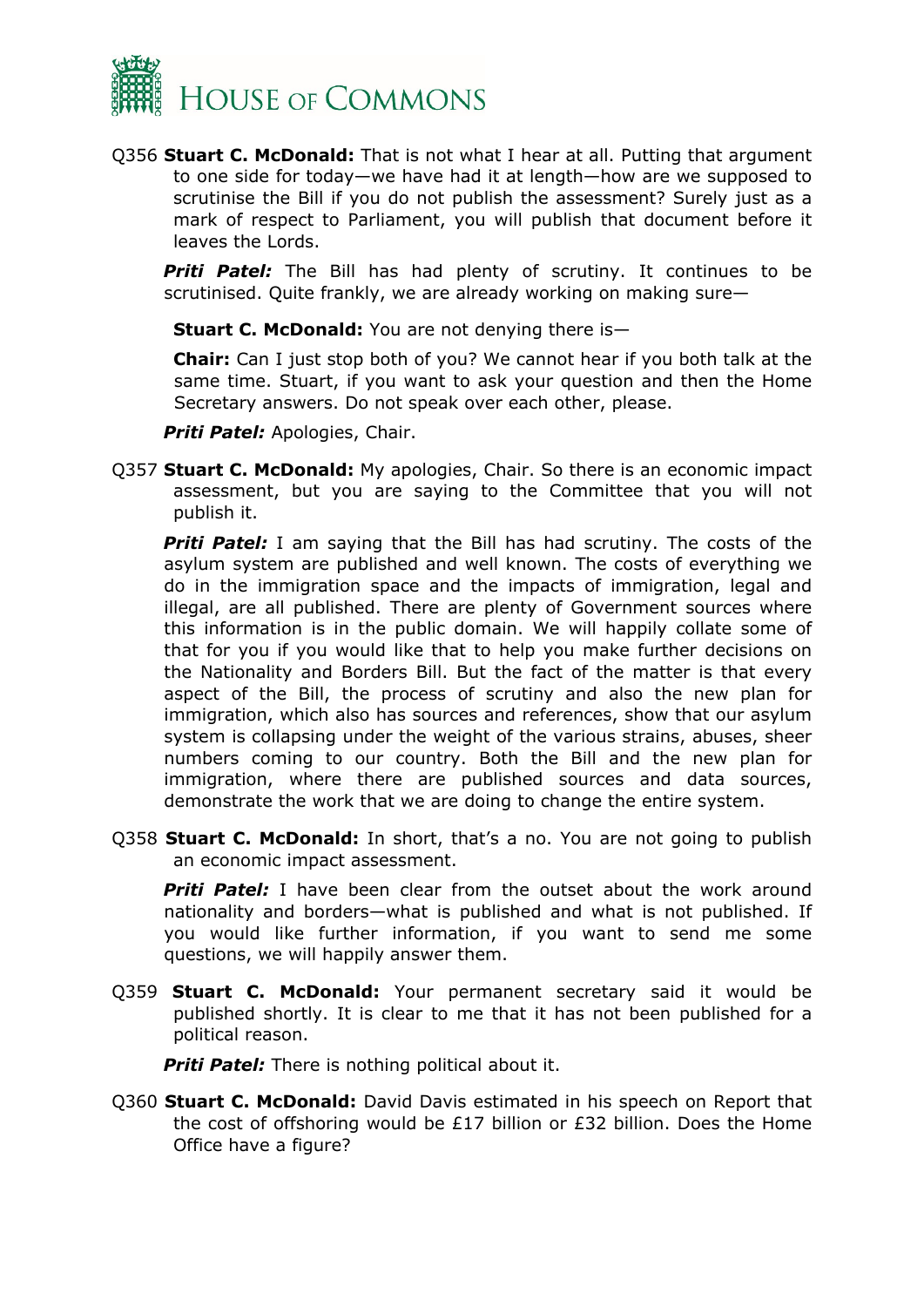

**Priti Patel:** I am not sure where that figure has come from, but I would be very happy to circulate to the Committee a wide range of costs in terms of asylum, asylum processing, the cost to the British taxpayer, which will demonstrate that the measures that we are introducing in the Nationality and Borders Bill are absolutely essential, not just for long-term savings for the British taxpayer but for tackling some of the systematic issues that have caused the major strains and the collapse of our asylum system.

Q361 **Stuart C. McDonald:** Home Secretary, we are well aware of what is published in terms of the cost of the asylum system currently. What we are interested in is the estimate that you quite clearly have on your desk of the cost of the measures that you are proposing to implement. You are asking us to vote for them without telling us what you think those costs are. Is it £17 billion? £32 billion? What alternative estimate of the cost of offshoring do you have?

*Priti Patel:* We have a range of figures—

**Stuart C. McDonald:** Well, publish them.

**Priti Patel:** For the benefit of the Committee, I will happily write to the Committee Chair and provide cost estimates, and even some of the cost estimates based on future projections, if that would give you reassurance about the wider implications for British taxpayers and the implications for our asylum system.

Q362 **Stuart C. McDonald:** That would be incredibly helpful. Can we get it very soon, so that it can inform the House of Lords in its consideration?

*Priti Patel:* Of course.

**Stuart C. McDonald:** In the next couple of weeks?

**Priti Patel:** I am sure we can make that possible.

Q363 **Stuart C. McDonald:** That is helpful; thank you very much indeed. We have already spoken a little bit about the number of people who are in contingency accommodation just now—hostels and barracks and so on. Am I right in saying, Mr Rycroft, that it is somewhere between 25,000 and 30,000?

*Patricia Hayes:* There are 25,000 people in hotels at the moment, yes.

Q364 **Stuart C. McDonald:** Is there a formal policy on the use of contingency accommodation, and is it possible for that to be published?

*Matthew Rycroft:* There is a statutory obligation to accommodate anyone seeking asylum who would otherwise be destitute, and it is up to the Home Secretary and the Home Office how that obligation is fulfilled each time.

Q365 **Stuart C. McDonald:** But how are we going about that process? Lots of local authorities are getting in touch with me and saying, "We have just been told that the Home Office are putting 200"—or 300, or 400—"in this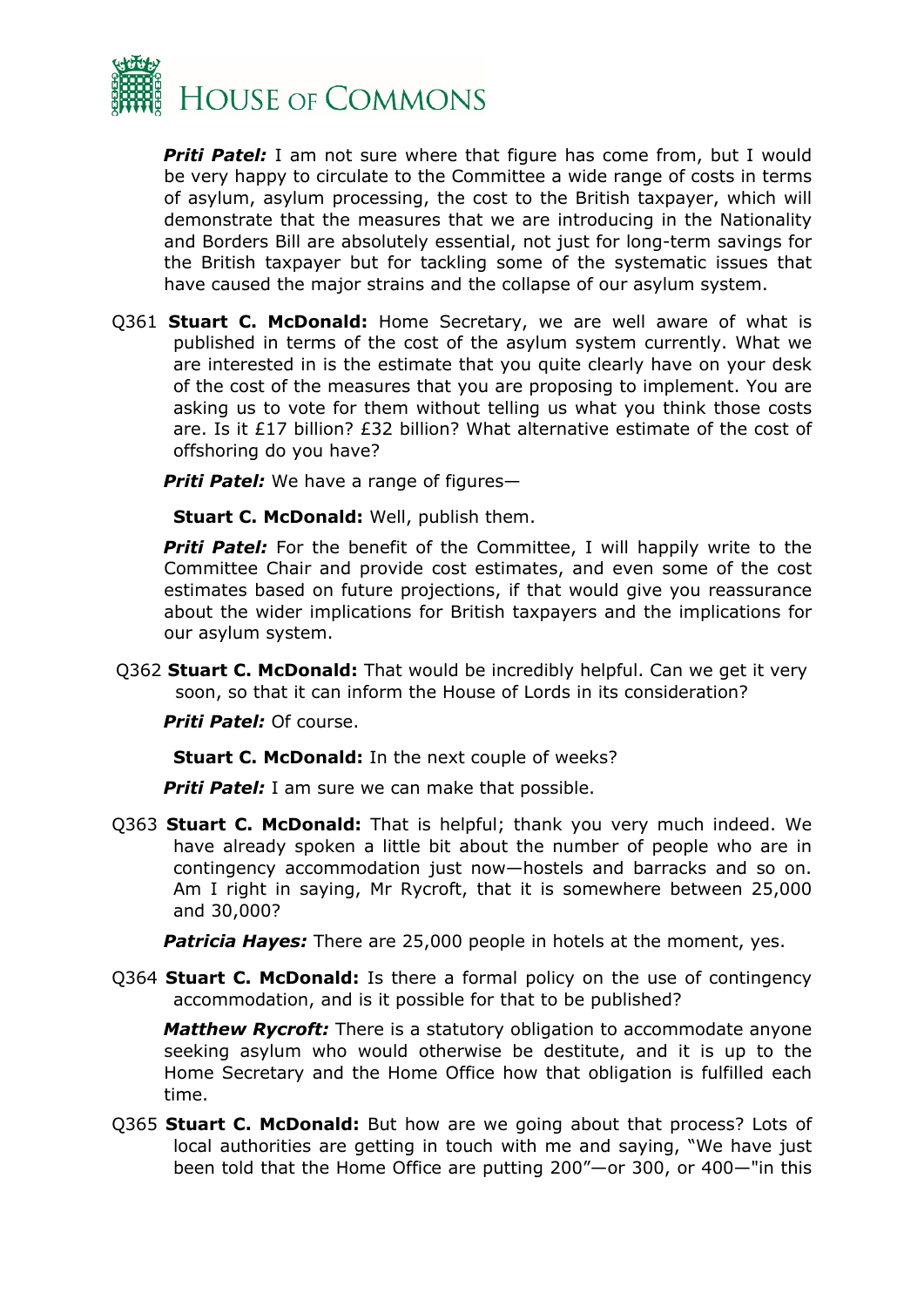

hotel." They are only told after the hotel is booked, regardless of whether the local authority thinks it is completely inappropriate or the wrong location. That doesn't matter. What are the Home Office's policies in that regard?

*Patricia Hayes:* This has been a huge operational challenge to us over the last year, as we have had to work at enormous pace and intensity to fulfil our statutory obligations using the contractual framework that we have put in place. We would absolutely acknowledge, as I think I said to the Committee the last time I was here, that the pace at which we had to operate has made it really challenging to do the absolute best we could, in terms of engagement with local authorities and giving people as much notice as possible. What we have achieved in the way we have mobilised has been extraordinary, given the very high number of people coming through, but we are absolutely determined to do better in future in building strong and constructive partnerships at local level. I completely get that there have been some very difficult moments, and we are keen to do better in future.

Q366 **Stuart C. McDonald:** We will come back to that, and hopefully the number of these incidents will decline.

*Priti Patel:* MPs and local authorities are informed before any hotel is used. That is absolutely the policy way of working of the team. I should just add that my views on all this are pretty well known and documented. It is a thoroughly inadequate policy. It is not something that we want, and this is part of the reason why there is a lot of wider work taking place on asylum accommodation. We do not want people in hotels. We are looking at dispersed accommodation, first and foremost. We are looking at using and working with our partners in MoD on alternative sites and alternative accommodation, and it is right that we do that. Of course, we are looking, as part of the new plan for immigration, at work on reception centres.

We should not be housing people in hotels. There are a range of reasons why we are in this cycle of putting people in hotels. It is a thoroughly—I don't even want to say it is a policy, because it is not. It is the culmination of a series of circumstances that have led us—ecause we have statutory duties and responsibility to stop people becoming destitute—to that level of decision making.

Q367 **Stuart C. McDonald:** Okay. You have my full support in trying to return folk to dispersed asylum accommodation.

**Priti Patel:** We need to work with local authorities on that, across the country.

Q368 **Stuart C. McDonald:** I am far less supportive of—in fact, I am outright opposed to—the large-scale accommodation centres. On the issue of local authorities, during Home Office questions, you referred to the Home Office doing everything possible to provide local authorities with financial support and assistance. That is not something that local authorities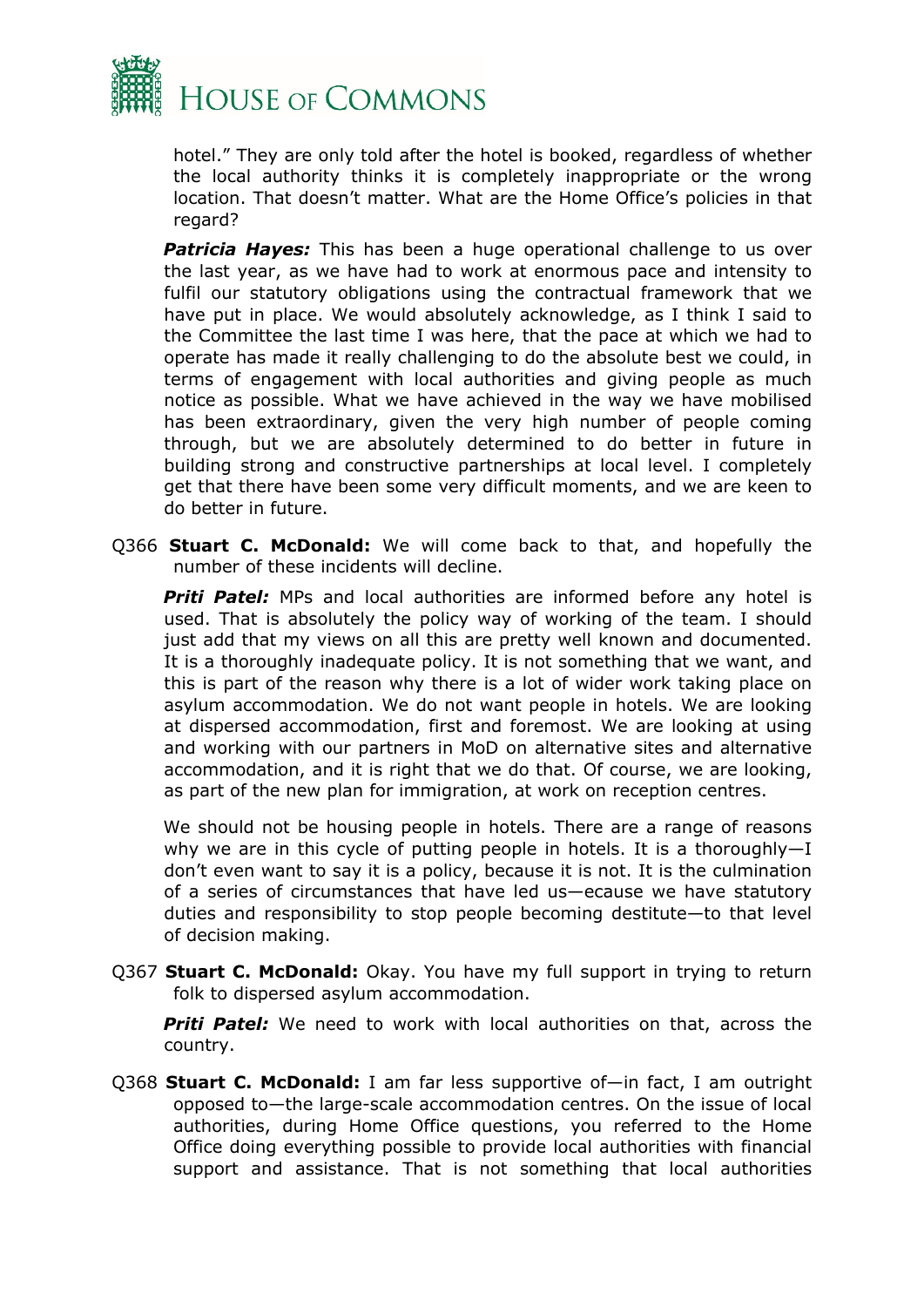

recognise. Patricia Hayes, you set out the excellent package, or the good package, that is available to those taking part in the Afghan scheme. There is nothing remotely like that for those who take part in asylum dispersal, which is why councils such as Stoke and others are withdrawing from it. What sort of support were you referring to, Home Secretary?

**Patricia Hayes:** Shall I come in? On the financial package I described for the Afghanistan resettlement scheme, which was heavily based on the financial package we had put in place for the Syrian resettlement scheme, you are quite right that that is a totally different scheme with very different ground rules from those in the work we are doing on asylum more generally, where the main route to funding for local authorities is through the mainstream local funding settlement, rather than through the bolt-on we have put in place for the resettlement schemes.

Having said that, we have been doing a lot of work recently with the Local Government Association and other councils to see how we can develop a new way of working with local authorities for asylum schemes that recognises, as the Home Secretary says, the financial as well as policy imperative to cut the costs we are incurring in hotels, which is racking up at £1.2 million every single day.<sup>1</sup> We are optimistic that we will be able to broker a new way of working with local government on how we manage these costs.

Q369 **Stuart C. McDonald:** Presumably the Home Office could save money on hotel costs if it spent a little bit of money encouraging local authorities—

**Priti Patel:** There is no question about that. We have worked through all that, absolutely. No one likes this policy of having hotels. No one likes that approach at all. It is obvious that we need to pay more to local authorities. The top 20 areas are currently contributing to 48% of all dispersed asylum accommodation. That is not good enough.

We have a model. There is work under way, and we propose resourcing LAs based on all the factors that are needed—support, the wide additional costs, et cetera—because we obviously want to work with wider partners.

Q370 **Stuart C. McDonald:** That is encouraging. The other side of the coin again, the point was made by Stoke City Council—is that the limits on the number of asylum seekers that councils are supposed to take operate city-wide, but that often leads to pockets in those cities having well in excess of that. It is about giving local authorities more say over where asylum seekers are placed.

<sup>&</sup>lt;sup>1</sup> The Second Permanent Secretary subsequently clarified that the total cost of hotel accommodation used as asylum accommodation is £4.7 million per day, of which £1.2 million is spent on hotel accommodation for persons resettled from Afghanistan. See [Letter](https://committees.parliament.uk/publications/8784/documents/88934/default/) [from](https://committees.parliament.uk/publications/8784/documents/88934/default/) [the](https://committees.parliament.uk/publications/8784/documents/88934/default/) [Second](https://committees.parliament.uk/publications/8784/documents/88934/default/) [Permanent](https://committees.parliament.uk/publications/8784/documents/88934/default/) [Secretary](https://committees.parliament.uk/publications/8784/documents/88934/default/) [on](https://committees.parliament.uk/publications/8784/documents/88934/default/) [asylum](https://committees.parliament.uk/publications/8784/documents/88934/default/) [accommodation](https://committees.parliament.uk/publications/8784/documents/88934/default/) [costs,](https://committees.parliament.uk/publications/8784/documents/88934/default/) dated 2 February 2022.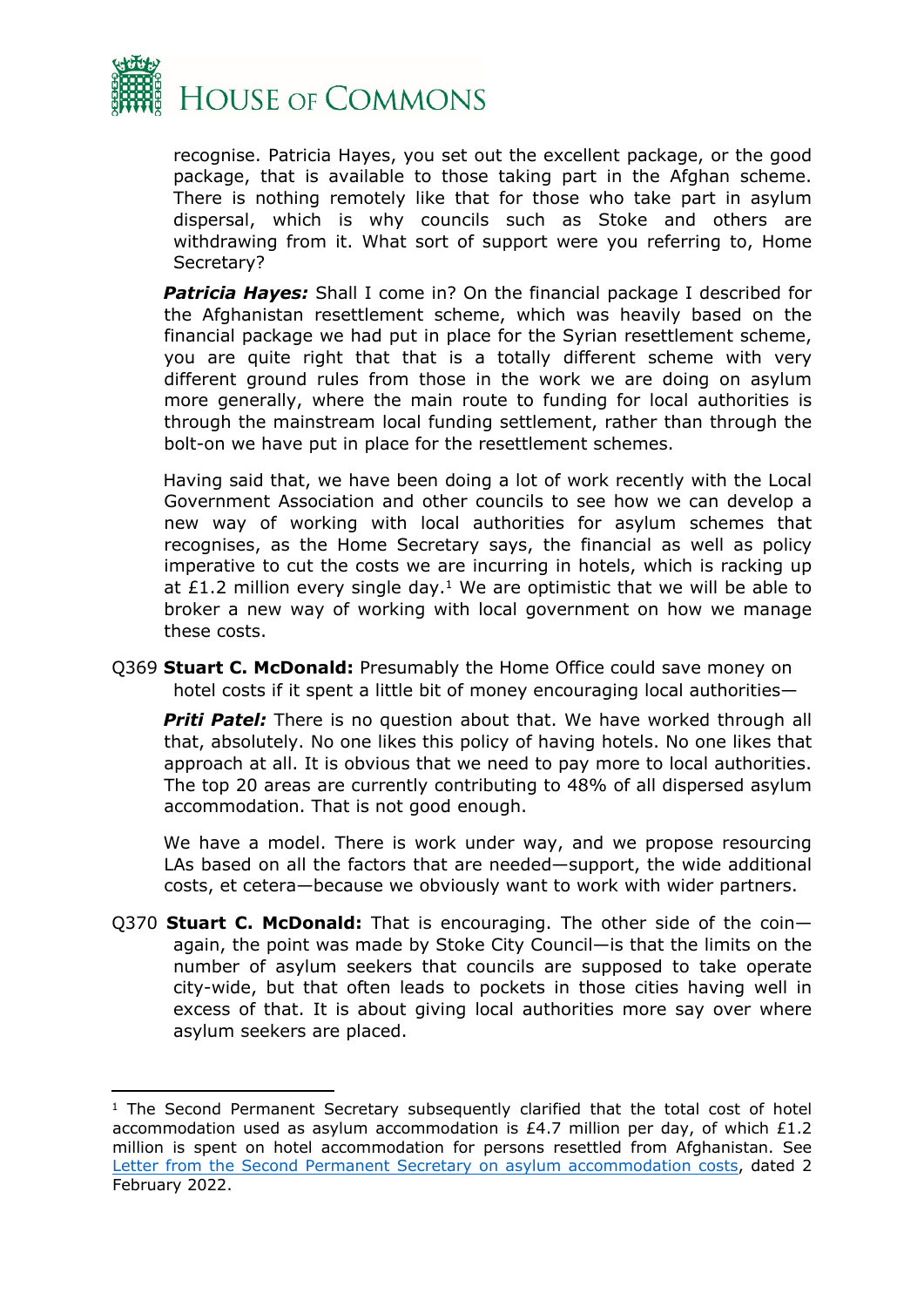

**Priti Patel:** That is absolutely right. Tricia has already said this, but that comes back to the work with the LGA. We have to be conscientious and very sensible and pragmatic about the implications of dispersed accommodation in our communities. Let us be very clear about that. There is a range of societal factors that we are very sensitive to. We have to do this in the right and proper way.

No Department in central Government can dictate outwards. We have to work bottom-up, and with our partners, on dispersed accommodation, on the issues of localities, on localisation, and the type of support needed.

Q371 **Stuart C. McDonald:** I have a final question on a very different subject. This morning, I understand, the Supreme Court has upheld the Home Office fees for the registration of children as British citizens. I am obviously very disappointed by that, but the overarching issue remains. Thousands of children who are entitled to British citizenship do not get it because they cannot afford it. They are as entitled to that British citizenship as I am, as you are, and as anyone in this room is. Your predecessor called it a huge sum of money. There is not even a scheme whereby there can be a fee waiver or a fee reduction. Surely the Home Office will now think again about how much it charges kids who are entitled to British citizenship to register as British citizens.

**Priti Patel:** I have not seen the details of that judgment this morning. Obviously, we have to look at the policy implications in the round.

Q372 **Stuart C. McDonald:** Do you accept what your predecessor said—that it is a huge sum of money?

**Priti Patel:** We have to look at all the judgments and decisions before we make any comments whatsoever.

Q373 **Chair:** Can we have a timescale for when this work with the LGA will be completed and local authorities will get the support they need?

**Patricia Hayes:** We do not have a firm timescale. We are working very intensively at the moment; the work is almost complete.

*Priti Patel:* Nearly done, actually.

**Patricia Hayes:** Yes, it is nearly done.

**Chair:** Nearly done. Okay.

**Priti Patel:** We can write to you about this once we have it all. There is some good work taking place.

Q374 **Simon Fell:** Thank you, Home Secretary, for joining us. I would like to cover two areas: fraud and online harms. Fraud, as you will be well aware, is a growing problem, and it accounts for roughly a third of all reported crime. The most recent figures we have from the crime survey for England and Wales showed a 43% increase in fraud and computer misuse. I believe that Action Fraud is seeing roughly a 36% increase in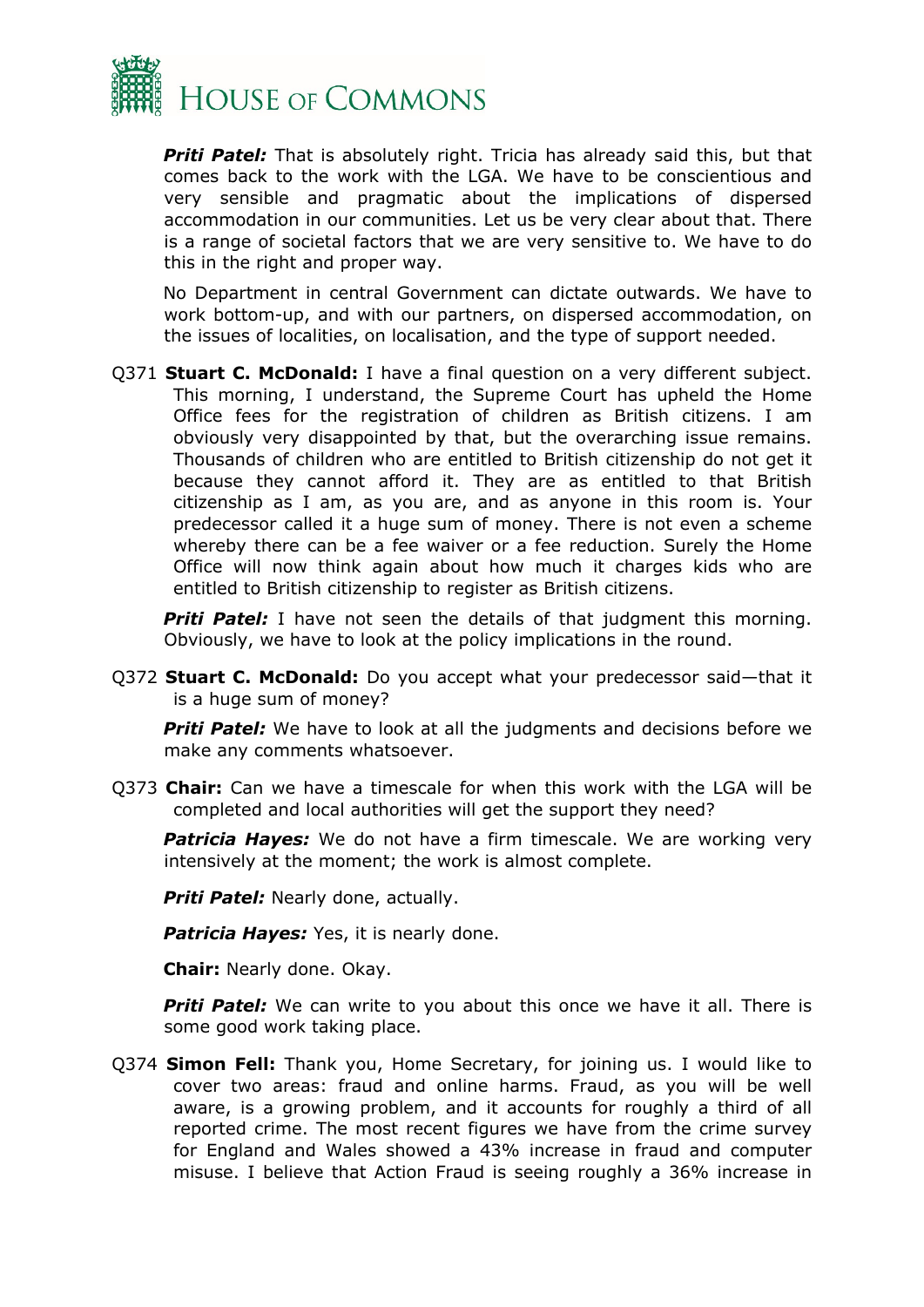

reports. I acknowledge that this is a huge topic that spans corporate crime and low-level telephone scams and romance frauds, but there is a significant gap between the scale of the problem, which is growing, and the response to it. The DG for economic crime at the economic crime command said that about 1% of police resources are dedicated to tackling this. My initial question is: how do you plan to close that gap? And what does "good" look like for one of our constituents who falls victim to fraud?

*Priti Patel:* Can I start with your latter point, Mr Fell? In terms of what "good" looks like, it has to be that when crime is reported—all crime, but fraud and economic crime in particular—there is an understanding of what that crime is, and that it is not just reported, but acted on, and goes into the next steps of the process around investigation, data collection, et cetera. It is pretty obvious that that is not happening right now.

Economic crime and fraud is on the up, absolutely. It is quite clever and sophisticated in some quarters, but in other quarters it is not. The pandemic has shown that. When you look at two years of coronavirus, there has been a wide amount of online fraud and crime—even defrauding of Government schemes, which we all now know about. Our National Crime Agency is absolutely engaged on all of that, and has been from the outset.

I don't think I can sugar-coat this. We are not there—we are nowhere near there—and there are a number of things that Government have to do. First and foremost—this links to some of the online harms Bill work that is taking place—is how advertising is treated online. That often becomes a gateway, doesn't it, to entrapment? Mr Fell, you mentioned romance fraud—the honey traps and everything else. People are coerced into relationships online through advertising etc. That is one component part; it is one aspect. But let us not forget that economic crime does not just take place online; it has many other aspects.

We are looking at legislating now through an economic crime Bill. I am quite unapologetic; I take quite a pushy stance on this. Not all of this, as ever, sits with us in the Home Office. We have a range of measures that we have been working through over the last few years while I have been Home Secretary. There was the publication of an economic crime plan, I think, in the summer of 2019—probably around the time that I became Home Secretary. We are making progress through a lot of the work. We have a taskforce with the financial sector. These are amazing organisations, because they are part of how we can design out some of these crimes. I would welcome more working with the private sector in this area, and we are doing that.

At the same time, we have to work with Treasury and BEIS to pull these key strands together. I would like to give an assurance that work is taking place. If I can bring this back to where the Home Office is, there are organisations such as Action Fraud, and there is the work on training our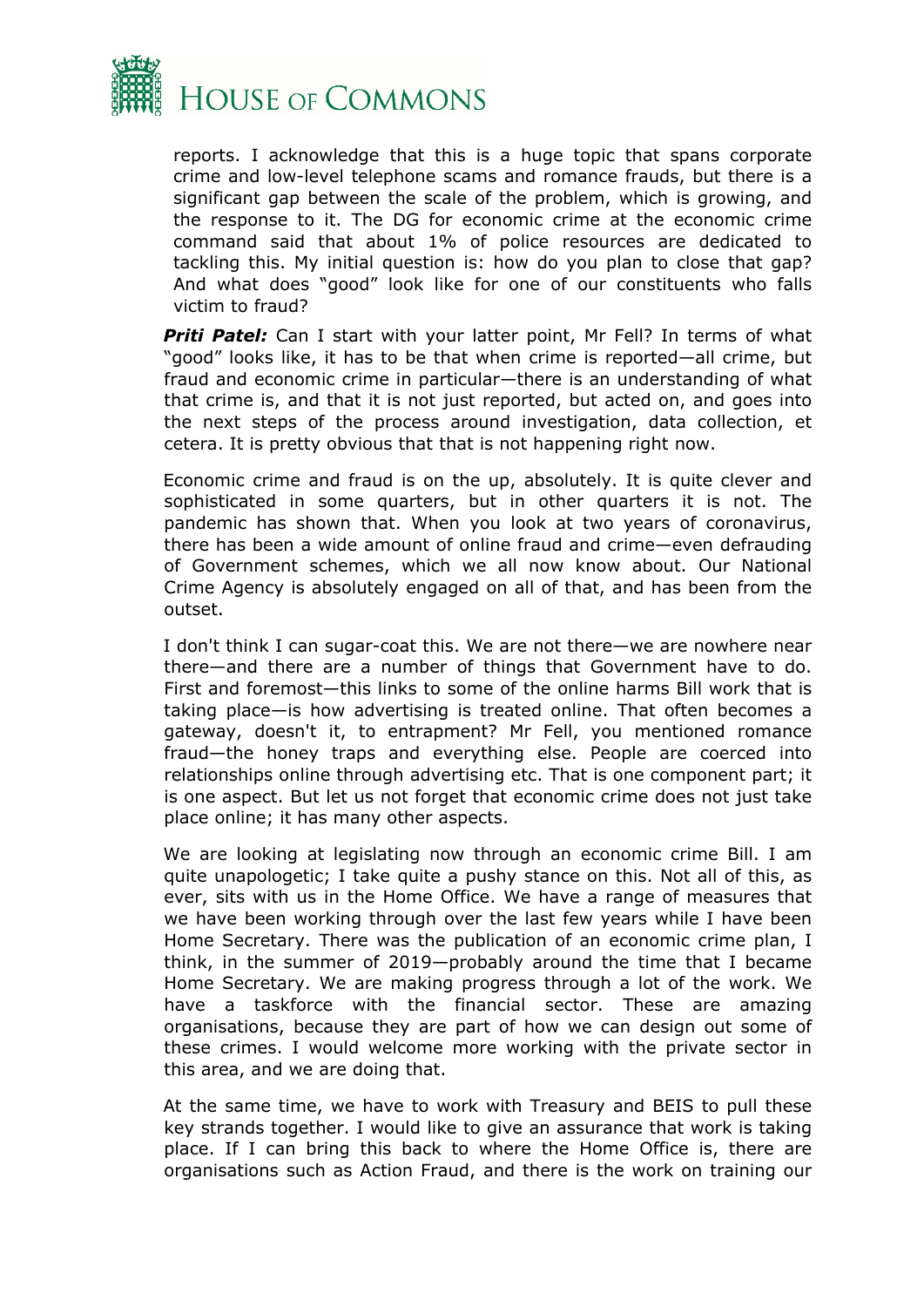

new police officers. One of the interesting points about the police uplift programme and the recruitment of new police officers—all our police forces are saying this and showing this—is that the new entrants come with different skillsets. They are much more tech-savvy and much more aware of using and interrogating data online, and that is now building new capacity within police forces.

None of this is going to change overnight. There is a big push, certainly on the policing side and on the criminal justice side, because we obviously have direct influence on that. We are working across Government, and you will absolutely see legislation come forward in this area. As I have said, I have already been working on certain measures that I will be putting in an economic crime Bill from the Home Office's side.

Q375 **Simon Fell:** I am glad to hear you reference the economic crime Bill—I think it is badly needed. That is welcome, but going back to Mr Daly's point about burglaries, there is an expectation that if you are burgled the police will attend your property and you will get some form of victim support. With fraud, there is a significant gap, and it feels at best as if your information is thrown into a black hole and you don't get much, if anything, of a response. I was reading through the beating crime plan. There are welcome measures in there for improving the victim response and increasing arrests and prosecutions. They are steps in the right direction. However, there is not much in the way of metrics. I would be curious to know what you think an acceptable increase would be, in terms of arrests, as a result of the measures you're talking about

**Priti Patel:** Sure. First of all, it's difficult to say, "This is what the framework should be around policing and metrics." We have to work with the police in terms of best practice, and the College of Policing is essential to that right now. It's really important to understand that we are creating a skills base within policing—a skills base that doesn't exist. We have Action Fraud, but I am afraid Action Fraud is not driving the outcomes that we would like to see. I am very honest and open about that. It has huge resourcing, by which I mean financial support going in. The City of London police have been doing good work on this, but we can only build upon it and learn constantly, and we are doing that.

It is not right for me to say, therefore, from what we know thus far, that we should be putting down a metric or a target. That is primarily because, as I have said—and I have probably pre-empted some things I shouldn't have pre-empted already—I am signalling towards changes in legislation. I think we need to combine those key elements. We have to aggregate those factors to look at what kind of other measures can be put in place. There will be Treasury impacts; there will be BEIS aspects as well. But from my perspective, the policing bit comes back to public engagement; it is about the police having the capacity and the capabilities—it is actually more of a capability—to understand the changing nature of fraud and economic crime, what it means to an individual, how someone has become a victim and, therefore, what are the actions that they are going to take.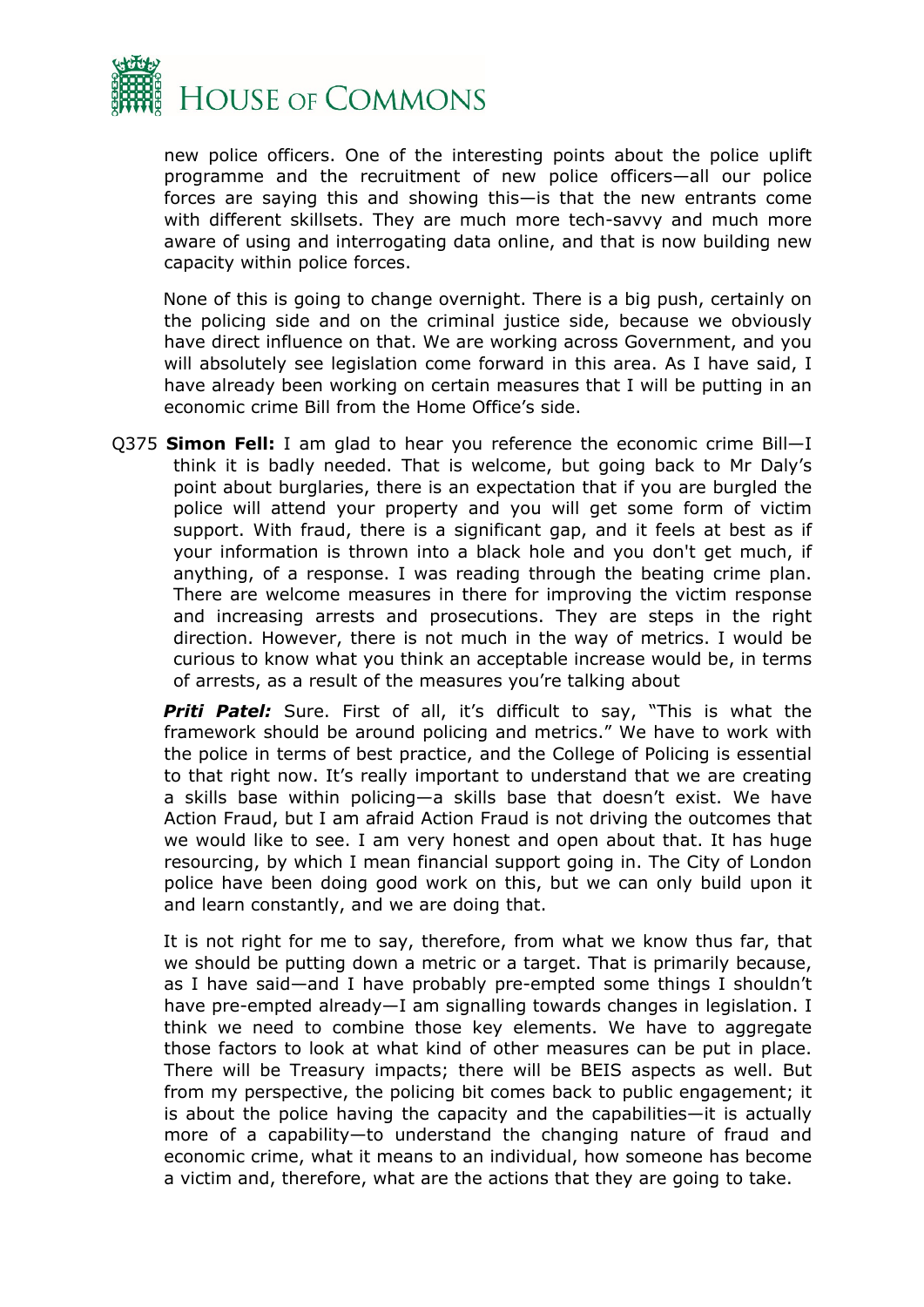

The beating crime plan is quite clear in terms of the direction of travel. I will give Notts as an example again: police and crime commissioners put a very clear plan in place for tackling crime, based on the beating crime plan, and clear directions for the force itself. I want to see consistency, of course, force by force. We can't have different outcomes or different approaches across different forces. We need to take the learnings, first and foremost. That is hard; that is difficult. But also we have the National Crime Agency, which leads on a lot of the dark web—the more sinister, horrible side of things that take place. That is why, again, the online harms Bill helps in terms of going into those component areas, too.

Q376 **Simon Fell:** On that point, the Treasury Committee released a report on economic crime this morning. I would forgive you for not having read it before your appearance.

**Priti Patel:** Sure. I knew it was coming.

**Simon Fell:** I am condensing the Committee's findings, but one of the recommendations in the report was to simplify the structures of law enforcement that deal with economic crime more widely into a single law enforcement agency. In your previous answer, you outlined some of the challenge there: we have Action Fraud; we have the City of London police, with responsibility there; and we have the NCA, the ROCUs and individual forces. I am keen to take your mind to whether you think that might be a good approach for us to take.

**Priti Patel:** Look, I would love a world with less process, less bureaucracy and more streamlining; I am very clear about that. Quite frankly, policing should be much more direct. I will look at all options around that—I really will. The National Crime Agency has some brilliant specialisms; it really, really does. Look at the fantastic work that it does.

We do also need our police forces to have capability in these areas, because that is where the public go to. The public interface with their forces at a local level. We can have a major tasking agency—which we do—but, quite frankly, we have got to have that skills base: the right kind of skills base and the ability to investigate within our local police forces. The College is instrumental in that. It is also important for giving the public confidence. The public need to report crime when it happens to them, so they have got to be able to do that locally with police forces.

Q377 **Simon Fell:** I will move on to online harms, briefly. It's welcome that a stand-alone hate crime strategy is being developed. We had a number of professional footballers in front of the Committee talking about the online hate and abuse they face as part of accessing the world online these days. I am keen to hear your views on what the Government should be doing to promote proactivity by social media companies. As part of that inquiry, we submitted examples of out-and-out racist abuse. There was no disputing what that content was. And even though we had reported it, it sat there for weeks. You can easily search many online platforms and find similar abuse—again, with no ambiguity around it. And it is not being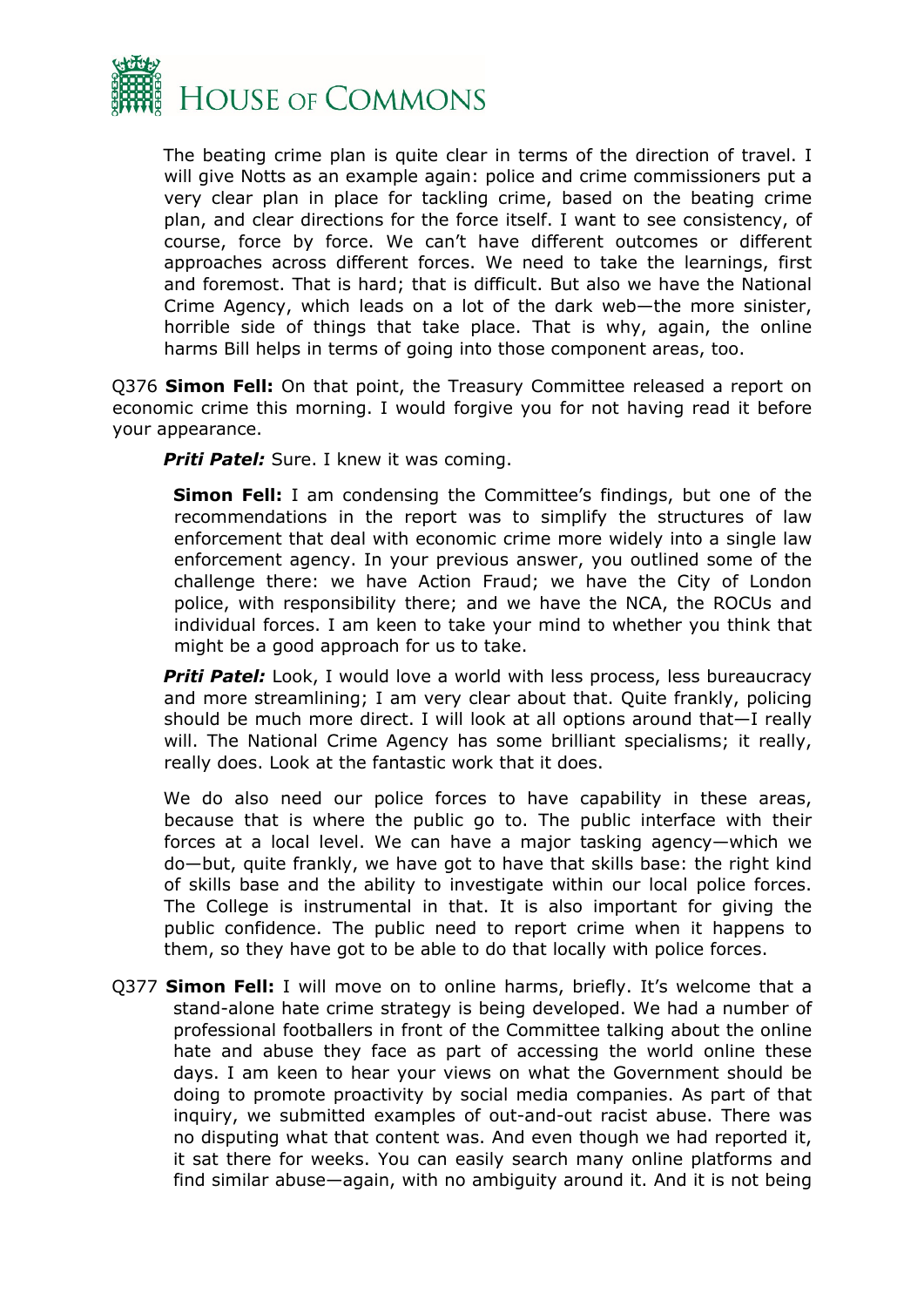

taken down even when it is being reported. There doesn't seem to be an appetite to go after a lot of this stuff. I know the online harms Bill is progressing. I am just keen to know your thoughts on that, and whether we should be pushing them to do more.

**Priti Patel:** I am quite unequivocal on this: I think it's appalling. Pushing online companies to do more? Well, we're a little bit tired of pushing them. We are there nearly every day, after every incident, trying to push them. Quite frankly I think there should be sanctions against them; I am vocal about that. We shouldn't be tolerating this kind of awful cruelty online.

Q378 **Simon Fell:** Thank you. It's not just that. My local paper, the *North-West Evening Mail*, ran an exposé of how they went on to various social media platforms and very easily accessed people selling class A drugs online. It

didn't even require much of a search to get there. This is a clear breach of the law, and I am surprised they are able to do so. The mechanism that is used there is that people make these searches and they are then pushed on to encrypted messaging platforms to, essentially, carry out the transaction to buy the drugs. We have had multiple examples of the far right using platforms like Telegram to share hate content, antisemitic content—multiple times. Obviously, there are free speech concerns there, but what is the appetite to move into that space and make sure that platforms like that are captured by the online harms Bill and any further legislation coming down the line?

*Priti Patel:* They should be—absolutely. The Committee will not be surprised to hear that my views on this are very clear and they have been; they are consistent. We should be looking at every single platform, and this comes back to end-to-end encryption. We should not have encrypted platforms where they are not working with law enforcement when blatant criminality is taking place. This has been the challenge and the battle that we have been having—actually, from my perspective, for just under two years—with many of these platforms. Some are better; some are much more engaged and co-operative. But it is right—in my view, it is absolutely right that law enforcement has the ability to work with these platforms where they have encrypted communications where harm is taking place. That applies to all aspects—for example, child abuse, extreme right-wing content, terrorist content, but also anything that is involving criminality, criminal behaviour.

We spoke earlier on, Chair, about perpetrator behaviours, the escalations. Selling drugs is a crime. That could escalate, not just with drugs but to firearms—all sorts of serious violence, serious harm and criminality. We know that these are never isolated incidents. That is why I have always taken the view, I have always consistently made the case with these platforms when they sit in front of me, with these organisations, that I think that they have actually a moral duty to be working with us in this space, because otherwise they are literally sheltering criminal behaviour and they are allowing some of the most appalling behaviours. They are helping to perpetrate violence and to spread a lot of the cruelty, online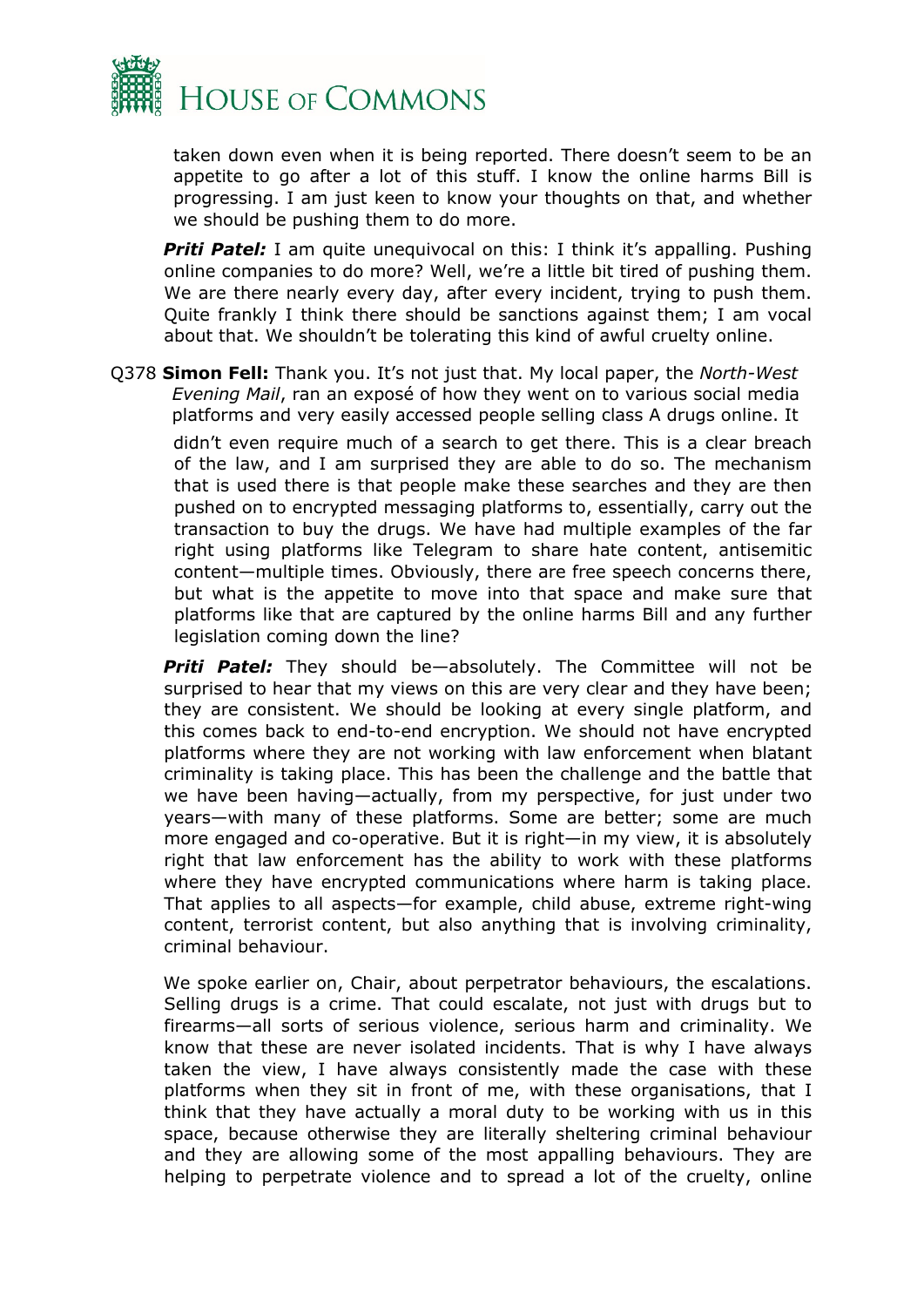

harms, but also criminality, across not just our country and society but actually across the world.

**Simon Fell:** Thank you; those are very welcome views. Thank you, Chair.

Q379 **Chair:** I would like to ask you one further question. In the opening remarks that you made, you talked about the failure in leadership of the police. I just wondered whether you wanted to elaborate on that and be a bit more specific.

**Priti Patel:** I spoke about this obviously in terms of the Independent Office for Police Conduct report yesterday, but also the fact that there has been this culture—we obviously spoke about this within the context of misogyny; the awful comments, obviously, in relation to that report.

In terms of failure of leadership, the fact that those behaviours were allowed to take place—there were no disciplinary actions, no one saying, "That's wrong"—that is actually about leadership in policing. So, that's superiors, seniors, line managers calling that behaviour out and stopping it in the first place. The report made it quite clear that those behaviours were taking place for a number of years.

Q380 **Chair:** And that is the Commissioner of the Metropolitan police as well—?

**Priti Patel:** It is across the board. What was published yesterday, in that IOPC report, is unacceptable, in every sense of the word. So, everyone in policing has a leadership responsibility and that applies to every single level. Whether you are a sergeant, whether you are a line manager, whether you are overseeing the professional development team, whether you are the direct line manager, or anyone in policing, there should be a full understanding of what is right and what is wrong in terms of behaviours, and obviously, that cascades through an entire organisation.

Q381 **Chair:** It obviously starts at the top in terms of the culture—

**Priti Patel:** It is at every level; Chair, I think it is at every single level in policing—

Q382 **Chair:** And you have confidence that the Commissioner of the Metropolitan police can make the changes that are required, in terms of culture—?

**Priti Patel:** I am very clear, Chair, and up-front with the Commissioner about the problems that we see in the Metropolitan police; let's just be very specific about the Met police in particular. With a range of failure points, where there is—I am not even going to call it "under-performing", but behaviours, culture, particularly post the awful murder of Sarah Everard. And I'm very, very challenging directly with the Commissioner and I will continue to be so, because the public want answers. The public want to have greater confidence and assurance, but obviously that is led by the Commissioner and—

Q383 **Chair:** You are confident in the current Commissioner?